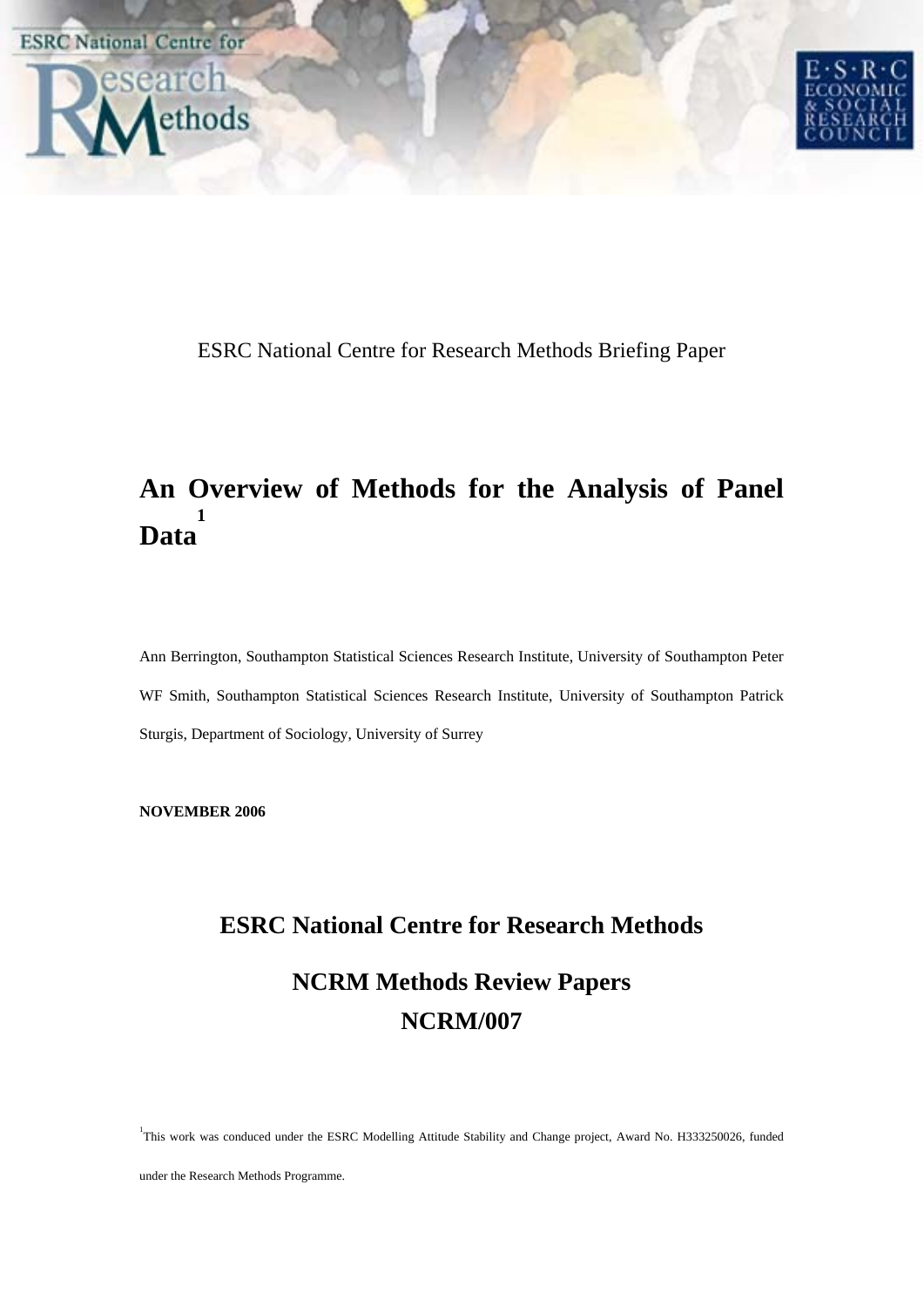### TABLE OF CONTENTS

| $\mathbf{1}$   |      |                                                                                 |     |
|----------------|------|---------------------------------------------------------------------------------|-----|
|                | 1.1  |                                                                                 |     |
|                | 1.2. |                                                                                 |     |
|                | 1.3  |                                                                                 |     |
|                | 1.4  |                                                                                 |     |
| $\overline{2}$ |      |                                                                                 |     |
| 3              |      |                                                                                 |     |
|                | 3.1  |                                                                                 |     |
|                | 3.2  |                                                                                 |     |
|                | 3.3  | Example: Graphical Chain Modelling of Women's Gender Role Attitudes, Entry into |     |
|                |      |                                                                                 |     |
| $\overline{4}$ |      |                                                                                 |     |
|                | 4.1  |                                                                                 |     |
|                | 4.2. |                                                                                 |     |
|                | 4.3  |                                                                                 |     |
|                | 4.4  |                                                                                 |     |
| 5              |      |                                                                                 |     |
|                | 5.1  | Example: Random Effects Modelling of Men's and Women's Gender Role Attitudes    |     |
|                |      |                                                                                 |     |
| 6              |      |                                                                                 |     |
|                | 6.1  |                                                                                 |     |
|                | 6.2  |                                                                                 |     |
|                | 6.3  |                                                                                 |     |
|                | 6.4  |                                                                                 |     |
| 7              |      |                                                                                 |     |
|                |      |                                                                                 |     |
|                |      |                                                                                 |     |
|                | A.1  |                                                                                 |     |
|                | A.2  | Question Wordings for Heath et al. (1993) 'Left-Right' Economic Value Scale  53 |     |
|                |      |                                                                                 | .54 |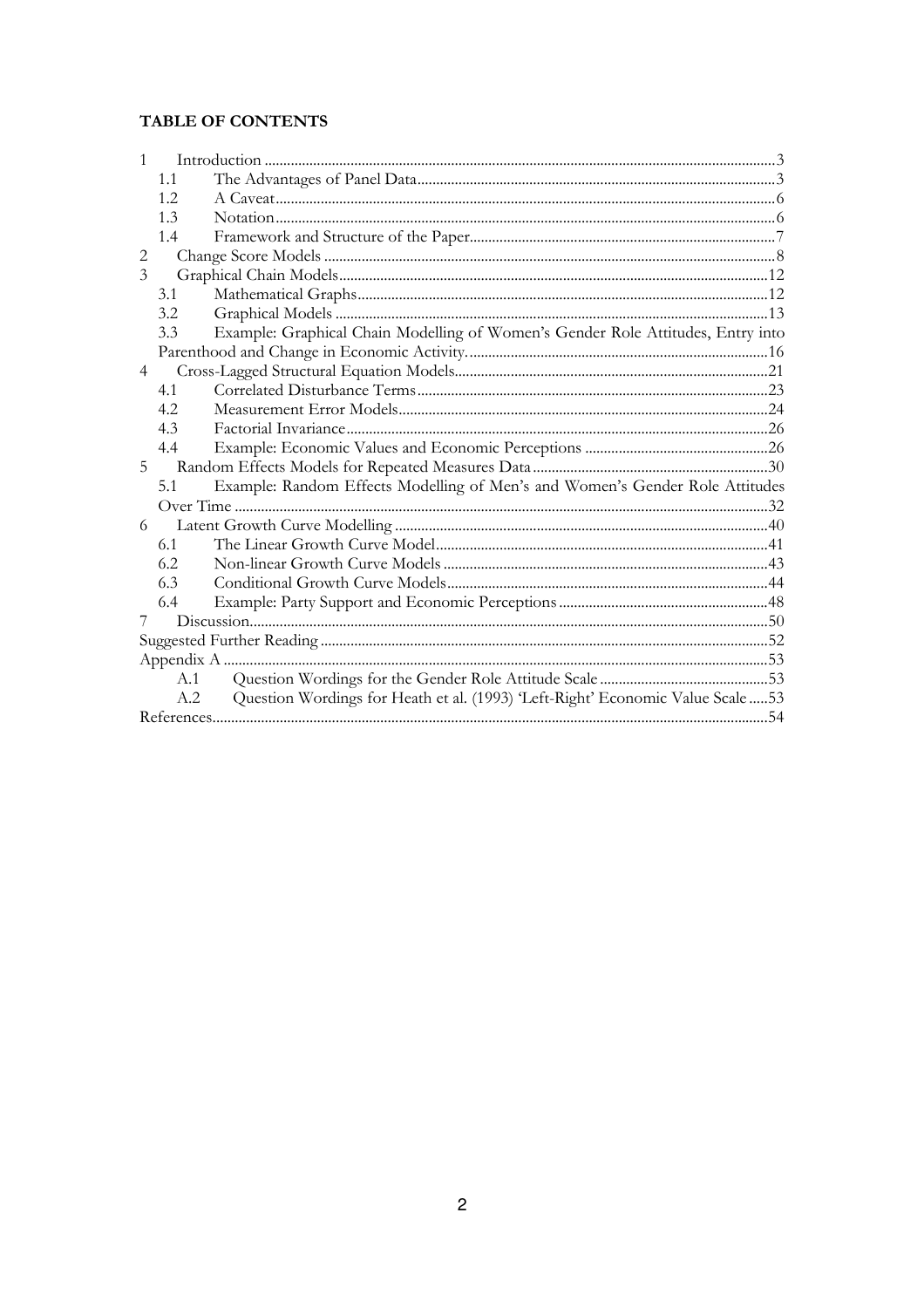#### 1 INTRODUCTION

The aim of this paper is to provide an introduction to the aims, underlying theory and practical application of change score, graphical chain, fixed/random effects and two different types of structural equation modelling (SEM). We restrict ourselves to the use of these methods to analyse panel data. By panel data we mean data which contain repeated measures of the same variable, taken from the same set of units over time. In our applications the units are individuals. However, the methods presented can be used for other types of units, such as businesses or countries. The paper does not provide details of specific software packages, and focuses in the main on procedures which are available in standard software. By using exemplars we provide a guide for substantive social scientists new to the area of panel data analysis, but who have a working knowledge of generalized linear models.

#### 1.1 The Advantages of Panel Data

A primary goal of empirical social science is to make data based inferences about causal relations between variables in the social world. Does an individual's social class influence their vote choice at elections, or are perceptions of the economy and the competence of party leaders a more important set of causes? Does becoming a parent cause people to change their views about the role of women in society, or do changing gender role attitudes make people more likely to become parents? Such substantive questions necessarily require the analyst to move beyond simply describing patterns of association between variables and make inferences of a causal nature.

It is well known that cross-sectional data is of limited use in addressing questions to do with causal ordering. This is because all we are able to infer from a cross-sectional regression of one variable on another is that, at the time of measurement, individuals who score relatively higher on the first variable tend also to score relatively higher on the second variable. That is, there is a correlation between the rank ordering of individuals on the variables in question. Any desire to infer a causal relationship from a cross-sectional parameter is limited, in particular, by the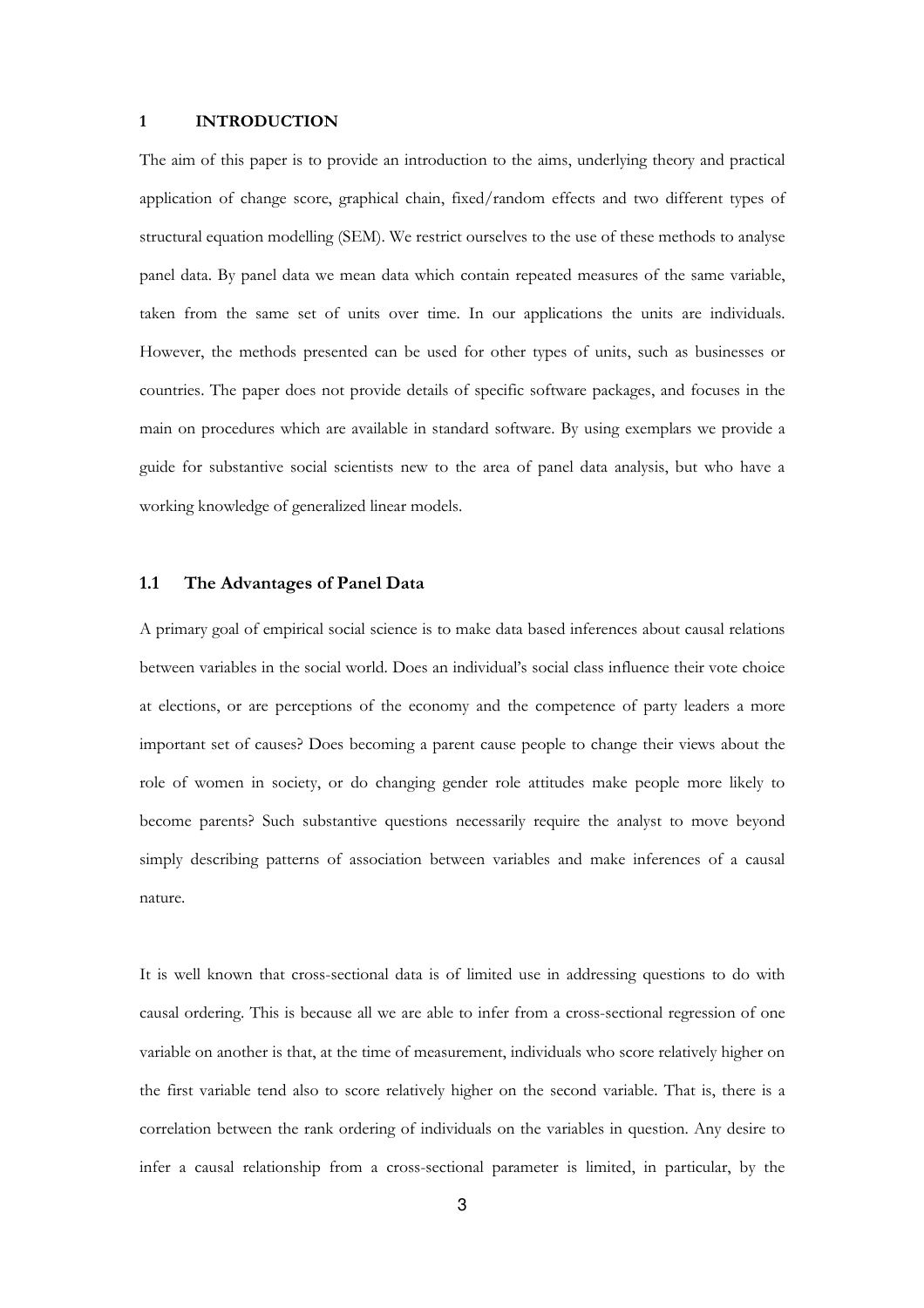possibility of (1) unobserved variable bias (Duncan 1972; Holland 1986), (2) endogeneity bias (Hausman 1978; Berry 1984; Finkel 1995) and (3) indeterminacy over the sequencing of the causal mechanism.

Unobserved variable bias pertains when there is a bivariate (or partial) correlation between two variables, *X* and *Y* , which become conditionally independent, given a third variable (or vector of variables), *Z* , which has not been included in the model. Endogeneity bias arises when both *X* and *Y* exert a direct causal influence on each other but the model specifies the relationship as running in only one direction, say from  $X$  to  $Y$ . Point (3) relates to the fact that, for one variable to cause another, it must precede it in time. When all variables are measured at the same time point, it is frequently not possible to establish whether this prerequisite of causal influence occurs. In short, with cross-sectional, data we can infer nothing about intra-individual change over time.

In order to get a handle on the time ordering of variables and to track individual trajectories over time, it is necessary to collect panel data, referred to by some disciplines as 'cross-sectional time series'. We consider panel data, where the same variables are measured at different time, as a special case of longitudinal data, where information not necessarily on the same variables is collected over time. Other examples of longitudinal data include event history and survival data. These have their own strengths and weaknesses but are beyond the scope of our objectives in this paper. The addition of a time dimension to the static nature of cross-sectional data brings with it, then, greater leverage on questions of causality, particularly indeterminacy over the sequencing. By the same token, however, the statistical models suitable for this type of data are generally more complex and difficult to estimate than those appropriate for cross-sectional data. In particular, models for panel data must accommodate the fact that observations for the same unit over time are unlikely to be independent of one another, a basic assumption of crosssectional regression estimators. In an effort to bring some of these techniques to the attention of the community of empirically minded social scientists, we describe in this paper how some of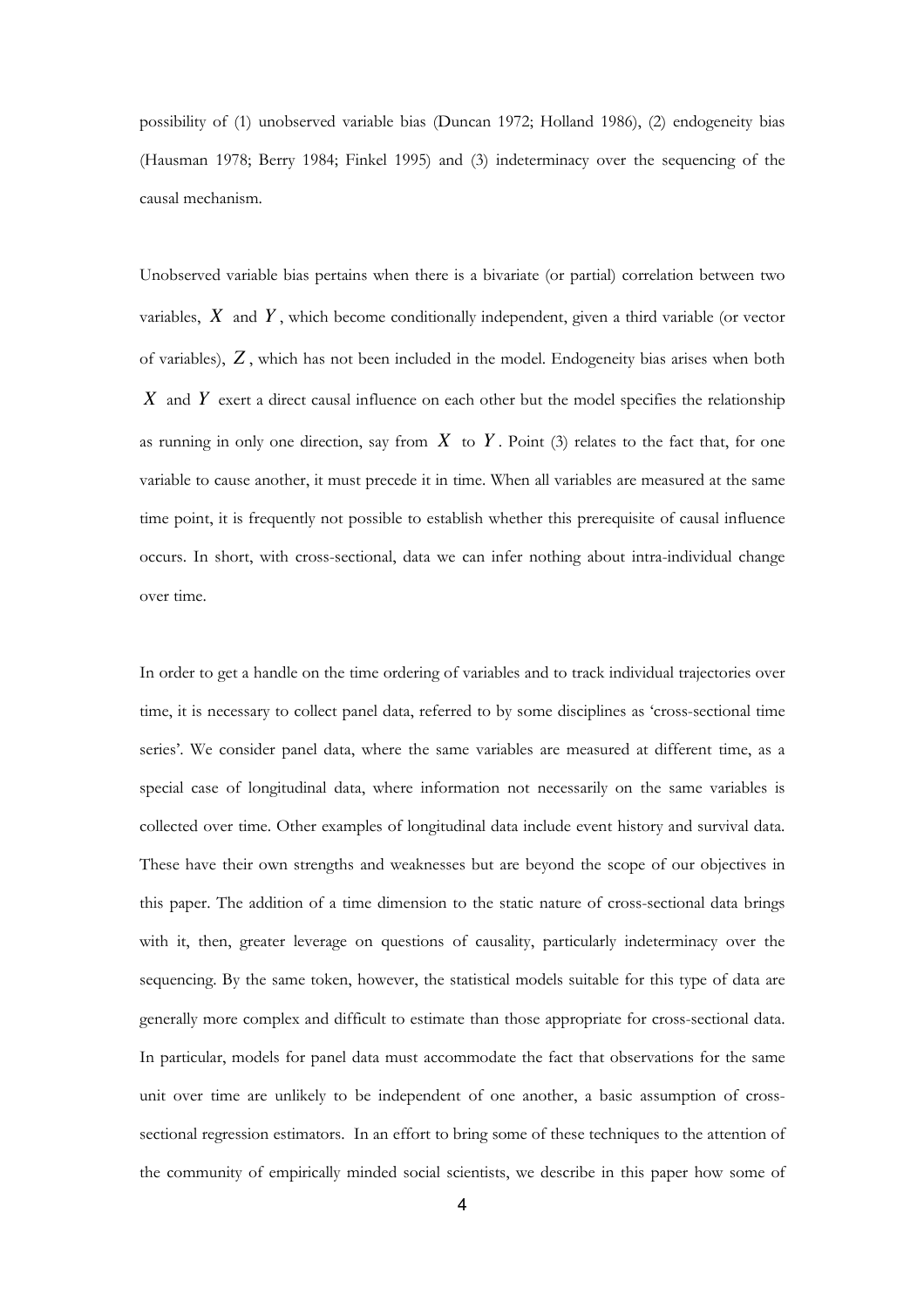these techniques can be applied to panel data in order to incorporate a temporal dimension into statistical models. We substantiate our discussion with a set of empirical examples applied to datasets which are publicly accessible through the UK Economic and Social Data Service  $(\frac{http://www.esds.ac.uk/)}$ .

The techniques covered in this briefing paper reflect the authors' disciplinary backgrounds and substantive areas of interest and are, by necessity, not an exhaustive list of panel data models. Nonetheless, they represent what we consider to be the primary extant frameworks for the analysis of panel data and we hope that this paper will provide substantive social scientists with an introductory overview of the foundational assumptions, similarities and differences, advantages and disadvantages of and between each of them. A full and detailed consideration of the techniques addressed in this paper would require a book of several volumes. Our treatment of them here is, necessarily, introductory and brief. Therefore, we urge interested readers to pursue the more in-depth investigations cited in the bibliography.

It is worth noting that much of the confusion around methods for the analysis of panel data results from the fact that different disciplines have tended to provide solutions to the peculiarities of panel data without a great deal of cross-fertilisation. This has resulted in a bewildering array of terminological variants, notational orthodoxies and software applications. Such apparent heterogeneity often masks much that is shared in terms of the aims, objectives and methods of analysis. For instance, models that allow regression coefficients to vary across values of a higher order variable is variously described as a random coefficient, random effect, mixed, multilevel, hierarchical or latent growth models depending on one's disciplinary background. In this briefing paper we try to clarify where such commonalities exist and emphasise genuine differences in the practical questions that the different techniques we cover can address. Readers interested in a detailed treatment of the disciplinary and historical roots of the different panel data techniques are directed to Raudenbush (2001).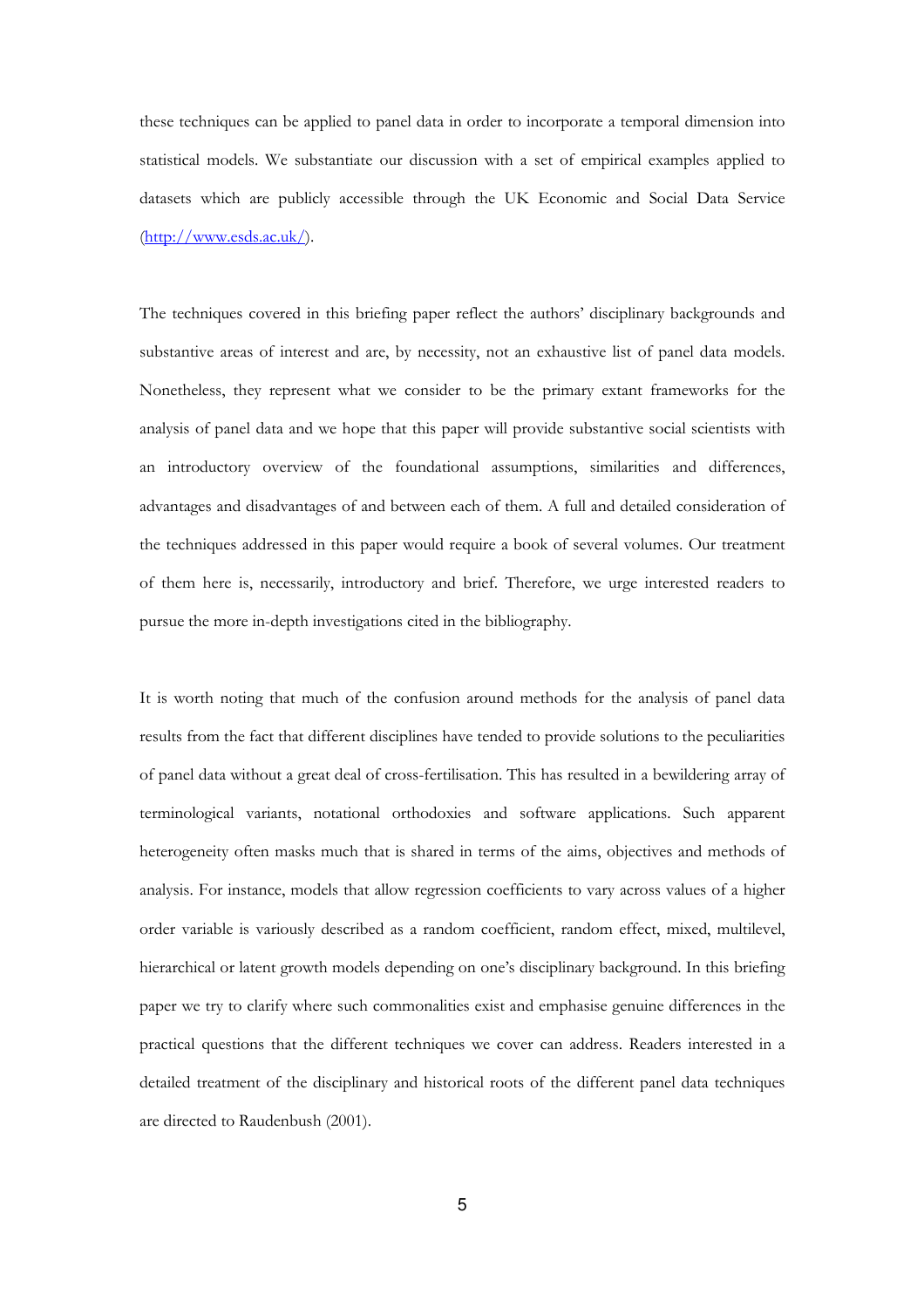#### 1.2 A Caveat

Having argued that panel data provide greater leverage on issues of causal ordering than static cross-sectional data, it is important to note that panel designs are still observational in nature and are, therefore, no panacea for problems of endogeneity and omitted variable bias. If we observe change in  $X$  to be related to change in  $Y$ , in most situations we cannot exclude the possibility that the two processes are independent, conditional on an unobserved, time-varying *Z* . Similarly, consider a panel data set with the first wave of observations taken at time  $t_1$ . If  $X$  measured at time  $t_1$  influences Y at time  $t_2$ , we cannot exclude the possibility that a measure of Y at time  $t_0$  does not itself exert a causal influence on  $X$  at  $t_1$ . Thus, although panel data represents a considerable improvement on cross-sectional data for understanding dynamic processes, it is important to note its fundamental limitation in unequivocally identifying causal relationships.

#### 1.3 Notation

Let us introduce some notation for the analysis of repeated measures data. Our response is  $Y_{ii}$ measured at times  $t_{ij}$ . Individuals are indexed by  $i = 1, \ldots, m$ . Observations are indexed by  $j = 1, \ldots, n_i$ , for individual *i*. Sometimes when we discuss a generic individual we will drop the subscript *j* from  $Y_{ij}$  and  $t_{ij}$ , and use  $Y_j$  and  $t_j$  to denote the observation and time point. Also, when our response is an underlying latent variable measured by observed indicators we will index the indicators using superscripts. For example, if  $Y_j$  is measured by three indicators they will be denoted by  $Y_j^1$ ,  $Y_j^2$  and  $Y_j^3$ .

We have p covariates measured at time  $t_{ij}$ :  $x_{ij1}, x_{ij2},..., x_{ijp}$ . Note that for a time-constant variable the value of the covariate will be the same for each value of  $j$ . A time-constant variable is one which does not change within individuals for the duration of the panel. Examples of time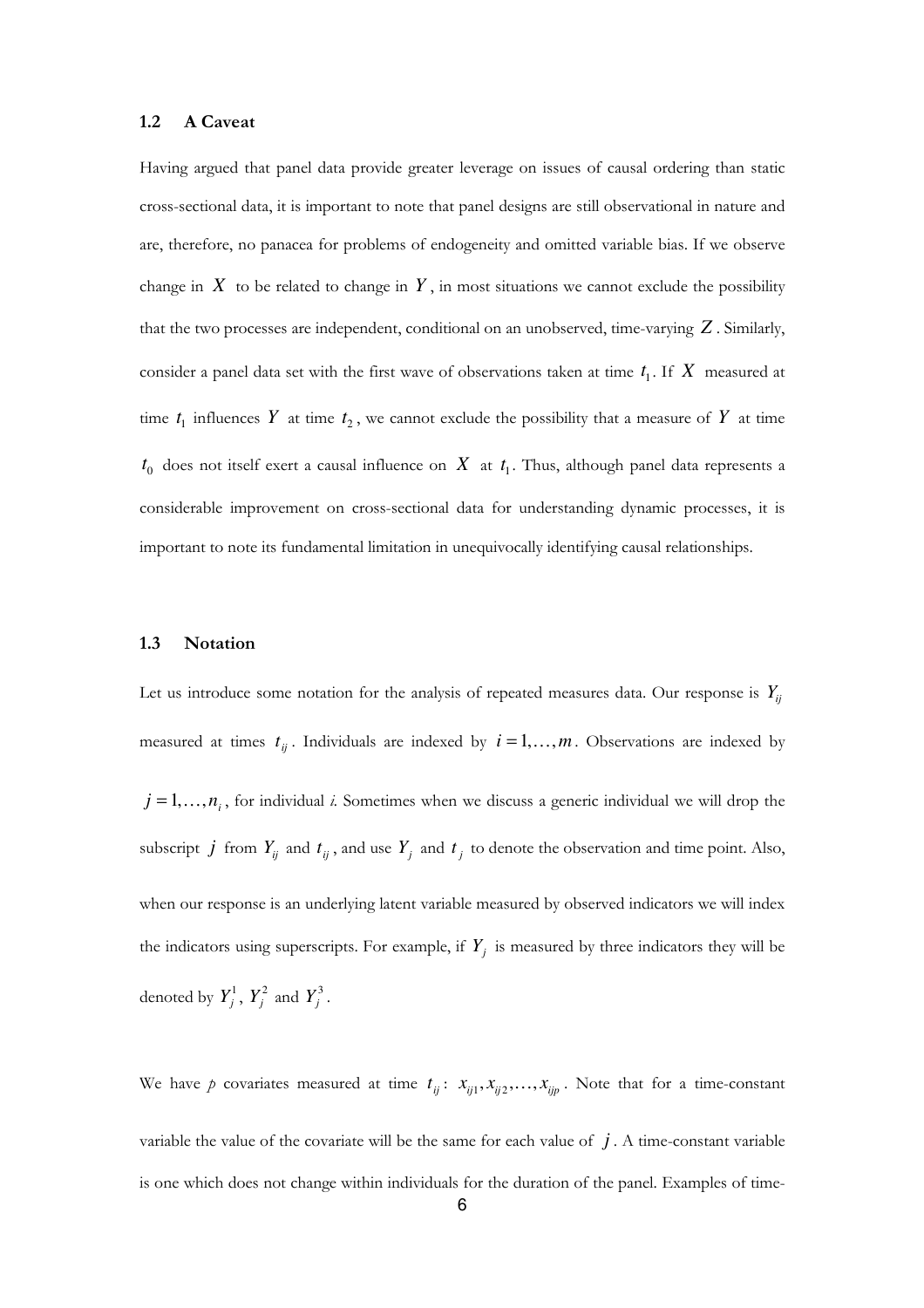constant variables are gender, parental occupation and date of birth. A time-varying variable is one which can take on different values for the same individual over the duration of the panel. Examples of time-varying variables are martial status, income and vote intention.

In the notation, response (endogenous/dependent) variables will generally be denoted by uppercase letters and covariates (exogenous/independent) variables will be denoted by lower case letters. For example, in a simple linear model,  $Y_{ij}$  will be regressed on  $x_{ij1}$ .

#### 1.4 Framework and Structure of the Paper

The paper describes four general approaches to the analysis of panel data: change score models, graphical chain models, fixed/random effect models and structural equation models. These are presented in the paper as separate and rather distinct modelling frameworks for didactic purposes. In practice, there is a great deal of overlap between all of them. In some cases (e.g., change score models and fixed effect models), one approach is a more general extension of another, while in others (e.g., random effect and latent growth curve models) completely equivalent models can sometimes be estimated, yielding identical parameter estimates and substantive conclusions.

Our general approach in the paper is to begin by setting out, in conceptual terms, the underlying rationale, key features and main uses of the model. We then give a more formal definition of the model and provide notation where appropriate. An application of the technique is then presented using a 'real data' example from analyses conducted as part of the 'Modelling Attitude Stability and Change using Repeated Measures Data' project.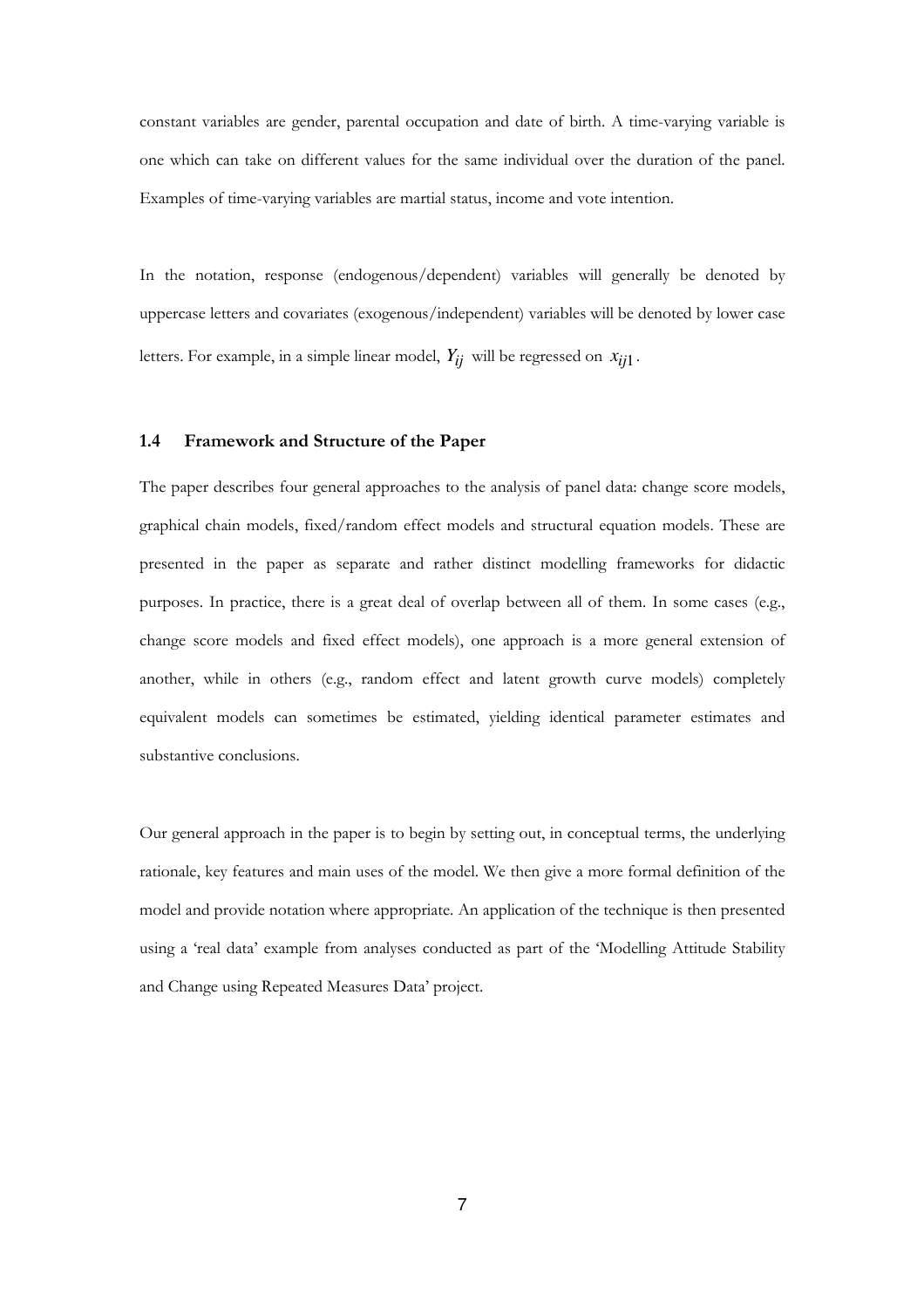#### 2 CHANGE SCORE MODELS

The simplest model for assessing predictors of change in a response between two time points is the change score model, where change in the variable of interest is regressed on the predictors of interest:

$$
Y_{i2} - y_{i1} = \beta_0 + \beta_1 x_{i1} + \dots + \beta_p x_{ip} + e_i.
$$

This allows the analyst to address the question of whether change over time is related to the fixed characteristics of individuals. Here  $y_{i1}$  and  $Y_{i2}$  are the responses of individual *i* at time points 1 and 2, respectively,  $x_{i1}$  to  $x_{ip}$  are the values of the p predictors and  $e_i$  is an error term. This version of the change, in which  $y_{i1}$  is not included as a predictor in the model, is termed the 'unconditional' change score model. Essentially, the change score model enables the analyst to apply cross-sectional methods to panel data by modelling the difference in *Y* via Ordinary Lease Squares (OLS) regression. It is, perhaps, for this reason that this model has been frequently used in the applied literature, rather than for its suitability for the study of repeated measures data. Change score models are discussed by Allison (1990) and Finkel (1995).

To illustrate the unconditional change score model we investigate the change in gender role attitude between 1991 and 1993. The data come from the British Household Panel Survey 1991- 1997. The analysis sample is childless women aged 16 to 39 who were in full-time employment in 1991 and who responded in all of the first seven waves. The sample consists of 461 women and gender role attitudes are measured as the sum of the responses to six attitude statements given in Appendix A.

Table 2.1 presents the parameter estimates and standard errors for the linear regression of the change in gender role attitude on: age in 1991, categorised; highest educational qualification in 1991; whether mother worked when respondent was a child; and whether or not the woman became a parent between 1991 and 1993. The significant negative constant reveals that, on average, people between 16 and 21 years old become more traditional in their views. However,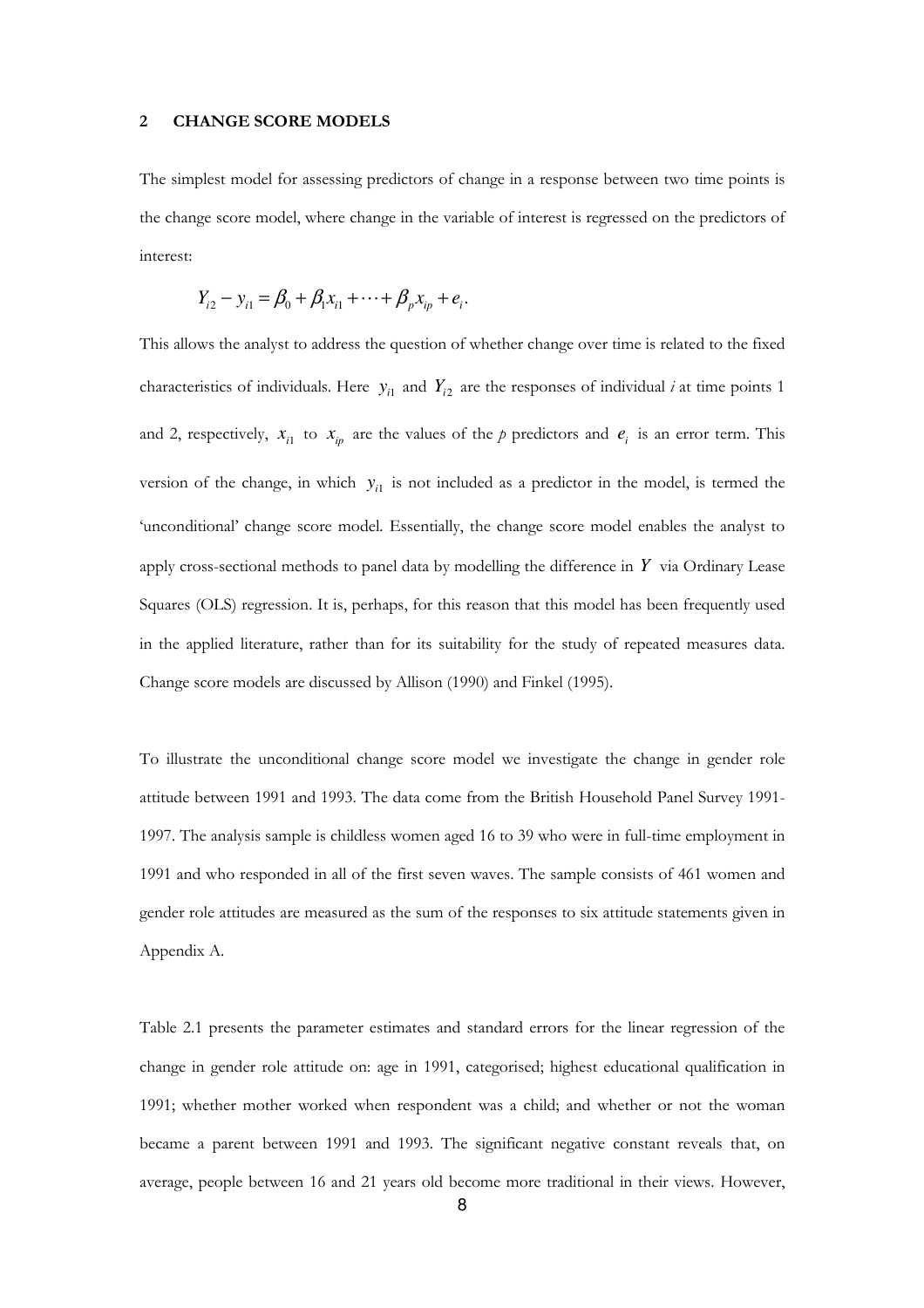the parameter estimates for those over 21 cancel this negative effect out, and hence the attitudes of the older groups do not change much. None of the other variables are significant.

Table 2.1: Parameter estimates for the linear regression of change in attitude between 1991 and 1993.

|                                                                | Parameter | Standard |         |
|----------------------------------------------------------------|-----------|----------|---------|
|                                                                | estimate  | error    | P-value |
| Age (Ref: $16-21$ years)                                       |           |          |         |
| $22 - 29$                                                      | 1.071     | 0.376    | 0.005   |
| $30 - 39$                                                      | 0.842     | 0.429    | 0.050   |
| Education in 1991 (Ref: Less than A level)<br>A level or above | $-0.337$  | 0.298    | 0.258   |
| Mum worked (Ref: No)<br><b>Yes</b>                             | 0.340     | 0.305    | 0.265   |
| Became parent 91-93 (Ref: No)<br><b>Yes</b>                    | $-0.950$  | 0.685    | 0.166   |
| Economic activity (Ref: Stayed full-time)                      |           |          |         |
| Changed to part-time                                           | 0.597     | 0.818    | 0.466   |
| Changed to other                                               | 1.067     | 0.601    | 0.076   |
| Changed to family care                                         | 0.075     | 0.778    | 0.923   |
| Constant                                                       | $-1.131$  | 0.400    | 0.005   |

A major draw back of the unconditional change score model is that the change is assumed to be independent of the response at the first time point given the predictor variables. In practice, this assumption is unlikely to hold. Indeed, initial status is frequently found to be negatively correlated with change, the so-called 'regression to the mean' effect (see, for example, Finkel 1995). An alternative model which does not make this assumption is the conditional change model, where the response at the first time point is included in the model as a predictor variable:

$$
Y_{i2} = \beta_0 + \beta_1 x_{i1} + \dots + \beta_p x_{ip} + \beta_{p+1} y_{i1} + e_i.
$$
\n(1.1)

Note that it is usual to regress the response at the second time point on the predictors, rather than the change in response, since the two models are mathematically equivalent: subtracting the response at time 1 from both sides of equation (1.1) gives

$$
Y_{i2} - y_{i1} = \beta_0 + \beta_1 x_{i1} + \dots + \beta_p x_{ip} + (\beta_{p+1} - 1) y_{i1} + e_i,
$$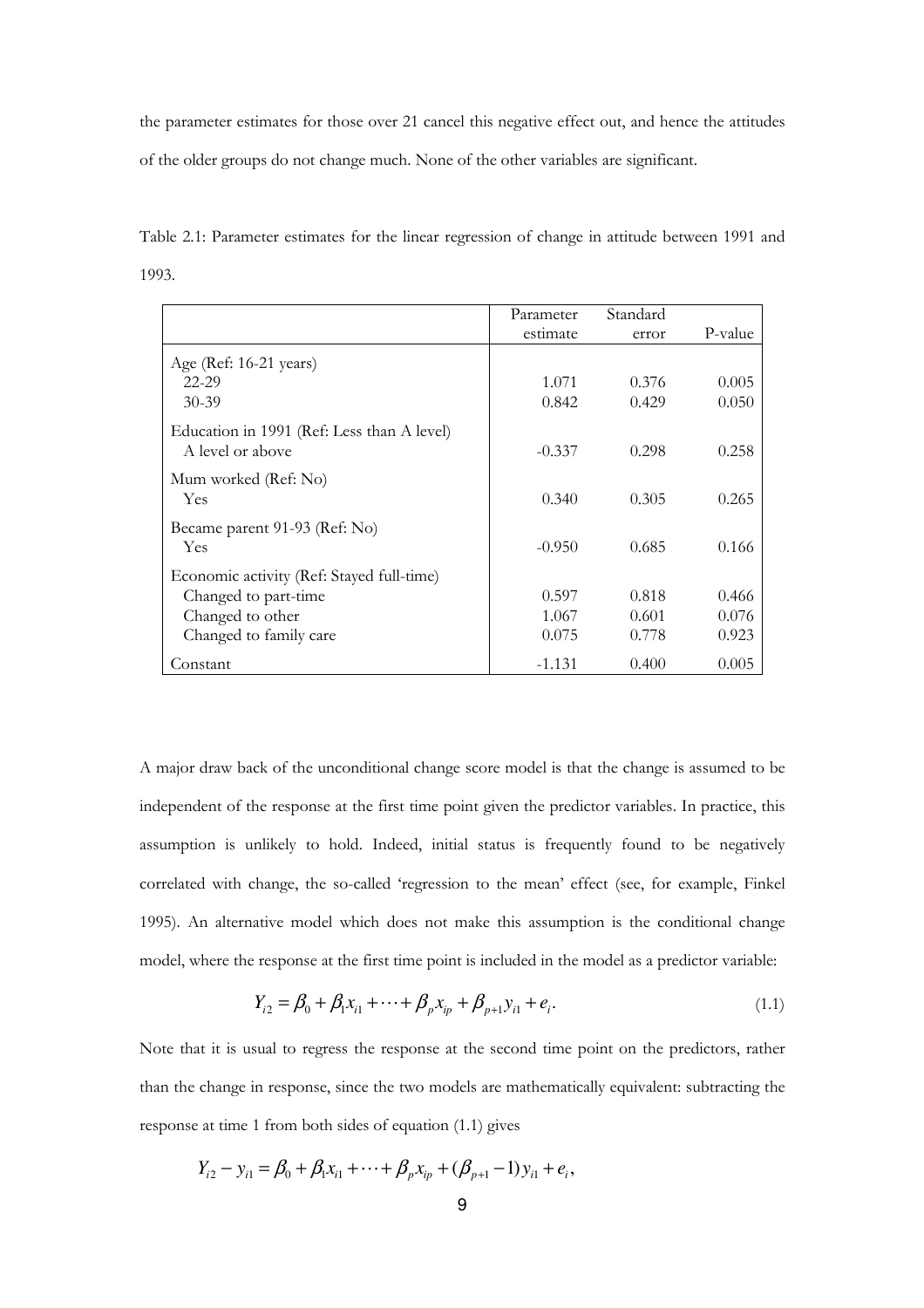so the parameters for all the explanatory variables are unchanged and the parameter for the response at time point 1 is reduced by one. For further discussion concerning the merits of unconditional and conditional change score models see Finkel (1995). A major limitation of the change score model is that it can only be applied to two waves of data. Where we have more than two waves of data, this means the analyst must discard important information. In the following sections of the paper we consider models to analyse panel data that incorporate information from more than two waves of data.

To illustrate the conditional change score model, Table 2.2 presents the parameter estimates and standard errors for the linear regression of attitude in 1993 on age, education, became parent, mum worked, economic activity and attitude in 1991 for the data set described above.

|                                            | Parameter | Standard |         |
|--------------------------------------------|-----------|----------|---------|
|                                            | estimate  | error    | P-value |
| Age (Ref: 16-21 years)                     |           |          |         |
| 22-29                                      | 0.645     | 0.321    | 0.045   |
| $30 - 39$                                  | 0.340     | 0.366    | 0.353   |
| Education in 1991 (Ref: Less than A level) |           |          |         |
| A level or above                           | 0.070     | 0.255    | 0.783   |
| Mum worked (Ref: No)                       |           |          |         |
| Yes                                        | 0.759     | 0.261    | 0.004   |
| Became parent 91-93 (Ref: No)              |           |          |         |
| Yes                                        | $-0.016$  | 0.586    | 0.979   |
| Economic activity (Ref: Stayed full-time)  |           |          |         |
| Changed to part-time                       | $-0.320$  | 0.698    | 0.647   |
| Changed to other                           | 1.113     | 0.510    | 0.030   |
| Changed to family care                     | $-1.529$  | 0.672    | 0.023   |
| Attitude in 1991                           | 0.529     | 0.036    | 0.000   |
| Constant                                   | 8.806     | 0.8224   | 0.000   |

Table 2.2: Parameter estimates for the linear regression of attitude in 1993.

Now after controlling for attitude in 1991, age is no longer significant. (The F-test that both parameters are zero gives  $F = 2.10$ , with p-value = 0.1239.) However, mother worked and economic activity are now significant, with those who mother worked when the respondent was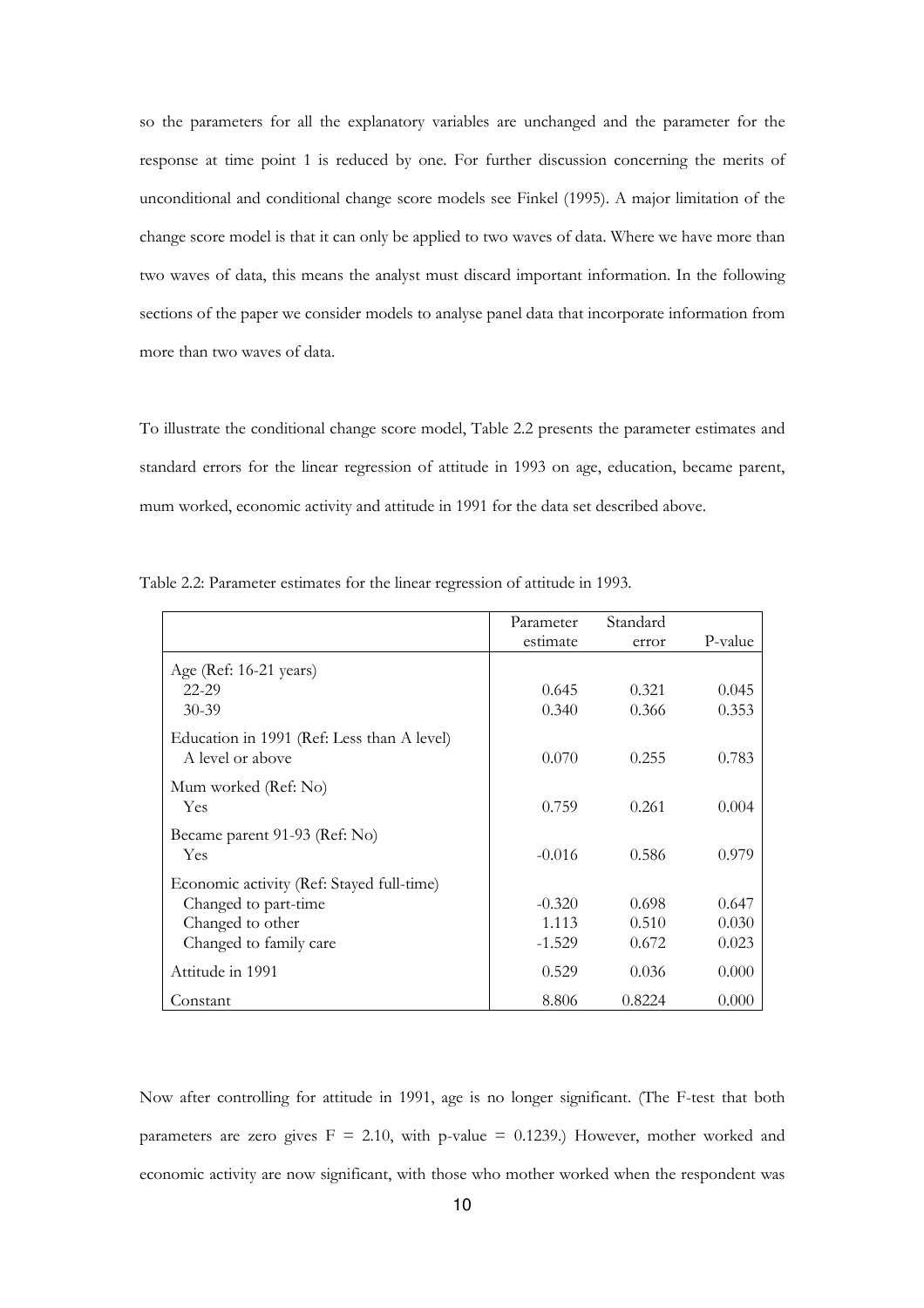aged 14 becoming more liberal and those who took up family care between 1991 and 1993 becoming more traditional. The fact that change in economic activity becomes more significant in the conditional change model probably results from the association between age and change in economic activity and the association between age and initial gender role score.

Thus far we have used the conditional change model to test some of the links in the conceptual framework presented in Figure 1.1: it has been used to identify the predictors of (change in) attitude in 1993, after controlling for attitude in 1991. We suspect however, that the conditional change model is overlooking important pathways for example through which gender role attitudes are associated with becoming a parent, and through which becoming a parent is associated with change in labour force status. We suspect that becoming a parent and change in economic activity are highly associated. By looking at the pathways in more detail using a graphical chain model we can identify whether gender role attitudes select individuals into parenthood, or are associated primarily with changes in economic activity. This is the topic of the next section.

Figure 1.1: Conceptual Framework for the Relationship between Attitude Change and Behaviour Change.

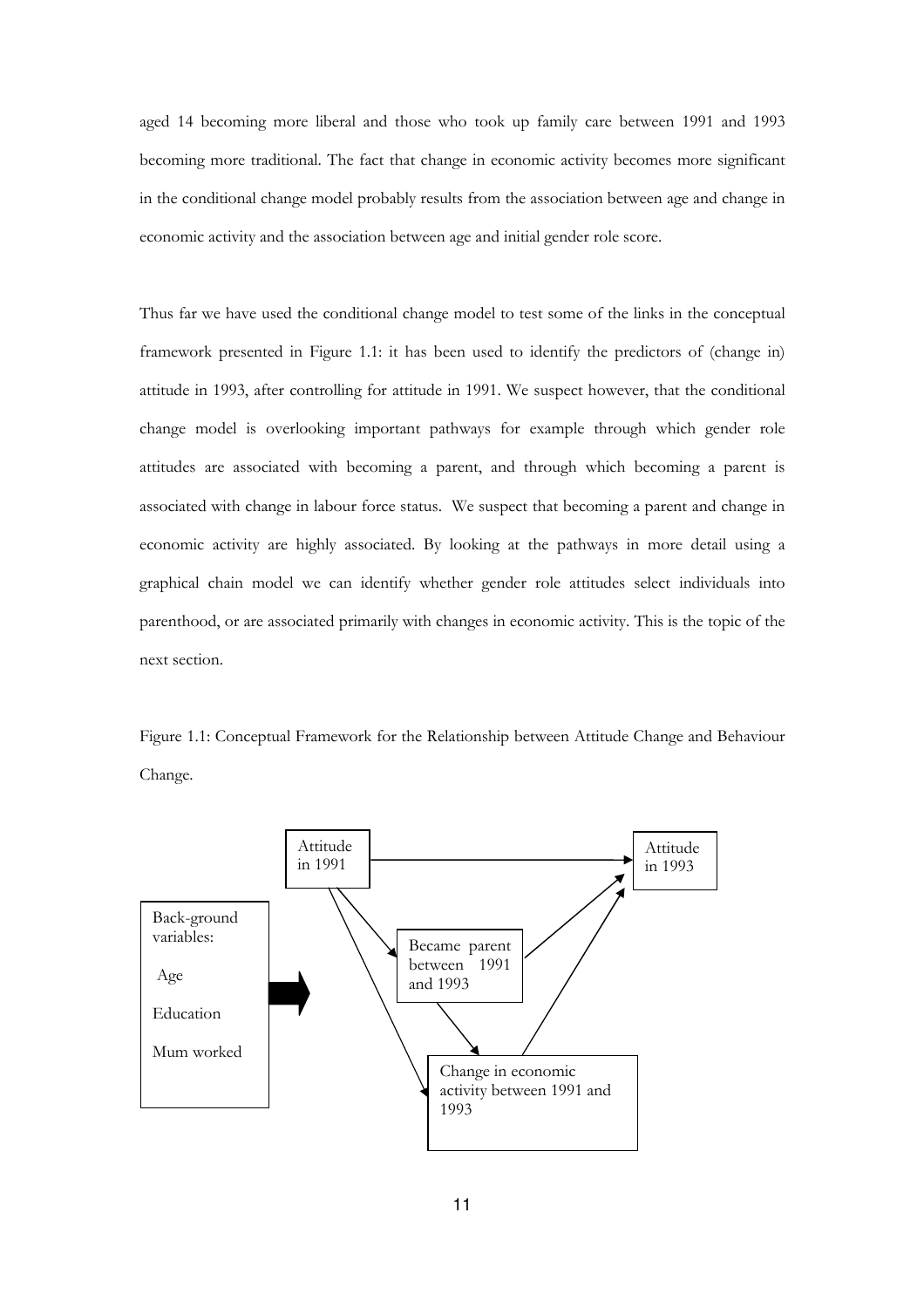#### 3 GRAPHICAL CHAIN MODELS

Graphical models and graphical chain models are powerful tools to investigate complex systems consisting of a large number of variables (Wermuth and Lauritzen 1990). The graphical chain modelling approach builds up a complex model using a sequence of regression models. The use of linear, binary and multinomial logistic regression models allows the inclusion of continuous (e.g., attitude), binary (e.g., becoming a parent) and categorical (e.g., economic activity) responses. Below we introduce the mathematical graphs used in graphical modelling and review some of the key ideas of graphical modelling. For further details of the method see, for example, Whittaker (1990) or Cox and Wermuth (1996); for medical applications see Hardt et al. (2004) or Ruggeri et al. (2004); and for demographic applications see Mohamed, Diamond and Smith (1998), Magadi et al. (2004) or Borgoni, Berrington and Smith (2004).

#### 3.1 Mathematical Graphs

A mathematical graph consists of a set of nodes (vertices) and a set of edges. Two nodes connected by an edge are called adjacent. The edge can be directed (also called an arrow) or undirected. A path is a sequence of adjacent nodes. A graph is acyclic if it does not contain any directed cycle, a directed cycle being defined as a path from a node back to itself following a directed route, i.e., a direction preserving path. Figure 3.1a shows an undirected graph with nodes labelled a, b, c, d and undirected edges  $(a, b)$ ,  $(a, c)$ ,  $(a, d)$  and  $(b, c)$ . The sequence of nodes a, b, c identifies one possible path from  $a$  to  $c$ . If the undirected edge from  $a$  to  $c$  is replace by an arrow then we have a cyclic graph as now the direction preserving path  $a$ ,  $b$ ,  $c$ ,  $a$  is a path from  $a$  back to itself following a directed route. A subset of nodes C separates a subset of nodes  $A$  from a subset of nodes B if every path from a node in A to a node in B must pass through C. For example, in Figure 3.1a, the set  $C = \{a\}$  separates  $A = \{b, c\}$  from  $B = \{d\}$ .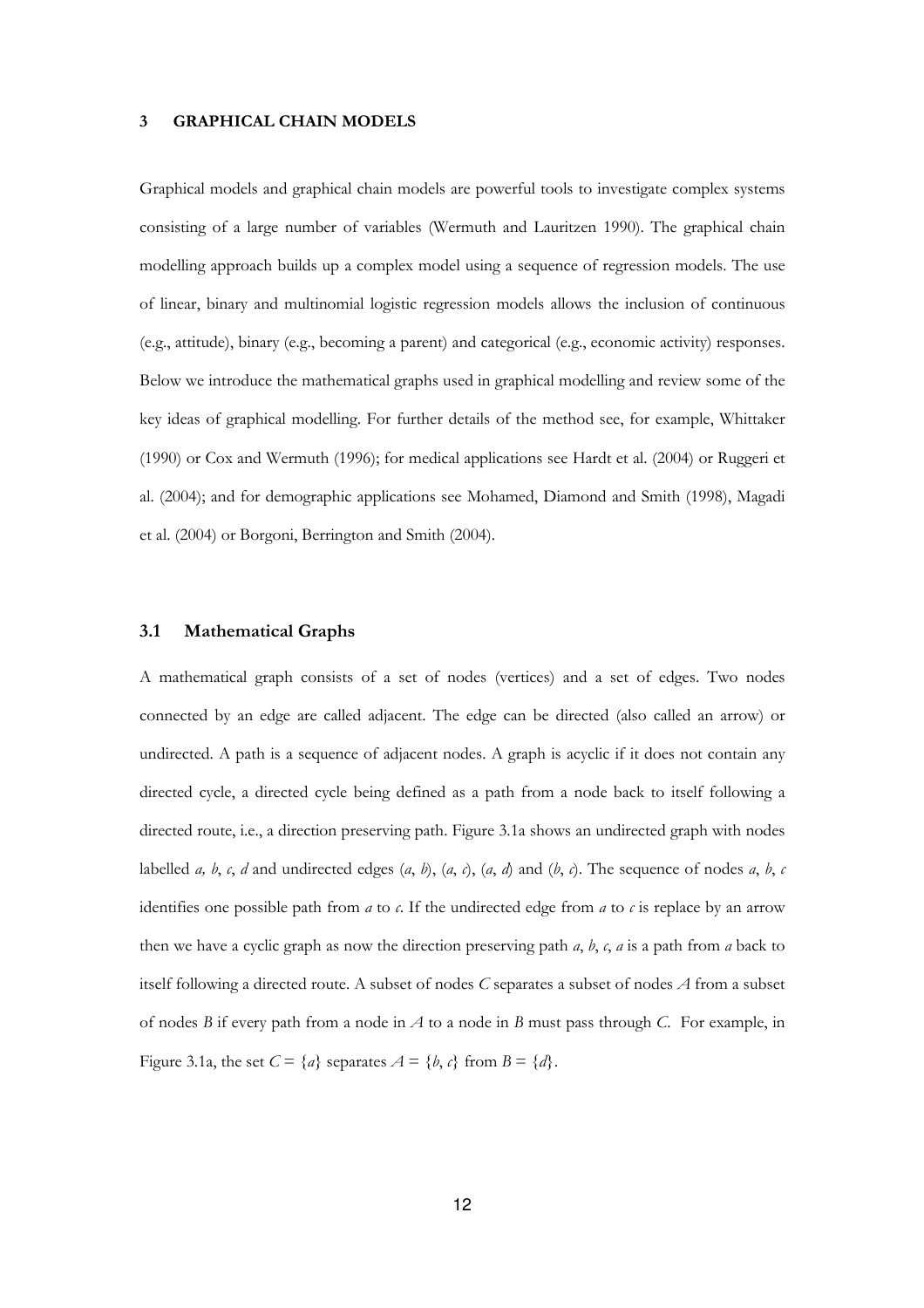Figure 3.1: (a) An acyclic graph (b) A chain graph.



A chain graph is obtaining by partitioning the set of nodes in subsets called blocks. If nodes in different blocks are connected then this is by arrows, while if they are in the same block then they are connected by undirected edges. This block formulation excludes graphs with cycles. Nodes belonging to the same block are usually gathered into a box. Figure 3.1b shows a simple 2-block chain graph. A chain graph for which each block contains just one node is called a direct acyclic graph (DAG). However, a chain graph is more general than a DAG since it can contain a mixture of directed and undirected edges.

#### 3.2 Graphical Models

Here nodes represent random variables and undirected edges the association between pairs of variables. A usual notation is to use circles for continuous variables and dots for categorical or nominal variables. Asymmetric relationships between variables, i.e., one anticipates in some sense the other, are represented by arrows. Figure 3.2a depicts a hypothetical graphical model, including three variables from our current example, containing interactions between age and education, age and mum worked and finally education and mum worked. Figure 3.2b displays a two block graphical chain model. A direction preserving path in a chain allows the representation of both direct and indirect effects. In Figure 3.2b for instance it is possible to identify a direct effect of education on attitude, as well as an indirect effect of mum worked through education.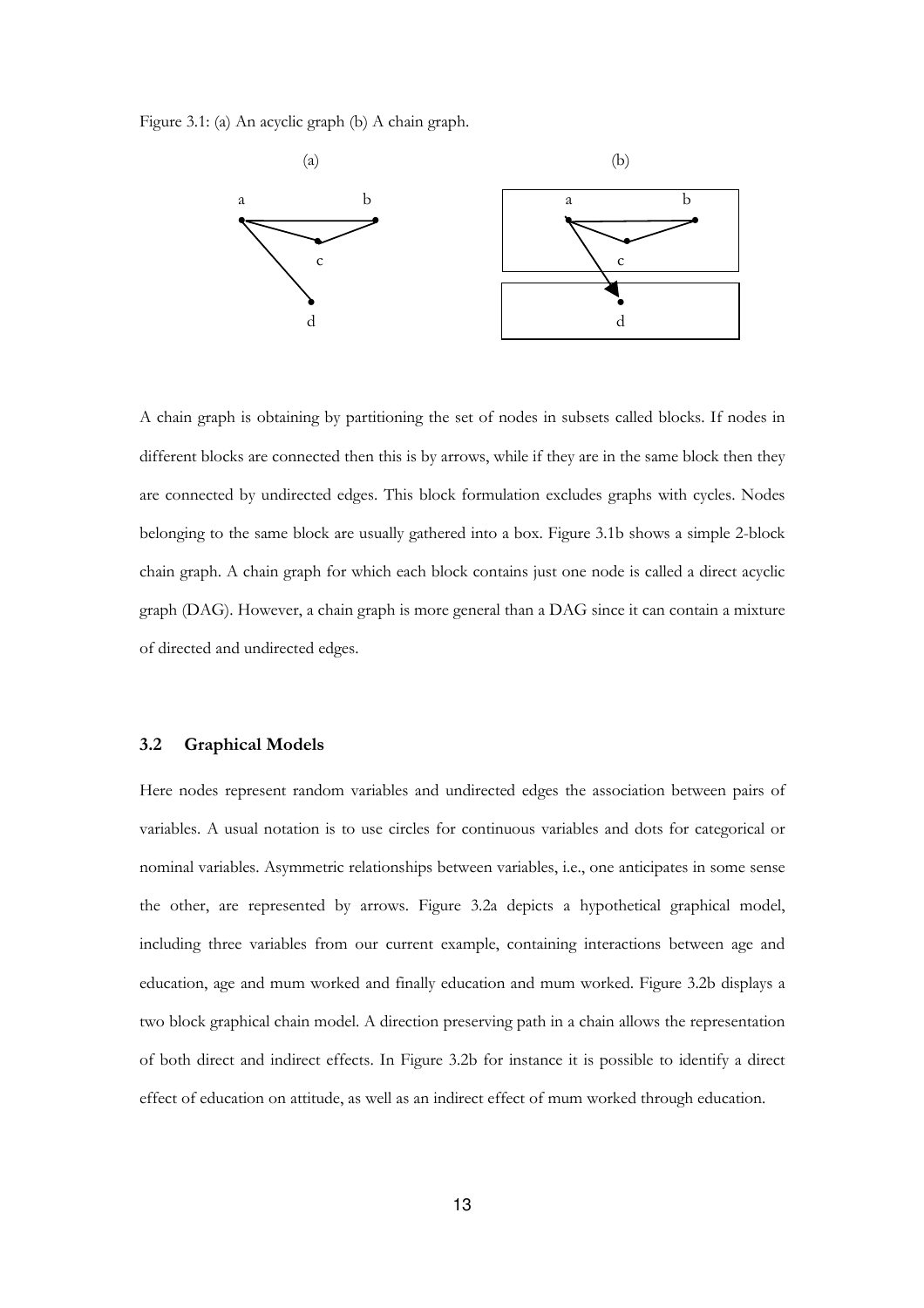Figure 3.2: (a) a graphical model and (b) a chain graph.



Fundamental to graphical modelling is the concept of conditional independence. A graphical model uses a graph to represent a set of conditional independence relationships amongst the corresponding variables. In particular, in an undirected (conditional) independence graph an edge between nodes *a* and *b* is missing if and only if  $Y_a$  is independent of  $Y_b$  given the remaining variables under consideration. For example, in Figure 3.1a, *Y<sup>c</sup>* is conditionally independent of *Y<sup>d</sup>* given  $Y_a$  and  $Y_b$ , since there is no edge between  $\epsilon$  and  $d$ , but  $Y_a$  is not conditionally independent of  $Y_b$  given  $Y_c$  and  $Y_d$ , since there is an edge between a and c. An independence graph defined in this way is said to satisfy the pairwise Markov property.

Under mild conditions, an independence graph also satisfies the global Markov property which means that any two subsets of variables which are separated by a third are conditionally independent give only the variables in the third subset. This result allows us to determine the conditional independence structure of subsets of the variables from the independence graph. For example, in Figure 3.1a  $Y_c$  is also conditionally independent of  $Y_d$  given just  $Y_a$ , since  $C = \{a\}$ separates  $A = \{b, c\}$  from  $B = \{d\}.$ 

Defining the Markov properties of a chain graph is less straightforward; for details see, for example, Whittaker (1990) or Cox and Wermuth (1996). However, the following two rules based on the Markov properties are often helpful for drawing conclusions from a chain graph: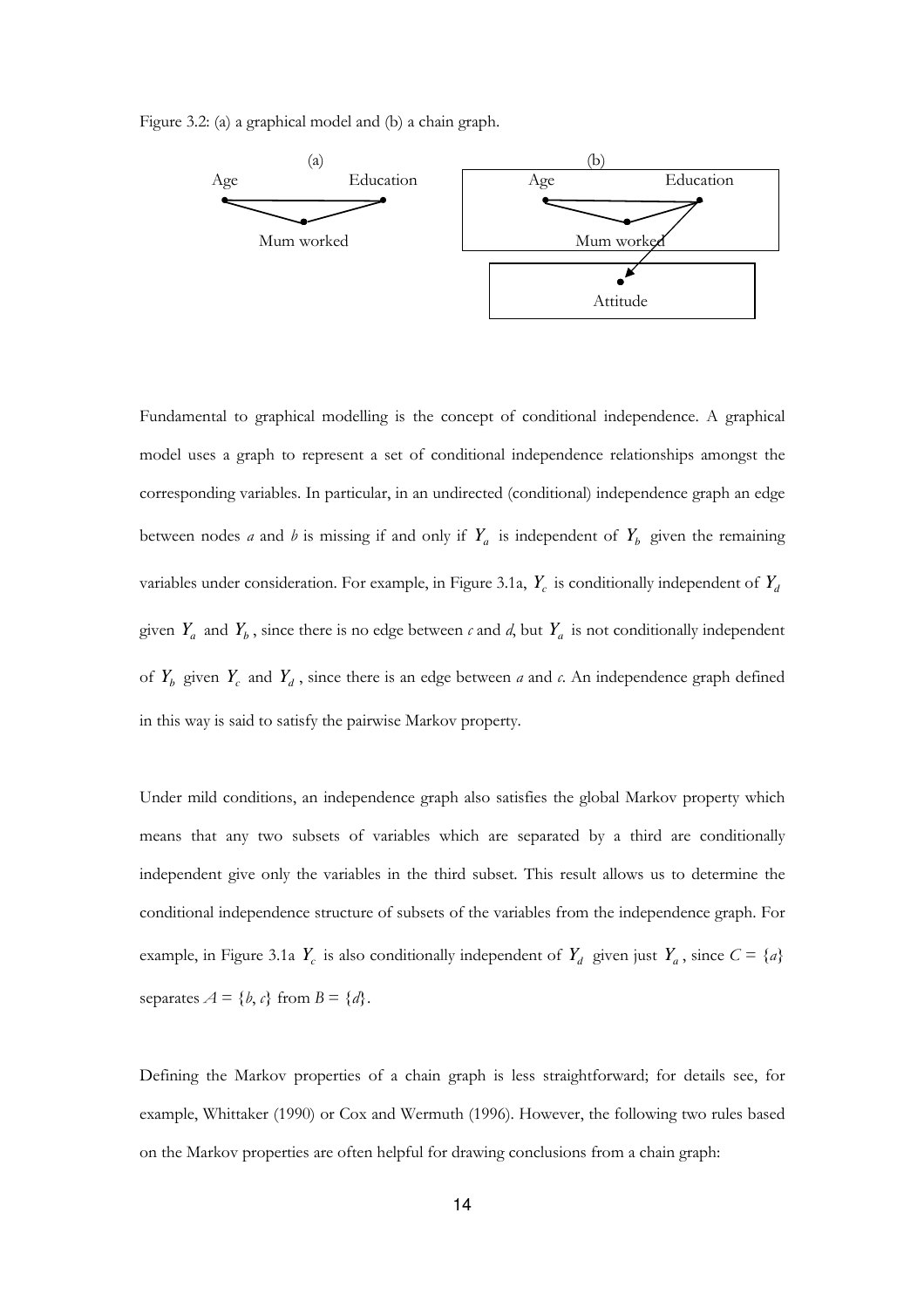- 1. any non-adjacent pairs of variables (i.e., not joined by an edge) are conditionally independent given the remaining variables in the current and previous blocks;
- 2. a variable is independent of all the remaining variables in the current and previous blocks after conditioning only on the variables that are adjacent.

For instance, for the graph in Figure 3.2b it follows from rule 1 that attitude is independent of age given education and mum worked. From rule 2, it follows that attitude is independent of age and mum worked given the education, i.e., age and mum worked are only indirectly associated with attitude. Such variables are called indirect explanatory variables by Cox and Wermuth (1996).

A chain graph is a well recognised tool to specify causal relationships amongst processes (Pearl 1995). A chain graph drawn with boxes is viewed as a substantive research hypothesis about direct and indirect relation amongst variables (Wermuth and Lauritzen 1990). The variables are ordered a priori, as shown, for example, in Figure 3.2b. The model is specified according to theory which may suggest associations or dependencies to be omitted from the graph. The presence of an edge or an arrow in the graph can then be empirically tested. However, whilst we are able to demonstrate associations consistent with hypothesized causal links we are unable, when fitting chain graphs to observational data, to prove causality. Graphical chain models are ideally suited to situations where we have prospective data collected in sweeps of a panel survey. The temporal ordering of the data helps in identifying the causal ordering of variables across the life course. Also, graphical chain modelling can help cope with attrition as the available sample can be used in each stage of the chain, confining the potentially serious effect of drop-out to the later components of the chain.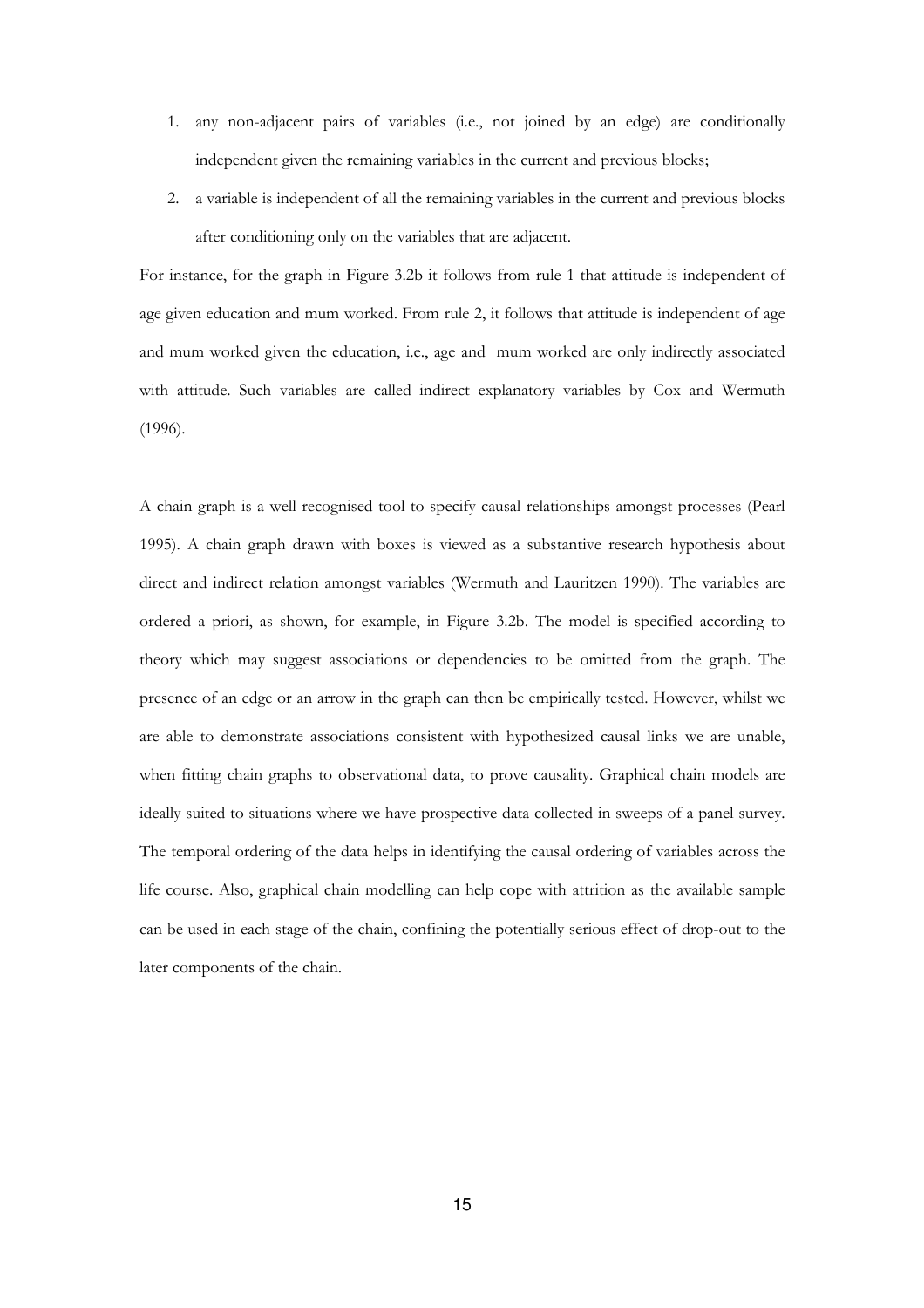### 3.3 Example: Graphical Chain Modelling of Women's Gender Role Attitudes, Entry into Parenthood and Change in Economic Activity.

Following the conceptual framework in Figure 1.1, we use a graphical chain graph to examine the reciprocal relationship between gender role attitudes, entry into parenthood and change in economic activity among a sample of women who are initially childless and in full-time employment. We make the assumption that entry into parenthood precipitates a change in economic activity. (Although we are aware for that a minority of women, e.g., those experiencing redundancy, change in employment status could theoretically precipitate the 'decision' to have a child.) Whether the woman made a transition between 1991 and 1993 in her employment status is coded as a categorical variable (stayed full-time, moved to part-time, moved to family care, moved to other: retired, sick, unemployment, student).

We have already modelled the predictors of attitude in 1993 (Table 2.2). Table 3.1 presents the parameter estimates and standard errors for the linear regression of attitude in 1991 on age, education and mum worked. Here we see that, on average, those aged between 16 and 21 were more liberal in 1991 than the other two groups. This helps explain the difference in the significance of age in the unconditional and conditional scores: those aged between 16 and 21 tend to have higher attitude scores in 1991 and change in score is related to attitude in 1991, so once ones controls for the initial score, age is not significant in the change score model. We also see from Table 3.1 that more educated women and women whose mother worked when the respondent was 14 are significantly more liberal.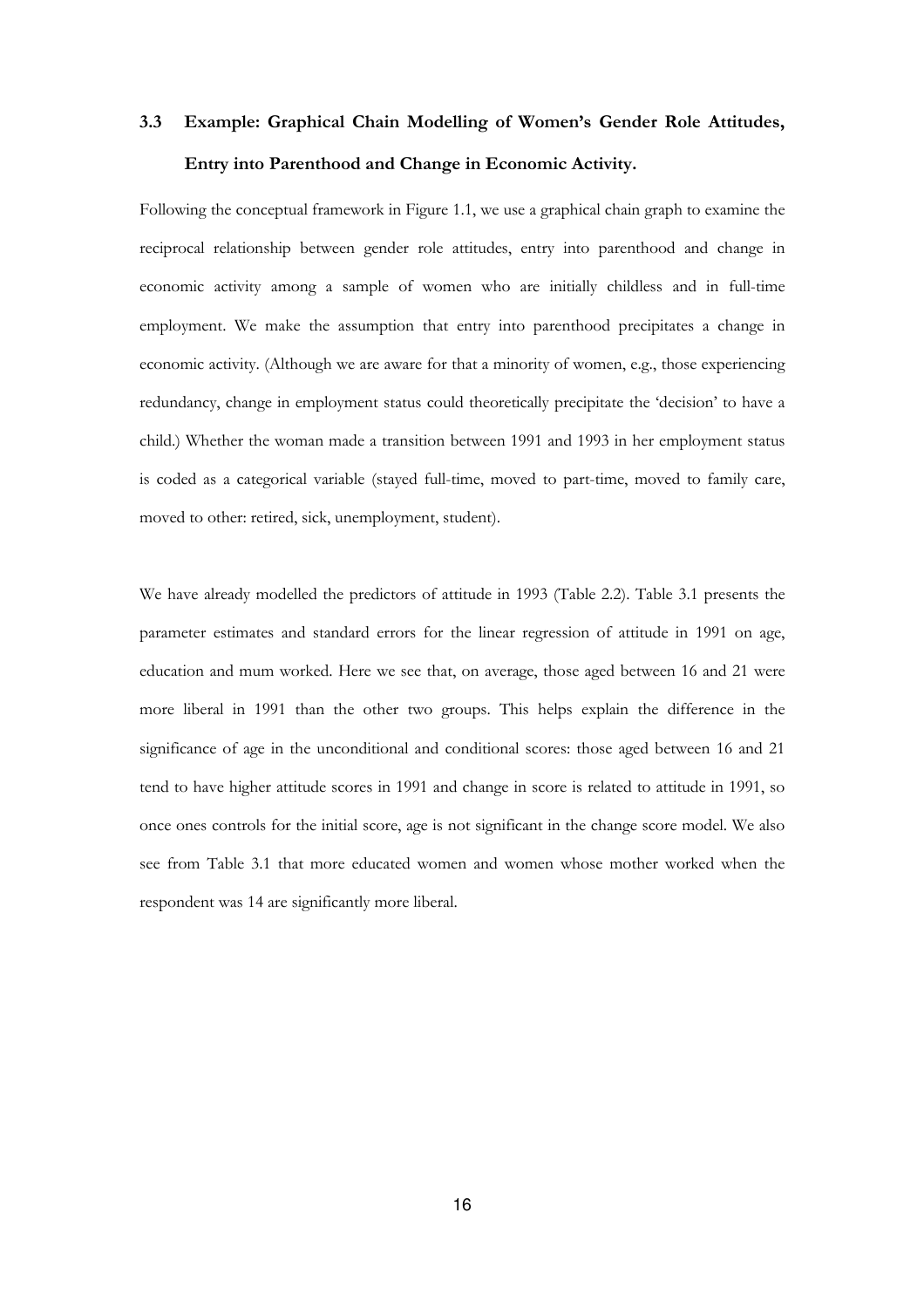|                                                                | Parameter | Standard |         |
|----------------------------------------------------------------|-----------|----------|---------|
|                                                                | estimate  | error    | P-value |
| Age (Ref: 16-21 years)                                         |           |          |         |
| $22 - 29$                                                      | $-0.988$  | 0.423    | 0.020   |
| $30 - 39$                                                      | $-1.125$  | 0.484    | 0.020   |
| Education in 1991 (Ref: Less than A level)<br>A level or above | 0.916     | 0.388    | 0.007   |
| Mum worked (Ref: No)                                           |           |          |         |
| <b>Yes</b>                                                     | 0.881     | 0.346    | 0.011   |
| Constant                                                       | 21.005    | 0.441    | 0.000   |

Table 3.1: Parameter estimates for the linear regression of attitude in 1991.

A binary logistic regression model is used to investigate the predictors of becoming a parent. The parameter estimates of this model are presented in Table 3.2 and reveal that, for our childless sample, the odds of becoming a parent in the subsequent two years increase with age. An interaction between age and education is to be expected (Rendall and Smallwood 2003). However, given the small sample size, this interaction is not significant in our model (likelihood ratio test statistic = 3.91 on 2 degrees of freedom, p-value = 0.142), although the parameter estimates are in the right direction: aged between 16 and 21, more educated women have lower odds of becoming a parent compared to the less educated, but when aged between 30 and 39 they have higher odds.

Table 3.2: Parameter estimates for the logistic regression of becoming a parent between 1991 and 1993.

|                                                                | Parameter | Standard |         |
|----------------------------------------------------------------|-----------|----------|---------|
|                                                                | estimate  | error    | P-value |
| Age (Ref: 16-21 years)                                         |           |          |         |
| $22 - 29$                                                      | 1.014     | 0.434    | 0.019   |
| $30 - 39$                                                      | 1.016     | 0.470    | 0.031   |
| Education in 1991 (Ref: Less than A level)<br>A level or above | $-0.171$  | 0.273    | 0.531   |
| Mum worked (Ref: No)                                           |           |          |         |
| <b>Yes</b>                                                     | 0.467     | 0.297    | 0.115   |
| Attitude in 1991                                               | $-0.032$  | 0.038    | 0.392   |
| Constant                                                       | $-2.173$  | 0.907    | 0.017   |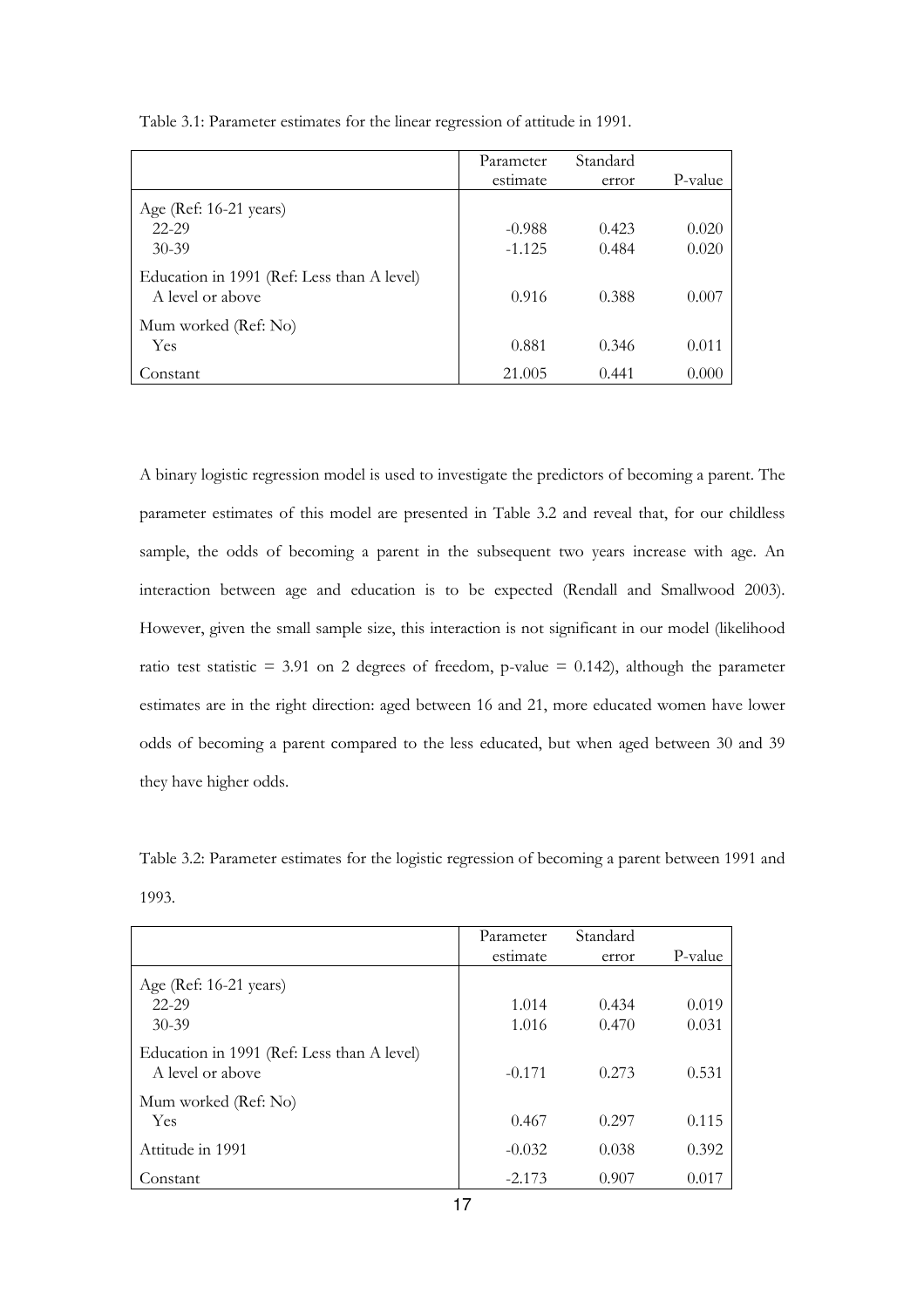A multinomial logistic regression model is used to investigate the predictors of change in economic activity. The parameter estimates of this model are presented in Table 3.3 and reveal that the odds for moving to part-time work or family care, compared with staying full-time, are greatly increased if the woman becomes a parent. Attitude in 1991 is also a significant predictor. Women with more liberal attitudes are more likely to remain in full-time work and less likely to change to part-time or to take up family care. Likelihood ratio tests reveal that overall, none of the other variables are significant.

Table 3.3: Parameter estimates for the multinomial logistic regression of change in economic activity between 1991 and 1993.

| Change in economic activity<br>91-93 (Ref: Stayed full-time) | Changed to part-time |       | Changed to other |          | Changed to family care |       |          |       |       |
|--------------------------------------------------------------|----------------------|-------|------------------|----------|------------------------|-------|----------|-------|-------|
|                                                              |                      |       | Р-               |          |                        | $P-$  |          |       | $P-$  |
|                                                              | Est.                 | S.e.  | value            | Est.     | S.e.                   | value | Est.     | S.e.  | value |
| Age (Ref: 16-21 years)                                       |                      |       |                  |          |                        |       |          |       |       |
| 22-29                                                        | $-0.376$             | 0.780 | 0.630            | $-0.917$ | 0.439                  | 0.037 | 0.085    | 0.814 | 0.917 |
| $30 - 39$                                                    | 0.270                | 0.789 | 0.732            | $-0.873$ | 0.527                  | 0.097 | 0.062    | 0.871 | 0.943 |
| Education (Ref: Less than A<br>level)                        |                      |       |                  |          |                        |       |          |       |       |
| A level or above                                             | 0.254                | 0.553 | 0.646            | $-0.475$ | 0.395                  | 0.229 | $-0.131$ | 0.545 | 0.811 |
| Mum worked (Ref: No)<br>Yes                                  | 0.266                | 0.578 | 0.646            | $-0.443$ | 0.392                  | 0.259 | 0.141    | 0.571 | 0.803 |
| Became a parent 91-93 (Ref:<br>No)                           |                      |       |                  |          |                        |       |          |       |       |
| Yes                                                          | 4.091                | 0.601 | 0.000            | 0.199    | 1.074                  | 0.853 | 6.090    | 0.674 | 0.000 |
| Attitude in 91                                               | $-0.156$             | 0.070 | 0.027            | 0.010    | 0.057                  | 0.859 | $-0.228$ | 0.070 | 0.001 |
| Constant                                                     | $-0.827$             | 1.533 | 0.590            | $-1.623$ | 1.276                  | 0.204 | $-0.009$ | 1.506 | 0.995 |

We summarize the results graphically (Figure 3.3). From Rule 1, the absence of an edge between attitude in 1993 and becoming a parent 1991 and 1993 indicates that they are conditionally independent given the variables in the preceding blocks. From Rule 2 we conclude that attitude in 1993 is independent of age, education and becoming a parent, given attitude in 1991, whether the respondent's mother worked and change in economic activity. Hence, change in gender role attitude is not associated with becoming a parent per se, but with the move to part-time work or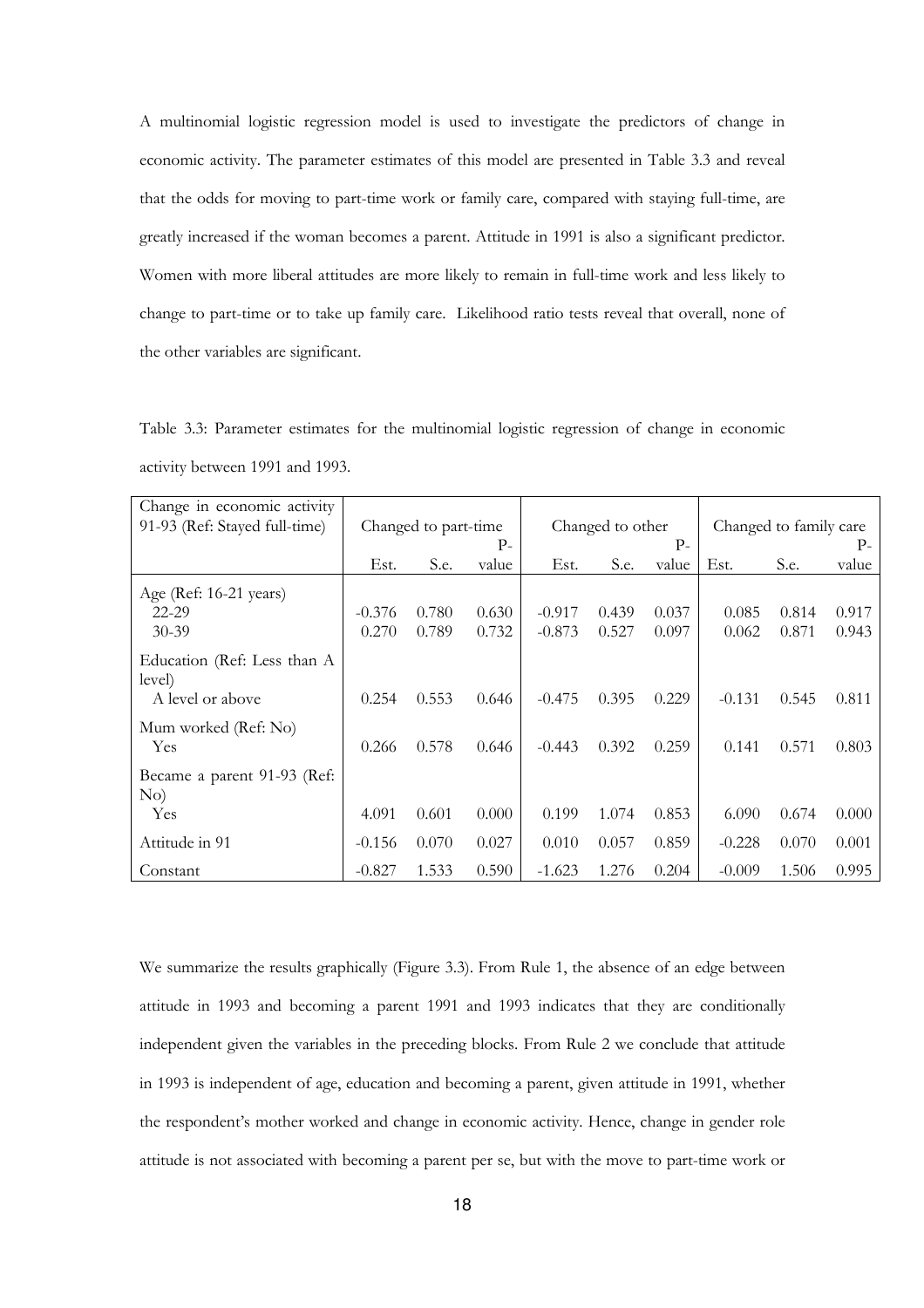family care that often accompanies first motherhood. The graph also tells us that entry into parenthood is independent of gender role attitudes, given the other variables in the preceding blocks, but that change in economic activity is dependent upon gender role attitudes. Finally, the chain graph tells us that age is only indirectly associated with attitude change, for example, through its impact on initial attitude and on the likelihood of becoming a parent.

Figure 3.3. Graphical chain graph of women's gender role attitudes, entry into parenthood and change in economic activity.



A disadvantage of our graphical chain model is that it assumes that gender role attitude is measured without error. A more sophisticated approach would be to estimate gender role attitude as an underlying latent variable, regressed on six indicator variables (the attitude statements). Panel data where we have repeated measurement of a multiple indicator latent construct over time can provide useful information about the magnitude of measurement error and opportunities for estimating models which take account of measurement error. For this to be possible however, we need an approach which estimates all of the regression equations simultaneously, and a global measure of model fit. Structural equation models, which have these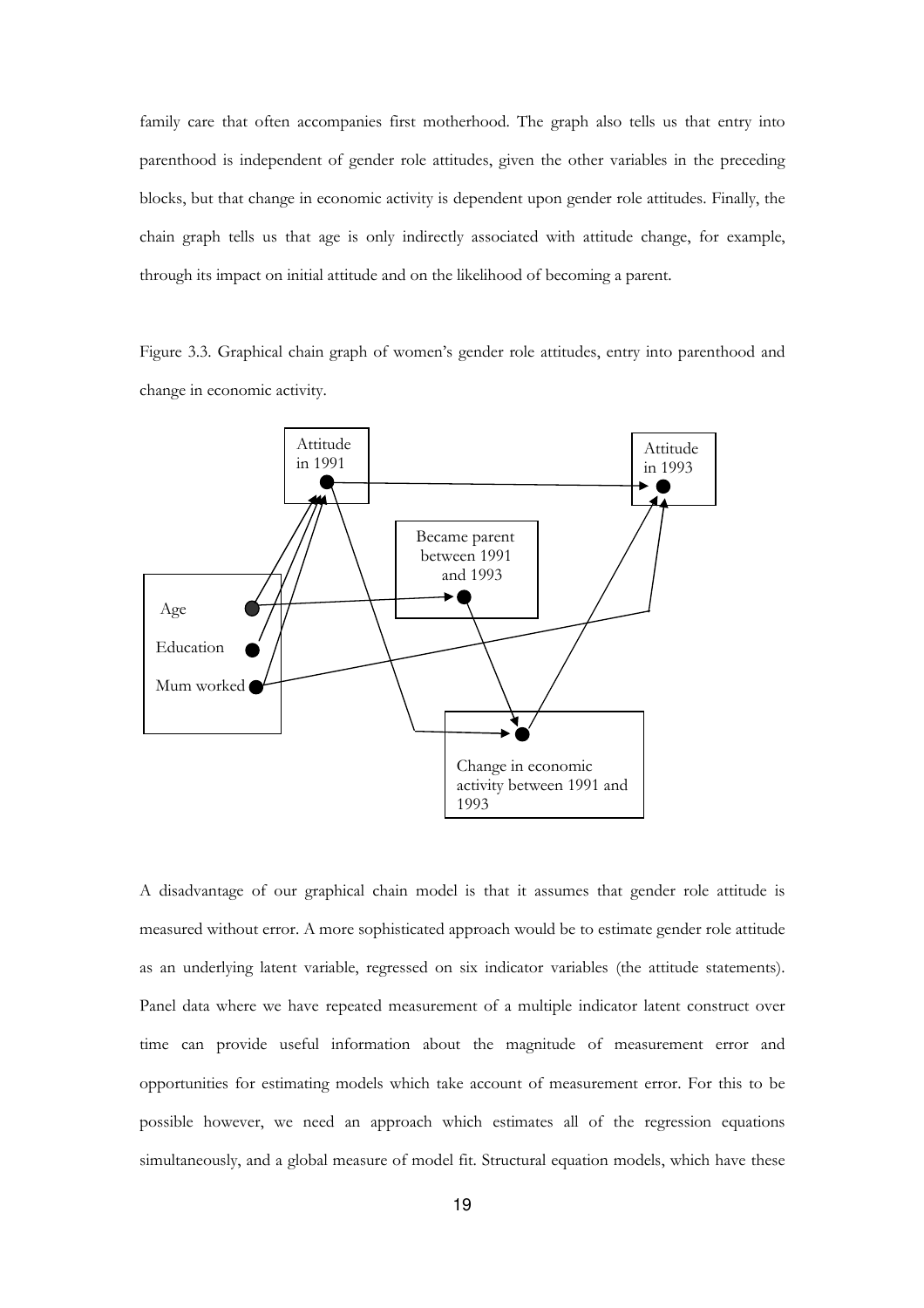capabilities and hence can include correlated errors of measurement and correlated structural disturbances terms, are the subject of Sections 4 and 6.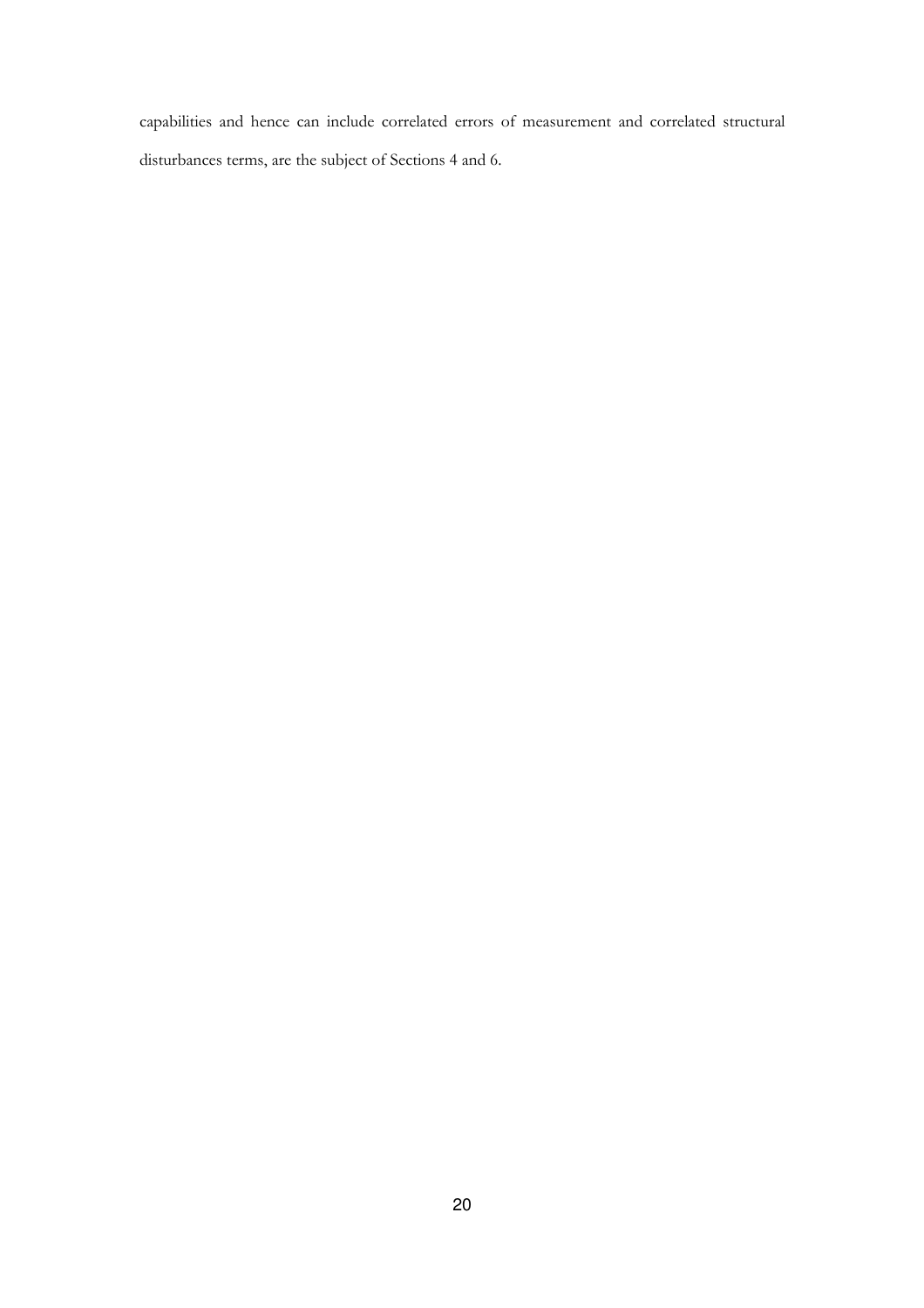#### 4 CROSS-LAGGED STRUCTURAL EQUATION MODELS

If we are interested in the nature of the relationship between two variables, *X* and *Y* , four possible causal systems could underlie the covariance structure of the observed data, assuming both  $X$  and  $Y$  are not influenced by any third variable,  $Z$ :

*X* does not cause *Y* and *Y* does not cause *X* ;

*X* causes *Y* and *Y* does not cause *X* ;

*Y* causes *X* and *X* does not cause Y;

*X* causes *Y* and *Y* causes *X* .

A cross-sectional regression of  $Y$  on  $X$ , or  $X$  on  $Y$ , will only enable the analyst to discount the first of these possibilities, by rejecting the null hypothesis of zero correlation at the specified level of confidence. Where zero correlation can be rejected as unlikely, given the sample data, any of the three remaining possibilities could still represent the true data generating mechanism in the population.

Cross-lagged structural equation models (Finkel 1995; Marsh and Yeung 1997; Campbell and Kenny 1999) make use of the inherent time ordered nature of panel data to address such questions of causal ordering. Cross-lagged models are also known as 'simplex models', 'autoregressive models', 'conditional models' and 'transition models' (Twisk 2003). A definitional feature of this type of model is that it is estimated in a single step, rather than as a series of separate regressions. An advantage of the single estimation is that it yields a global likelihood for the model and, thereby, the full range of tests and indices of model fit that are standard within the SEM framework (Bollen 1989). The basic structure of the cross-lagged model is presented in Figure 4.1, which shows a path diagram for a three wave, two variable cross-lagged panel model.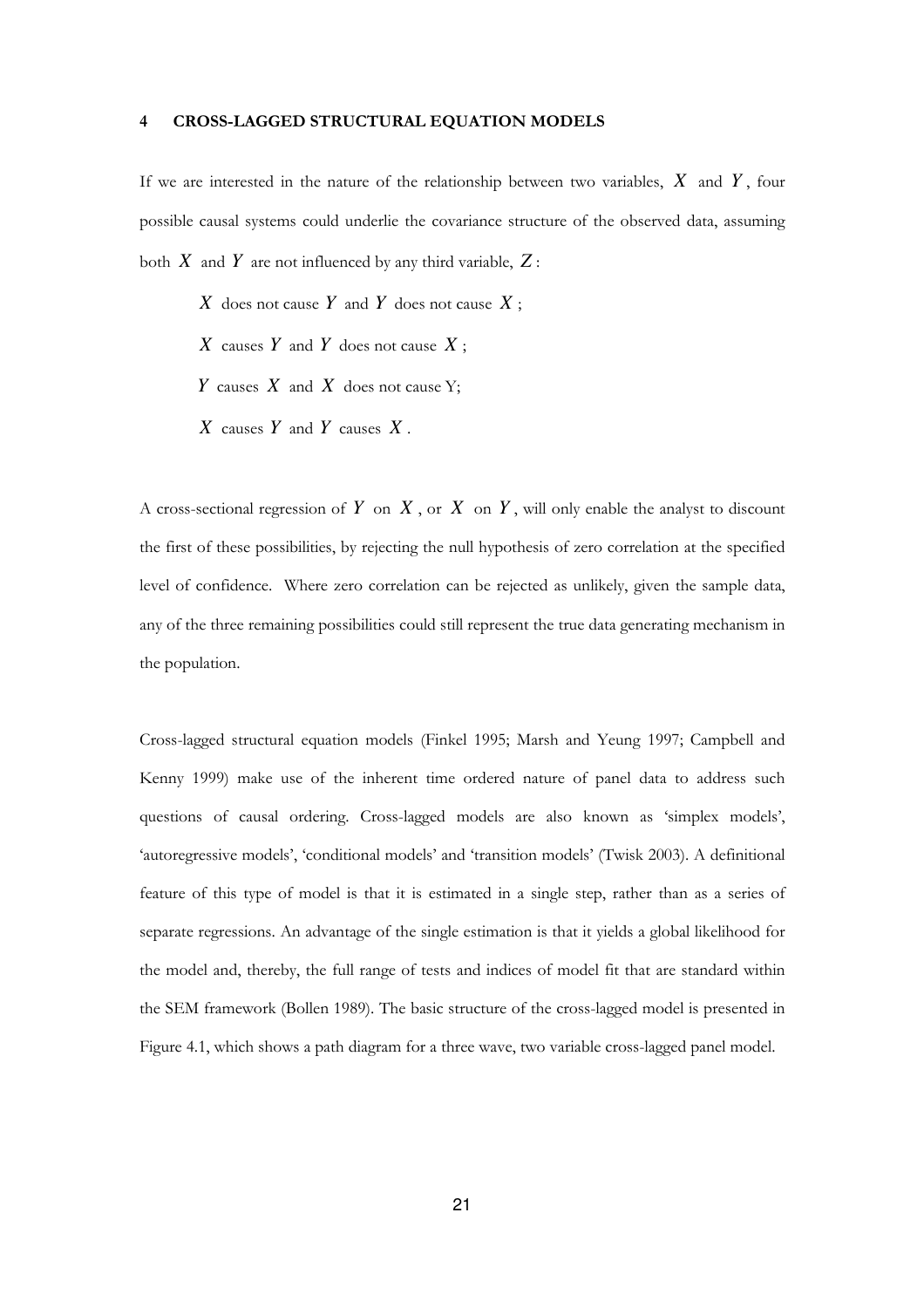Figure 4.1: Three wave, two variable cross-lagged panel model.



Here there are two variables of interest,  $X$  and  $Y$ , and each variable (represented by ellipses in Figure 4.1) is regressed on both its own lagged score and the lagged score of the other variable at the previous measurement occasion. At the first wave of measurement,  $x_1$  and  $y_1$  are specified as exogenous and allowed to covary. An alternative specification of this model is for the cross effects to be synchronous, that is running between  $X$  and  $Y$  variables at the same time point, as opposed to the lagged measure. This specification may be preferred where the time gap between measurements is long and when the proposed causal mechanism is of short duration, although it can raise identification and estimation problems not found in the cross-lagged model.

The model in Figure 4.1, then, provides an estimate of the (lagged) effect of each variable of interest on the other, net of autocorrelation of each variable with its lagged measurement, and whatever additional covariates are included in the model. The model parameters of greatest interest in the cross-lagged model are the auto-regressive  $(\beta_1, \beta_4, \beta_5, \beta_8)$  and cross-lagged  $(\beta_2, \beta_3, \beta_6, \beta_7)$  regression coefficients. The auto-regressive parameters, in conceptual terms, determine the stability of the rank ordering of individuals on the same variable over time. The cross-lagged regression parameters, on the other hand, tell us how much variation in one variable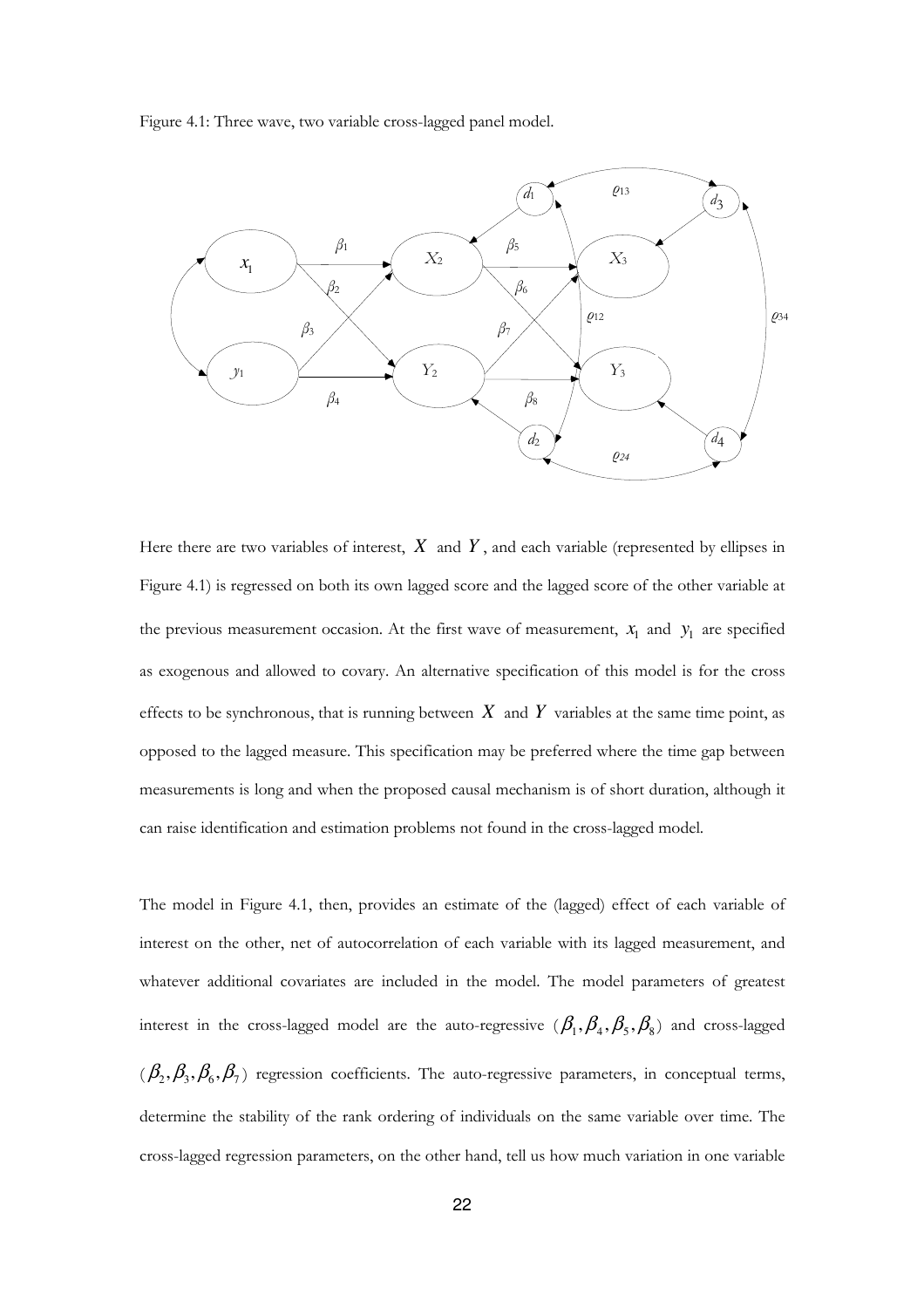at time  $t_1$  is able to predict change in the other variable between times  $t_1$  and  $t_2$ , net of any controls specified in the model. For example, if we find positive and significant cross-lagged coefficients running in both directions, this supports a reciprocal effects model, in which each variable exerts a causal influence on the other over time. If only one of the cross-lagged coefficients is statistically significant, we can conclude that the causal relationship is unidirectional in nature. If neither of the cross-lagged coefficients are significant, we should infer that the two variables are causally unrelated. Note that the inclusion of a lagged endogenous variable provides some 'protection' against the effects of unobserved time-constant variables. However, unlike the fixed effects models discussed in Sections 5 and 6, the lagged endogenous variable approach cannot completely remove unobserved unit heterogeneity (Halaby 2004; Allison 2005).

The general structure presented in Figure 4.1 can be extended to include multiple variables and multiple waves of data (see Finkel 1995). The coefficients for the stability and lagged effects may, respectively, be constrained to equality across waves, making these parameters equivalent to 'average' effects over the duration of the panel. Although applying this type of equality constraint does not provide a solution to the problem of mapping discrete measurement intervals on to continuous processes, it can give a longer and, therefore, more realistic time frame over which to examine the hypothesised relationships. The empirical adequacy of such equality constraints can be assessed via the likelihood ratio test, against the unconstrained model, as these are nested one within the other. Where no loss of fit is incurred by fixing these parameters to equality over time, the constrained model should generally be preferred.

#### 4.1 Correlated Disturbance Terms

An important thing to note about cross-lagged models is the importance of modelling covariances between the disturbances (represented by circles  $d_1$  to  $d_4$  in Figure 4), both within  $(\rho_{12}$  and  $\rho_{34})$  and across  $(\rho_{13}$  and  $\rho_{24})$  waves. Disturbance terms represent the residual variances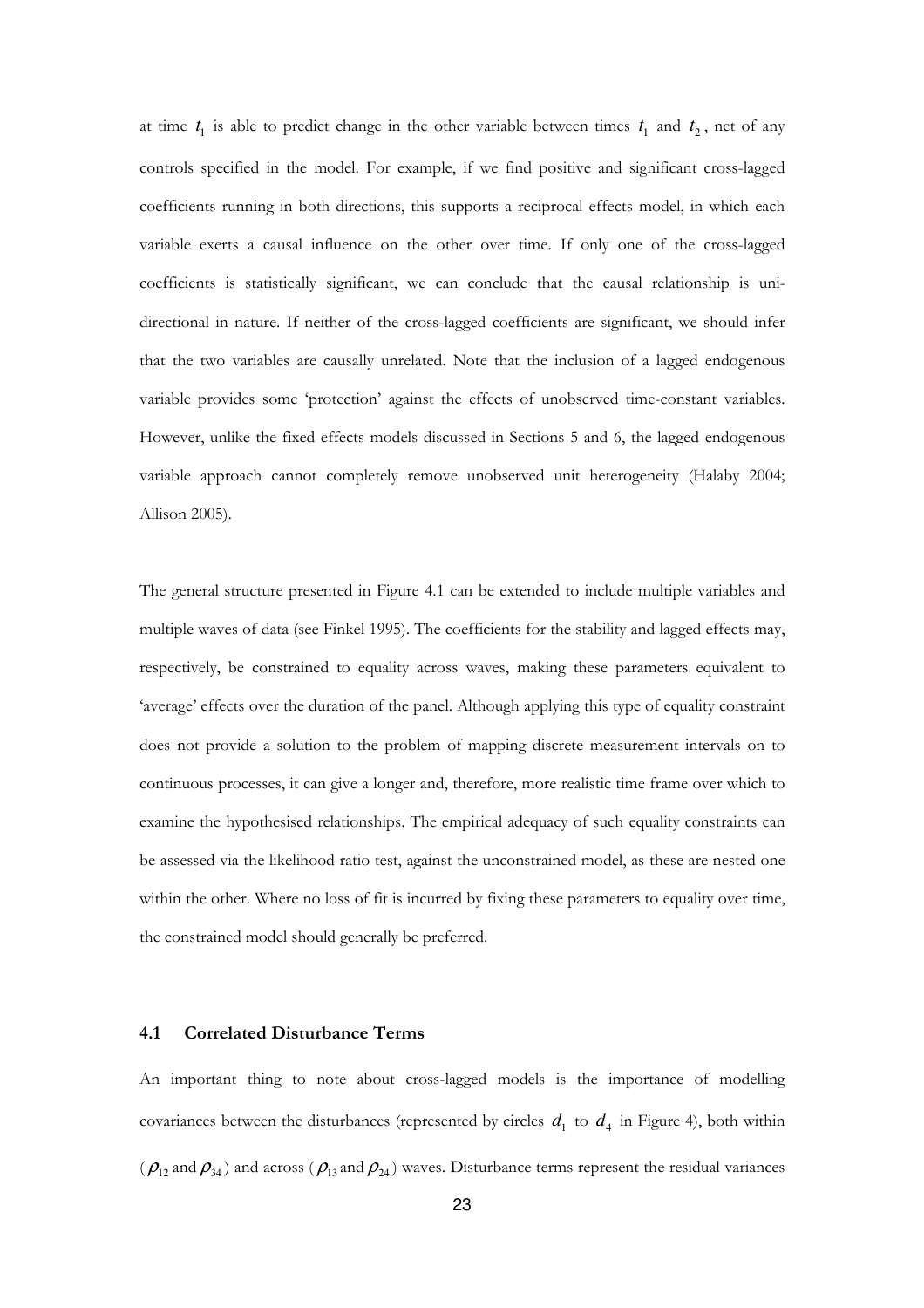of endogenous variables in the model and there are often good reasons to expect positive correlations between them. If, for example, a third variable, *Z* , causes both endogenous variables  $X_2$  and  $Y_2$  but  $Z$  is not included in the model, the disturbance terms of  $X_2$  and  $Y_2$ will necessarily be correlated (Anderson and Williams 1992). Similarly, we might expect to observe a positive correlation between the disturbances of the same lagged endogenous variable over time, resulting from a stable un-modelled cause of the variable in question (Williams and Podsakoff 1989). Failing to estimate covariances between disturbance terms can lead to biased estimates of cross-lagged and stability parameters and is a major reason for preferring this type of model over those which proceed via a series of independent, local estimations and hence, in practice, fix these covariances at zero.

#### 4.2 Measurement Error Models

The model set out in Figure 4.1 implicitly assumes that the variables of substantive interest are measured without error. This is not a realistic assumption and, in practice, the vast majority of survey items are likely to contain both random and systematic components of error. This results from, inter alia, imperfections in the wording and layout of questionnaires, the personality and mood of the respondent and the mode in which the interview is conducted.

Measurement error in independent variables results in attenuated effect sizes, so models which make a correction for measurement error are more likely to detect effects that are real, but possibly weak, in the population (Bollen 1989). In autoregressive models, systematic measurement error that is stable over time will manifest in the form of upwardly biased stability estimates for the concept of interest. Figure 4.2 shows a path diagram for a two variable, two wave, cross-lagged panel model with error correction and modelled error covariances.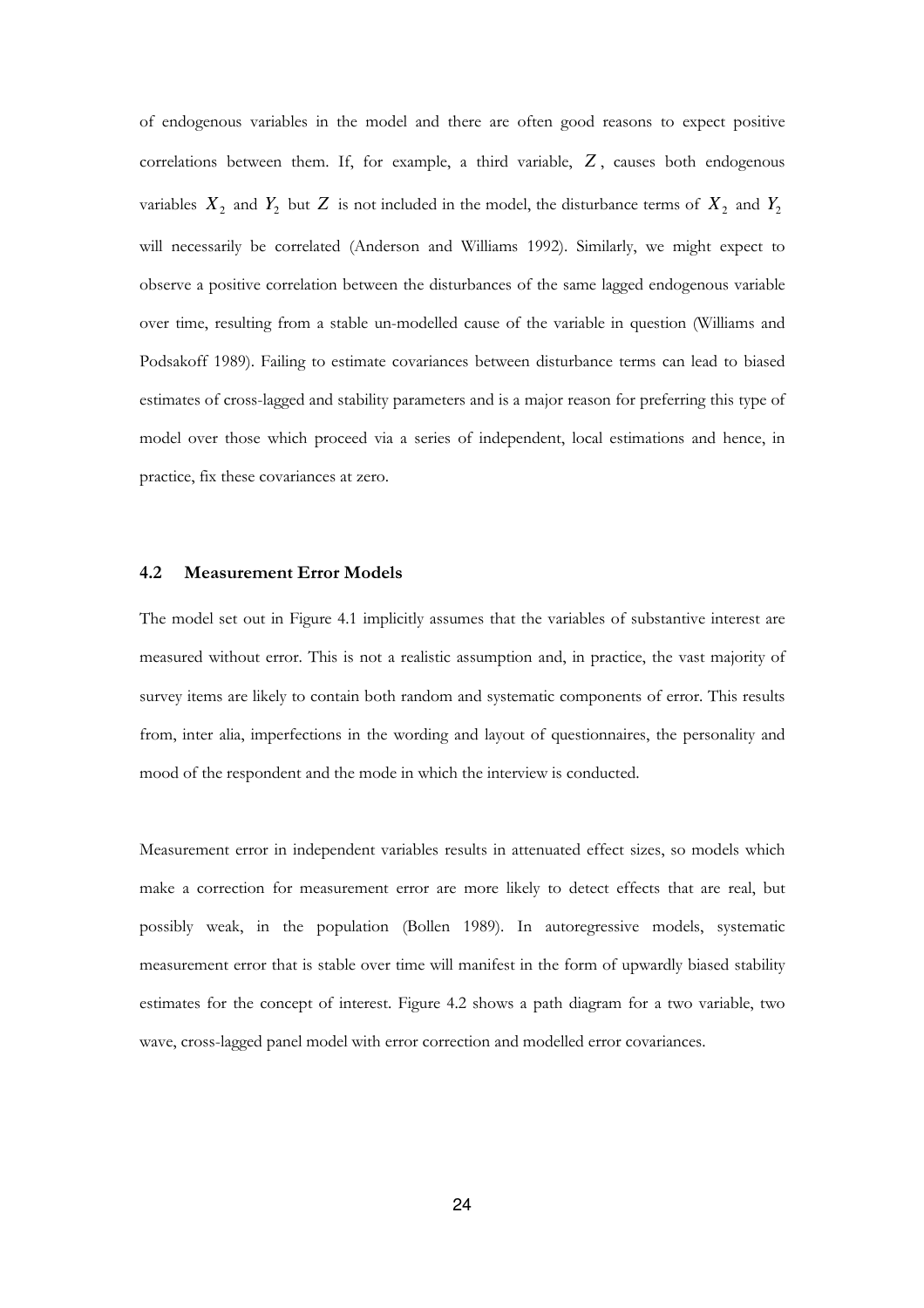Figure 4.2: Cross-lagged model with measurement error correction.



Each of the concepts of analytical interest  $(X \text{ and } Y)$  are specified as latent variables measured by three observed indicators, shown as rectangles in Figure 4.2 ( $X_1^1$  to  $X_2^3$  and  $Y_1^1$  to  $Y_2^3$ ). Each observed variable has an associated error variance, denoted by circles labelled  $e_1$  to  $e_{12}$  in Figure 4.2. The model partitions the variance of each observed variable into that which is caused by the latent variable of interest and that which is error (both systematic and random). The analyst can then specify covariances between the error terms, where they are expected or indicated post hoc, through indicators of model fit. In Figure 4.2 a covariance path is estimated between the error terms of the first and second indicators of latent variable *X* at each wave (denoted by the curved double-headed arrow between them). Similarly, covariances between the error terms of the same item over the two waves of measurement are estimated for the third indicator of latent variable *X* and the second indicator of latent variable *Y* . Another way of treating covariances between error terms is to model them directly as indicators of higher order latent variables or method factors (Rigdon 1994), though a consideration of this approach is beyond our scope here.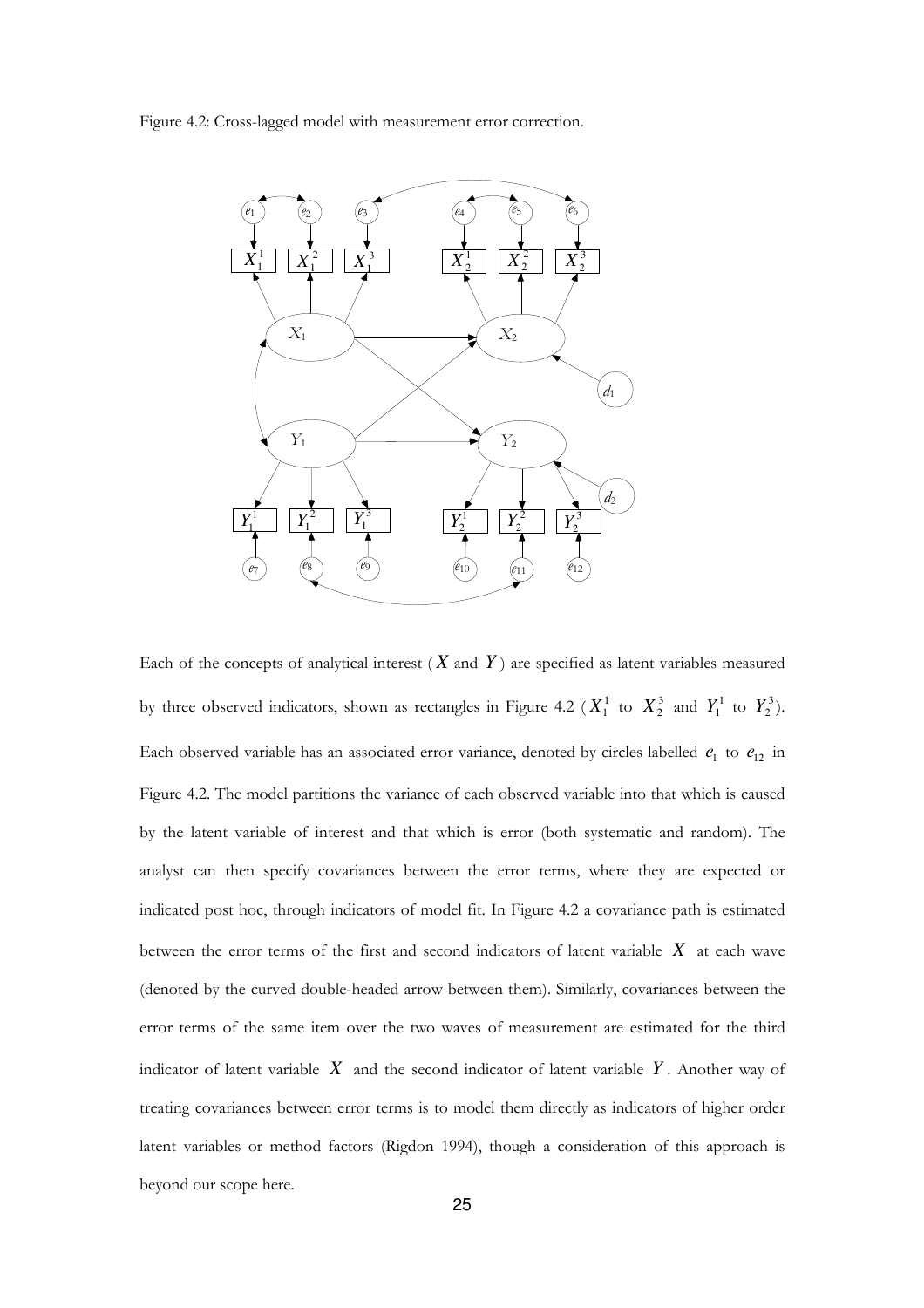#### 4.3 Factorial Invariance

A further benefit of the use of multiple indicators is that measurement invariance over time may be evaluated. The problem, generally stated, is that questions may change their meaning over time, rendering estimates of stability and change inferentially problematic. While it is clearly not possible to impose invariant meaning on survey questions through any statistical procedure, it is possible to impose such a constraint and then test its reasonableness through standard measures of model fit (Meredith 1993). Measurement invariance can be imposed by constraining the corresponding factor loading between the latent variable and observed variables to equality at each time point. For example, in Figure 4.2, we would constrain the loading between  $X_1$  and  $X_1^1$  to be equal to the loading between  $X_2$  and  $X_2^1$ , and so on. A likelihood ratio test can then be performed to test the null hypothesis of no change in the relationship between the latent variable and its indicators over time. This kind of test is not available for single indicator or composite variables and any measurement invariance would be incorrectly identified as change in the underlying concept using these types of measure.

#### 4.4 Example: Economic Values and Economic Perceptions

In this example, we fit a series of cross-lagged models to investigate the relationship between retrospective perceptions of the macro economy (EP) and 'left-right' economic values (EV). The data come from the British Election Panel Survey 1992-1997. The first wave of the study was conducted in April 1992 with a response rate of 73%, representing a total sample size of 3534. Respondents were then followed up annually until 1997 using a combination of face-to-face, telephone and postal methods. The analytical focus for this study comprises those individuals who were interviewed in 1992, 1994, 1996 and 1997, which due to attrition reduced the analytical sample to 1640 respondents. EP is measured by three five point items tapping perceptions of the unemployment rate, the rate of taxation, and the general standard of living 'since the last election' (1992). EV is measured by the six item scale developed by Heath, Evans and Martin (1993), the full question wordings of which can be found in Appendix A.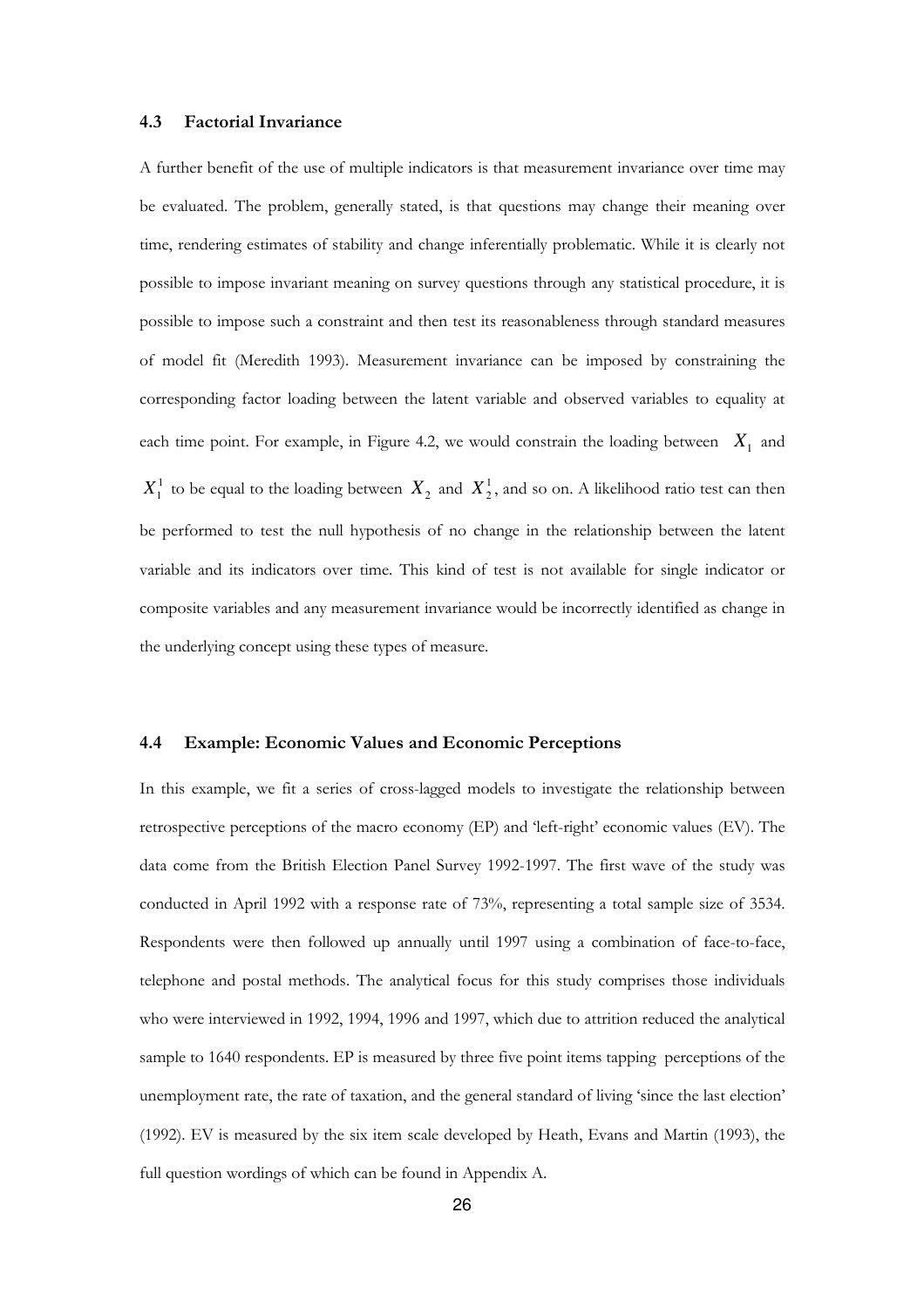In the models that follow, we use either summed scale or latent variable measures of each construct. Both approaches can be viewed as a form of error correction, although the latent variable approach involves a more robust correction and allows modelling of covariances between error terms. We specify no strong hypotheses regarding the causal relationships between these two variables. However, we note that a plausible case can be made for each to cause the other. To wit, economic perceptions have been shown to be partially endogenous to political preferences (Evans and Andersen 2006) and beliefs about how the economy should be managed may be influenced by an individual's assessment of macro-economic performance (e.g., government fiscal policy should vary as a function of the rate of inflation and the jobless count).

The models we present are deliberately selected to demonstrate the importance of two issues in model specification discussed above: correcting for random and systematic errors in the measurement of concepts; and specifying an appropriate covariance structure between error and disturbance terms. Our data source for the following analyses is the 1992 to 1997 British Election Panel Study, covering five waves of data collection (the economic perception variables were not administered in 1993), with an analytical sample size of 1640. Table 4.1 presents a summary of the estimated standardised regression coefficients for each model, fitted using MPlus 3.1 (Muthén and Muthén 2003).

|                            |     | Model Number |      |      |    |      |
|----------------------------|-----|--------------|------|------|----|------|
| Path                       |     |              |      |      |    |      |
| Value -> Value             |     | .68          | 1 01 | 97   | 90 | .94  |
| Perceptions -> Perceptions |     | .26          | .58  | .27  | 70 | 71   |
| Value -> Perceptions       | .38 | -26          | -53  | -48  |    | .18  |
| Perceptions -> Value       | 38  | -04          | 12   | n.s. |    | n.s. |

Table 4.1: Summary of cross-lagged and auto-correlated parameter estimates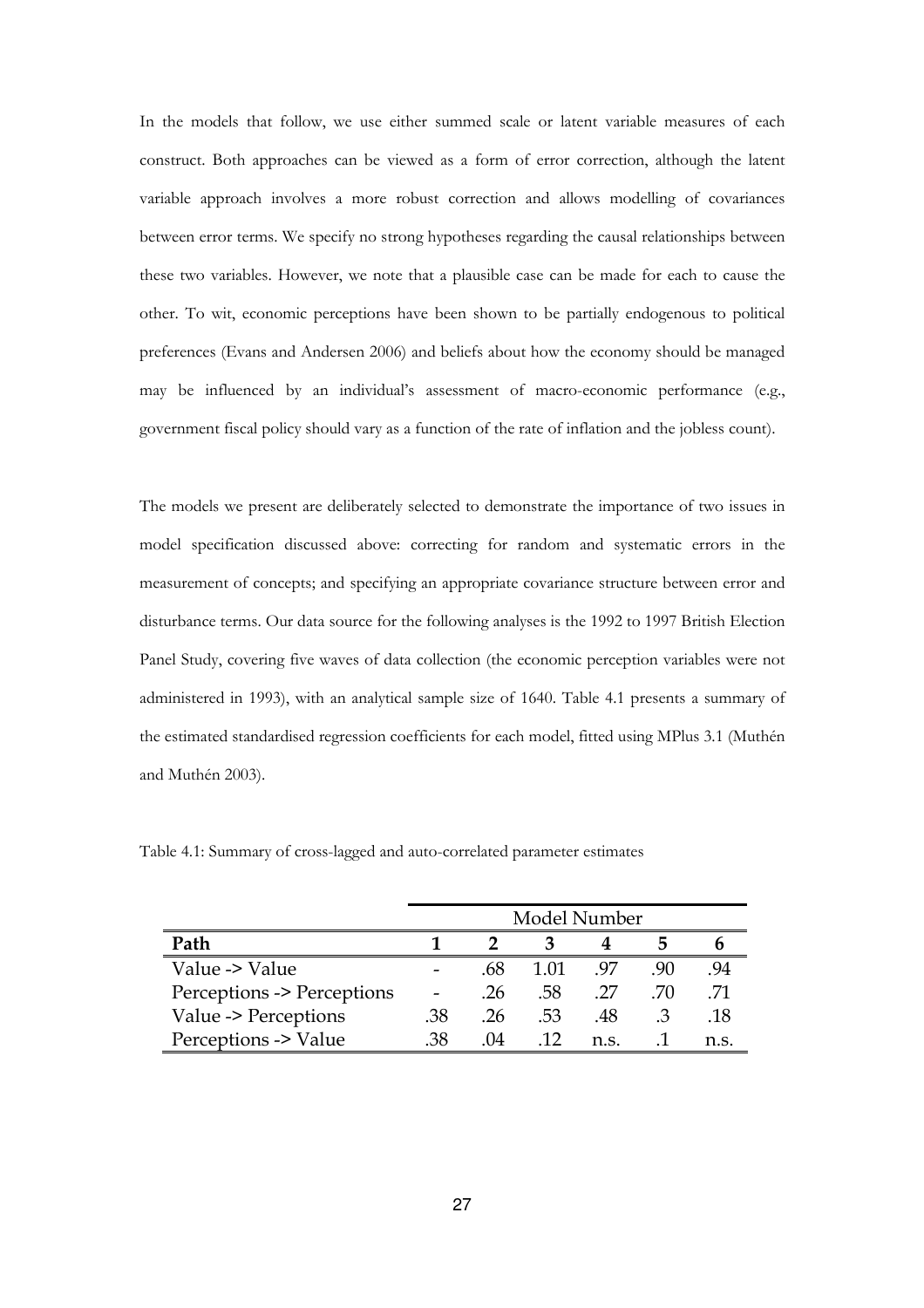We begin by fitting a 'naïve' model (Model 1), which simply regresses the 1992 cross-sectional summed-scale measure of EP on to the 1992 cross-sectional summed-scale measure of EV. We find a significant positive relationship of 0.38. Because this is a cross-sectional regression, the standardised estimate of the causal influence of EP on EV is the same as that of EV on EP and the observed association may not be indicative of a causal relationship. Next, in Model 2, we make use of the longitudinal dimension of the data by fitting a cross-lagged panel model to the first two waves of data (1992 and 1994), again using the summed scale measures of each concept. The covariance between the disturbances of the two endogenous variables is not estimated. The results of this model suggest a reciprocal mechanism, with significant cross-lagged effects in both directions, although both coefficients are considerably weaker than those from the 'naïve' crosssectional model, with the path running from EP to EV now only marginally greater than zero.

Model 3 replicates Model 2, but this time each concept is specified as a latent variable, measured by multiple indicators. No covariance paths between error terms of the observed variables or disturbances of the endogenous variables are estimated. The parameter estimates for Model 3 show a marked increase in magnitude, as would be expected after a correction for random error in the independent variables. Model 4 estimates covariances between the error terms for the same item over time, in order to accommodate systematic error in the indicators of the latent constructs. This has the effect of reducing the magnitude of the estimates of the cross-lag and stability parameters. Again, this should be expected, because in the previous model these systematic errors have effectively been channelled into the stability and cross-lagged parameters. Note, also, that in Model 5 the path from economic perceptions to economic values now becomes non-significant. Model 5 extends Model 4 to incorporate all five waves of data. The coefficients for the stability and lagged effects are constrained to be equal across waves. Factor loadings for the same item are constrained to equality across waves to impose meaning invariance on the items as measures of the latent concepts. By extending the model over 5 waves of data again we have changed the nature of the causal inference; we now find support for the reciprocal effects model, with both cross-lagged paths positive and significant at the 5% significance level.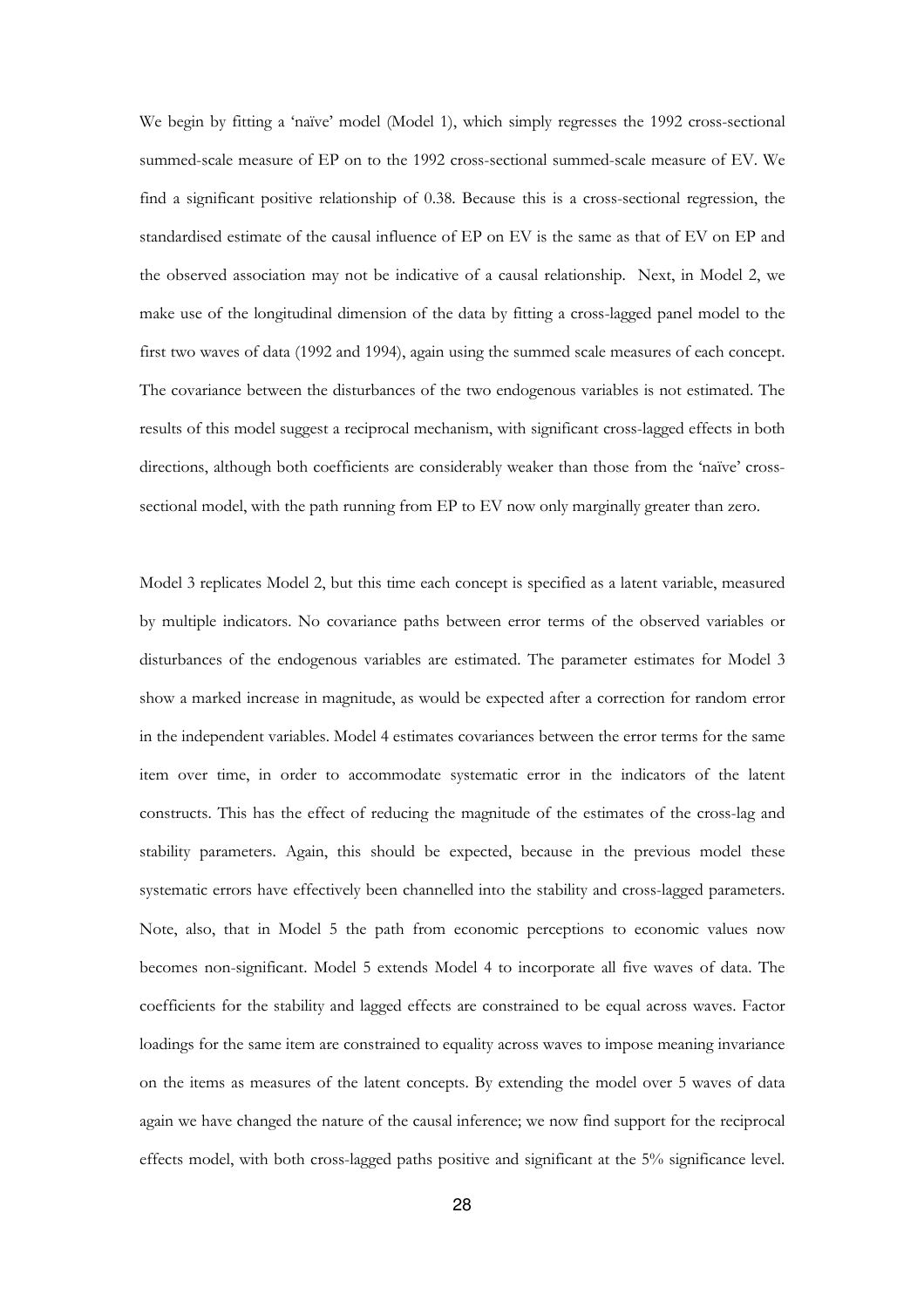Model 5, however, constrains the covariances between the disturbance terms of the endogenous variables to zero. Model 6 freely estimates the covariances between adjacent disturbance terms for the same endogenous variable and between the disturbance terms for the two endogenous variables at the same wave of measurement. This has the effect of making the causal path from EP to EV non-significant and indicates that the apparent causal effect for this parameter, identified in earlier models, likely results from un-modelled causal variables. In summary, this example demonstrates how different approaches to modelling error the variances and covariances can substantially alter the nature of the causal inferences an analyst would make.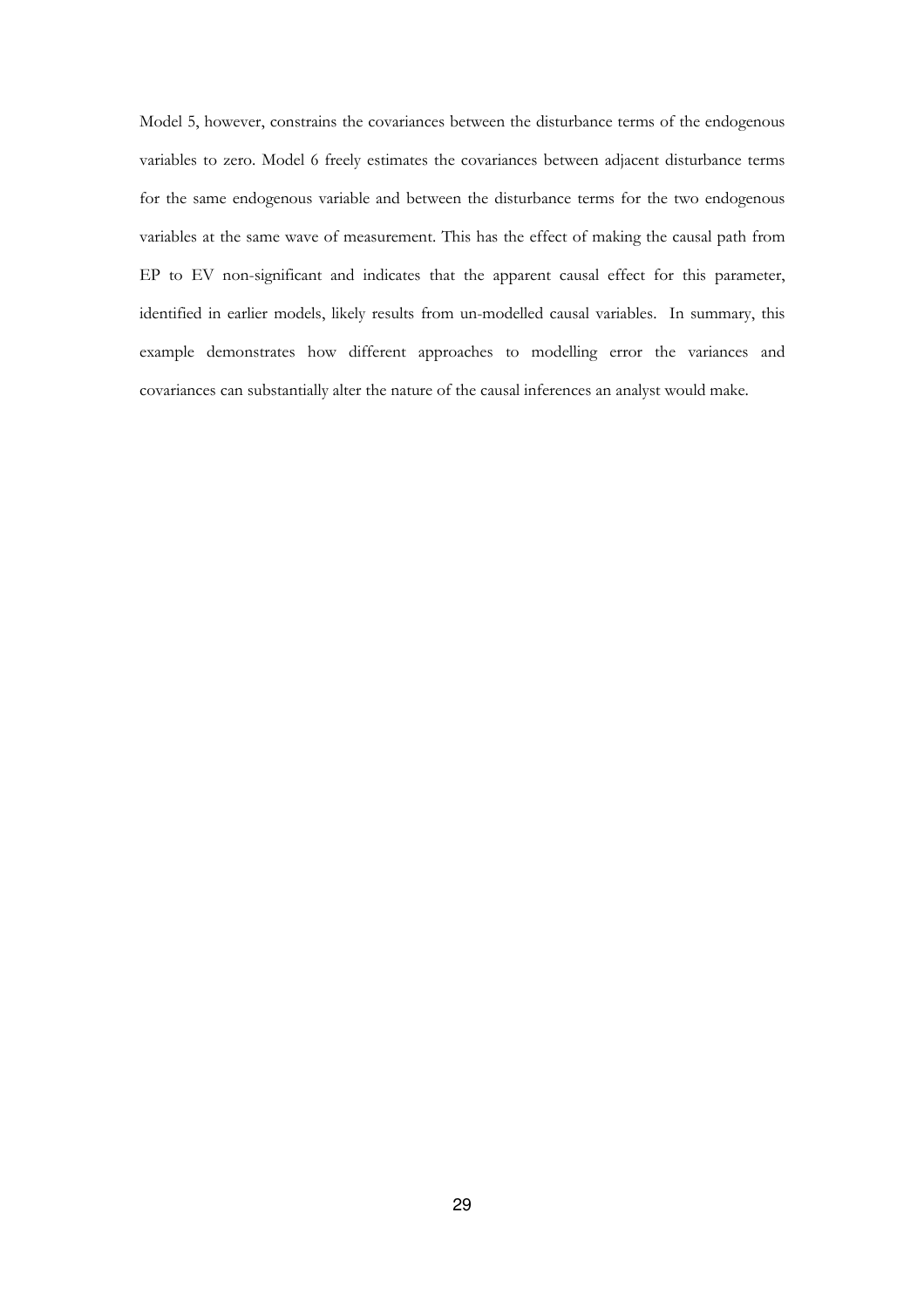#### 5 RANDOM EFFECTS MODELS FOR REPEATED MEASURES DATA

Both graphical chain models and cross-lagged panel models can be used to model the pathways through which variables measured over time are associated. However, both frameworks model the repeated measures as a set of discrete transitions from one time point to the next. Often we are interested in addressing a rather different set of questions about change over time, which treat the repeated measures as a sample of observations taken from a continuous developmental process. For example, imagine that we have 12 weight measurements taken from a sample of newborns at monthly intervals. Rather than analysing the data as a chain of regressions of each time point on the previous measurement (or some other lag function), we might wish to model the repeated observations as indicators of an underlying developmental trend. For this example, we would expect the overall trend (weight in newborns) to be broadly linear and positive (most children grow steadily over the first year of life). However, we would also expect there to be some individual variation around this overall trend, with some children growing faster than others. If individuals do vary in their rates of growth, we will naturally be interested in understanding the characteristics of individual children (both time-constant and time-varying) that are associated with variability in growth. It is these types of questions that random effects models are well suited to addressing. Random effects models, also called multilevel models, are discussed in detail in the books by Hox (2002) and Snijders and Bosker (1999).

A naïve model for a linear trend over time would be the simple linear regression model of the response on time:

$$
Y_{ij} = \beta_0 + \beta_1 t_{ij} + e_{ij}.
$$
\n
$$
(5.1)
$$

If we can assume that the errors  $e_{ij}$  have mean zero and are independent for different *i* or *j*, then we can use standard methods to fit this model. However, for repeated measures of the response on the same individual, it is unlikely that  $e_{ij}$  is independent of  $e_{ik}$ , for  $j \neq k$ , that is, it is unlikely that the errors are uncorrelated over time, even if we were to add covariates to the model (5.1).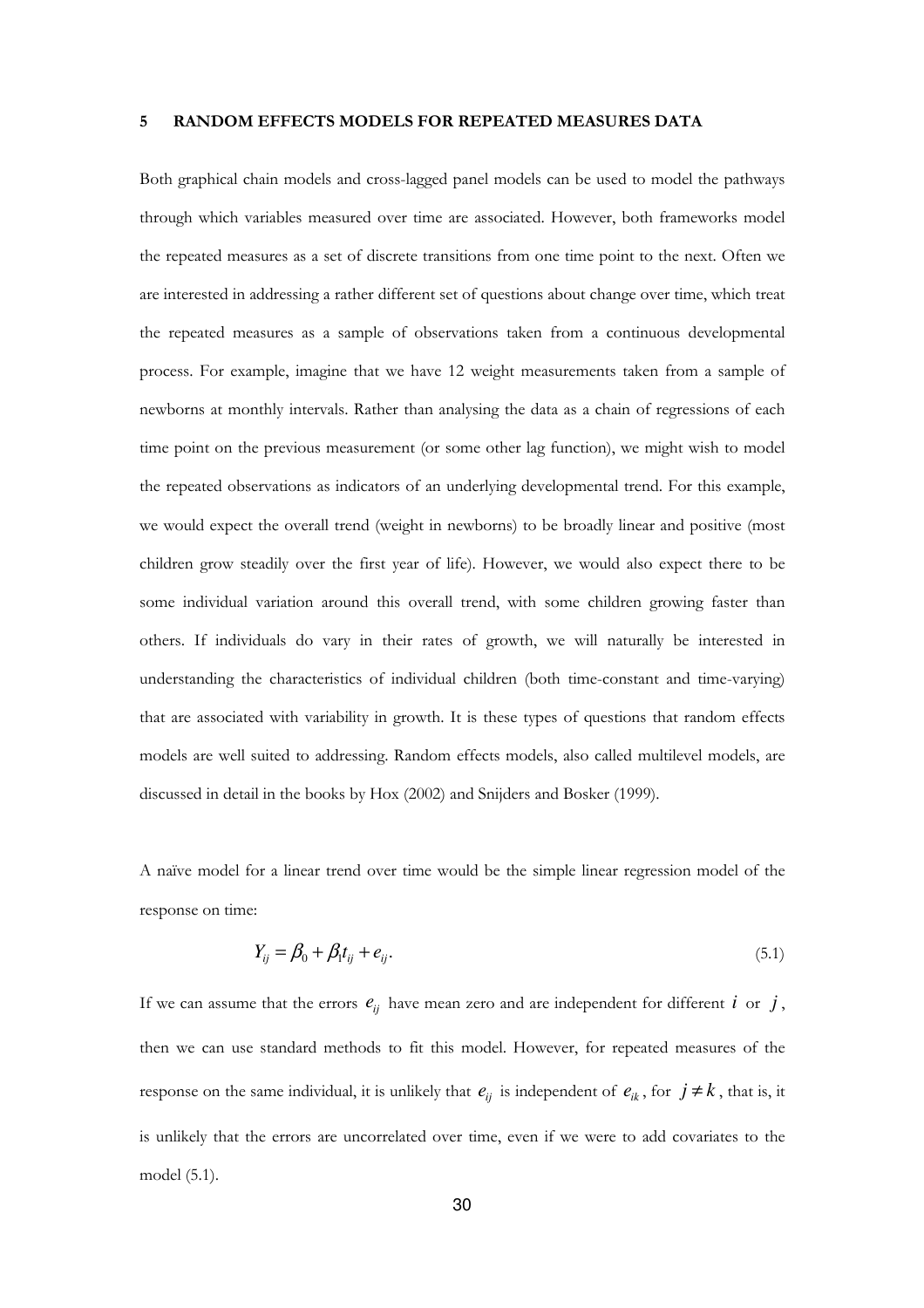To address this problem, consider the alternative model

$$
Y_{ij} = \beta_0 + \beta_1 t_{ij} + u_i + e_{ij},
$$
\n(5.2)

where  $u_i$  is the individual-specific residual and represents unmeasured individual factors which affect *Y* .

A random intercept model, which enables the analyst to model individual trajectories of development over time, specifies that  $u_i$  follows a normal distribution with mean zero and variance  $\sigma_u^2$ . Furthermore, it is assumed that  $u_i$  is uncorrelated with  $e_{ij}$  and  $t_{ij}$ . Under this assumption it follows that the variance of  $Y_{ij}$  is  $\sigma_u^2 + \sigma_e^2$ , where  $\sigma_u^2$  measures the betweenindividual variation and  $\sigma_e^2$  is the residual within-individual variation. Hence, the proportion of the total variation that can be attributed to the between-individual variation is

$$
\rho = \frac{\sigma_u^2}{\sigma_u^2 + \sigma_e^2}.
$$

This ratio is also the within-individual correlation, often called the intra-class correlations. If most of the variation is between individuals then individuals change little over time and hence the intra-class correlation is large. Conversely, if there is a lot of variability within individuals (relative to the total variability) then the intra-class correlation will be small. See Snijders and Bosker (1999) and Hox (2002) for basic introductions to the random intercept model and interpretation of  $\rho$ .

The random intercept model (5.2) can be extended in two ways. (1) Time-constant and timevarying covariates can be added to explain some of both the within and between individual variation. (2) Different, or more complicated functions of time can be used in the model. For example, if the response did not vary linearly with time, then time could be replaced by log(time) or a time-squared could be added to the model. Where there is no a priori theoretical expectation for the shape of the trajectory, one approach for selecting an appropriate growth function is to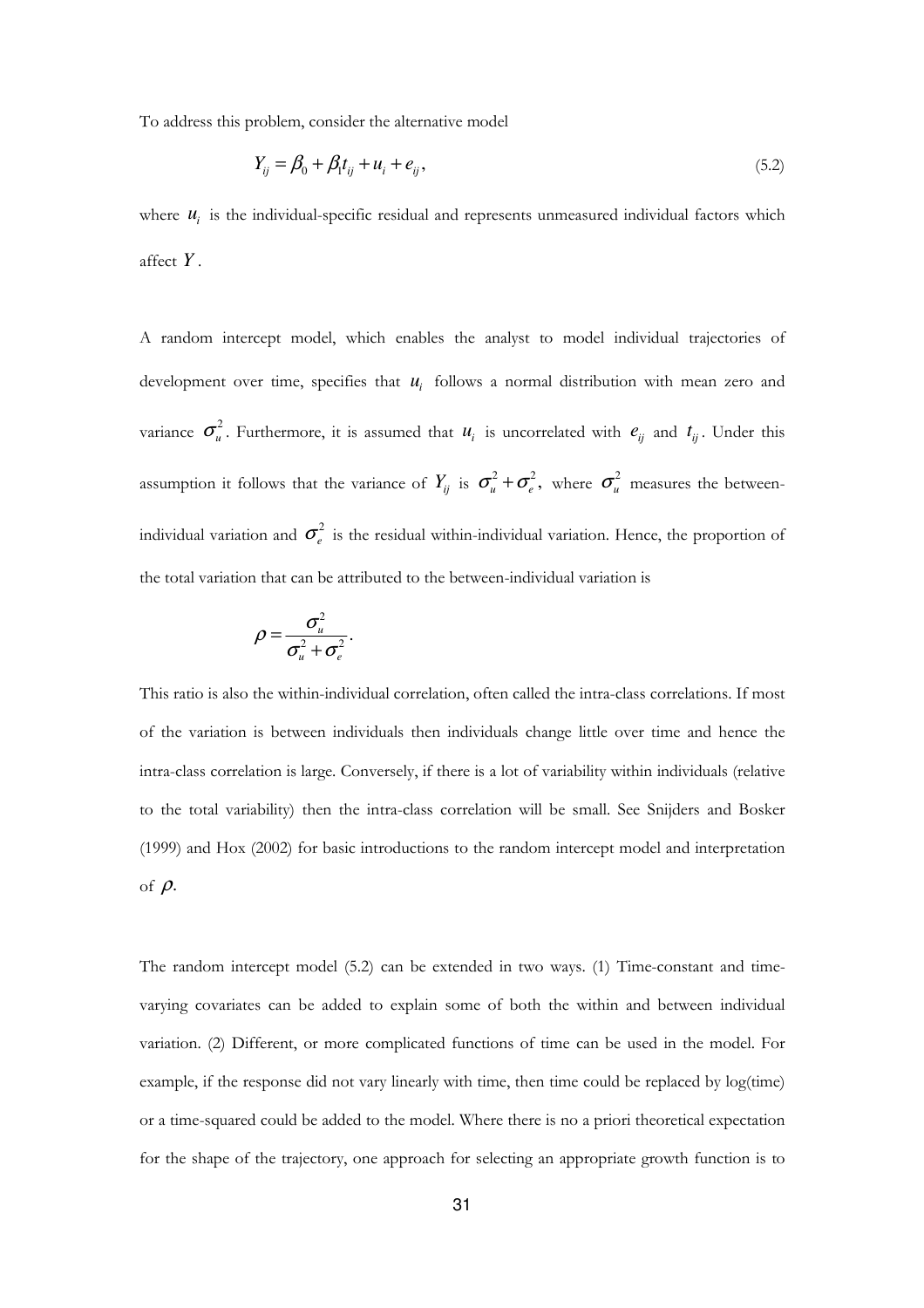inspect the empirical growth record for the sample as a whole (Willett and Sayer 1994). Another is to start by including time as a factor in the model and then to examine the estimated effects at each time points for trends. This is the approach we use in our example below.

The random intercept model assumes that the correlation between any two responses for the same individual is the same and equals  $\rho$ . For example, this model assumes that the correlation between the first and last observation on an individual is the same as the correlation between the first and second observations. The correlation structure is often called exchangeable or uniform and is often untenable when there are more than a few repeated observations on each individual.

One way to relax the assumption of an exchangeable correlation structure is to allow the coefficient of time to also vary randomly across the individuals by including a random slope for time:

$$
Y_{ij} = \beta_0 + (\beta_1 + b_i)t_{ij} + u_i + e_{ij}.
$$
\n(5.3)

Here  $b_i$  is an individual specific normally distributed random slope with mean zero and variance  $\sigma_b^2$ . Furthermore,  $b_i$  is assumed to be uncorrelated with  $e_{ij}$  but can be correlated with  $u_i$ . Unlike the random intercept model, the random slope model does not impose an exchangeable correlation structure on the data and the variance of  $Y_{ij}$  is not constant over time.

# 5.1 Example: Random Effects Modelling of Men's and Women's Gender Role Attitudes Over Time

Our aim is to examine the factors related to men's and women's gender role attitude score, as measured in 1991, 1993, 1995 and 1997. The data come from the British Household Panel Survey. Men and women aged 16 to 59 who were childless in 1991 and who took part in all of the waves through to 1997 are taken as the analysis sample of 1429 individuals. A summary score of gender role attitude is derived as the sum of the responses to six attitude statements (see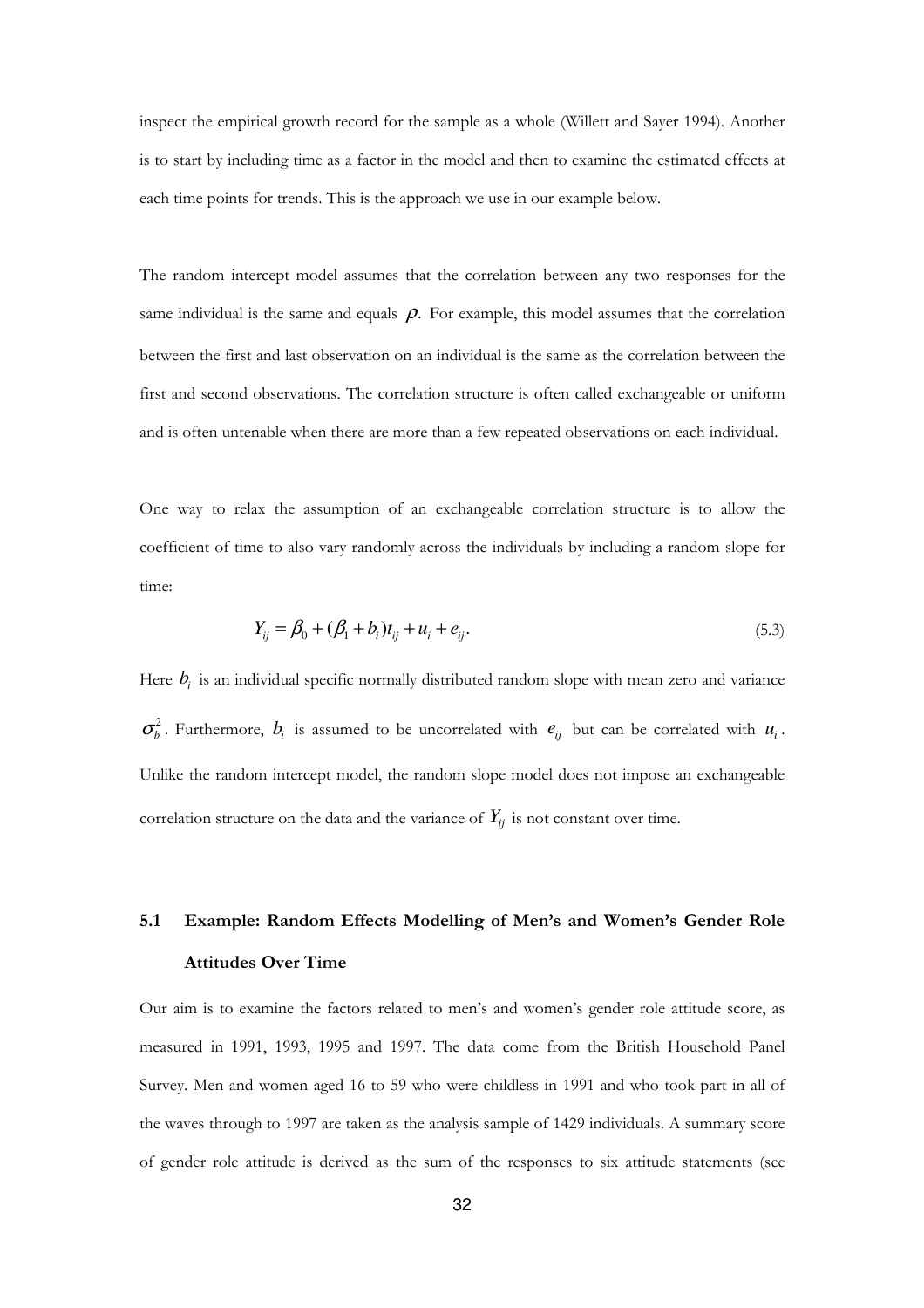Appendix A), with the repeated measure of gender role attitude nested within individuals. Therefore we have individuals  $i = 1$  to 1429 and observations  $j = 1$  to 4, for all individuals. Our dependent variable is the summed attitude score at observation *j* for individual *i*,  $Y_{ij}$  at  $t_{ij}$ ,

 $t_{i1}$  = 1991, …,  $t_{i4}$  = 1997. Our covariates are: sex; age in 1991, categorized; highest educational qualification in 1991; whether the respondent's mother worked when she was a child; and current economic activity, which is time-varying.

The responses to the attitude statements at different time points on the same individual are unlikely to be independent, even after conditioning on the covariates. Therefore, we take account of this by partitioning the total residual for individual *i* at time point *j* into an individualspecific random intercept  $u_i$  which is constant over time, plus a residual  $e_{ij}$  which varies randomly over time. First, let us consider time as a factor and no other covariates. Three dummy variables are included in the model to indicate whether the observation was taken in 1993, 1995 or 1997. (The reference group is 1991.) Table 5.1 presents the maximum likelihood estimates of the parameters in this model. From these estimates, we can see that score decreases with time and so henceforth we consider time as a continuous variable; see Table 5.2.

|                                 | Parameter | Standard |         |
|---------------------------------|-----------|----------|---------|
|                                 | estimate  | error    | P-value |
| Year (Ref: 1991)                |           |          |         |
| 1993                            | $-0.072$  | 0.082    | 0.378   |
| 1995                            | $-0.422$  | 0.082    | 0.000   |
| 1997                            | $-0.659$  | 0.082    | 0.000   |
| Constant                        | 20.31     | 0.094    | 0.000   |
| $\sigma_{u}$                    | 2.780     | 0.060    | 0.000   |
| $\sigma_{\scriptscriptstyle e}$ | 2.184     | 0.024    | 0.000   |
| (rho)                           | 0.618     | 0.012    |         |

Table 5.1: Parameter estimates for random-intercept linear regression of attitude with time included as a factor.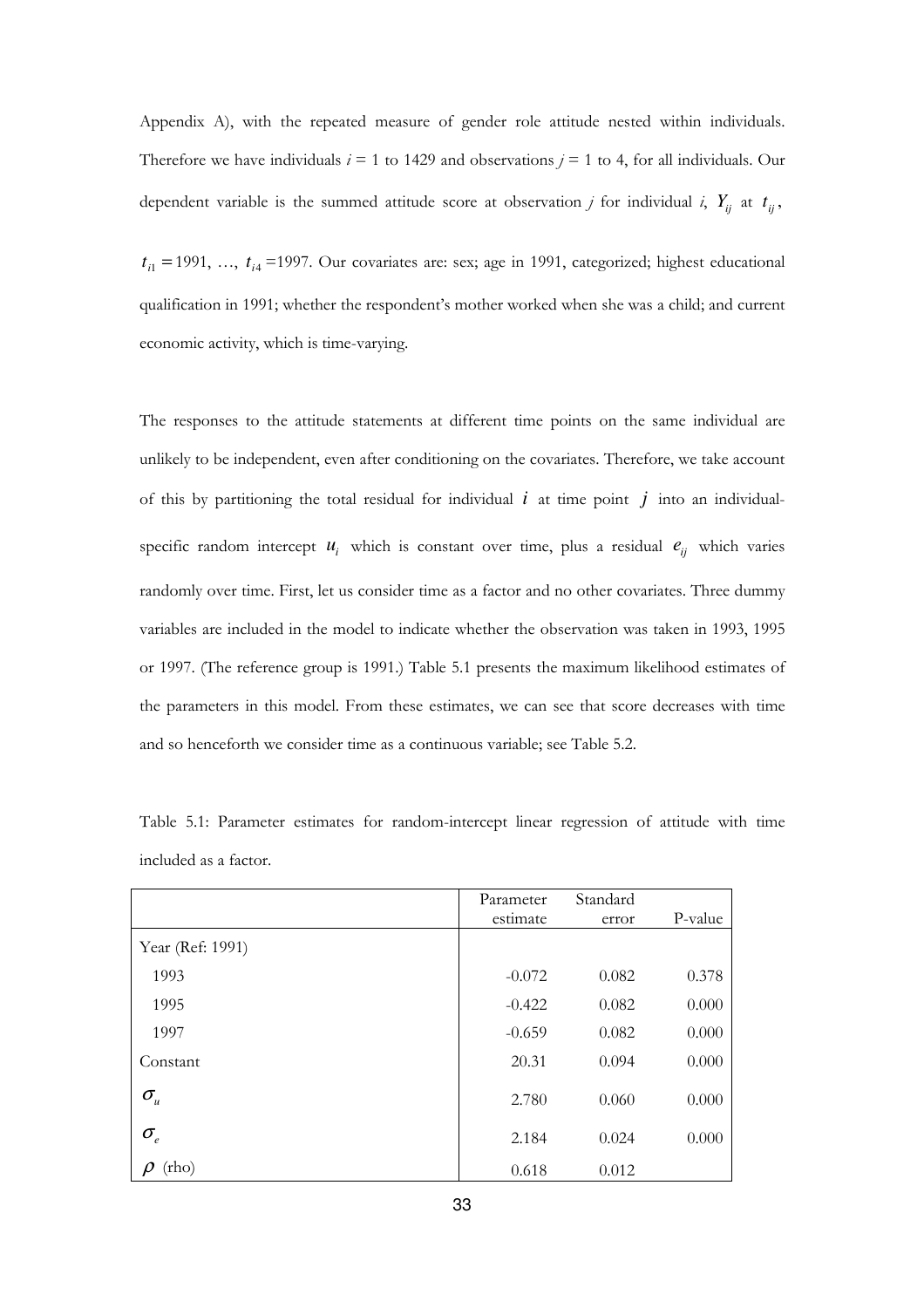|                                 | Parameter<br>estimate | Standard<br>error | P-value |
|---------------------------------|-----------------------|-------------------|---------|
| Time                            | $-0.116$              | 0.013             | 0.000   |
| Constant                        | 20.374                | 0.088             | 0.000   |
| $\sigma_{\scriptscriptstyle u}$ | 2.780                 | 0.060             | 0.000   |
| $\sigma_{\scriptscriptstyle e}$ | 2.185                 | 0.024             | 0.000   |
| n                               | 0.618                 | 0.012             |         |

Table 5.2: Parameter estimates for the random-intercept linear regression of attitude with time treated as continuous.

The magnitudes of the estimates of the between-individual and the within-individual standard deviations,  $\sigma_u$  and  $\sigma_e$  respectively, are similar suggesting that, after controlling for time, there is unexplained variation in gender role attitudes both between individuals and within individuals over time.

Next we include main effects for the remaining covariates (Table 5.3). All of the covariates are found to be significantly associated with gender role attitude. Positive parameter estimates indicate a higher attitude score. Hence, more liberal attitudes are found, on average, if the individual is female, younger, more educated, if their own mother worked when they were a child, and if they work full-time. More conservative attitudes are found among those undertaking family care.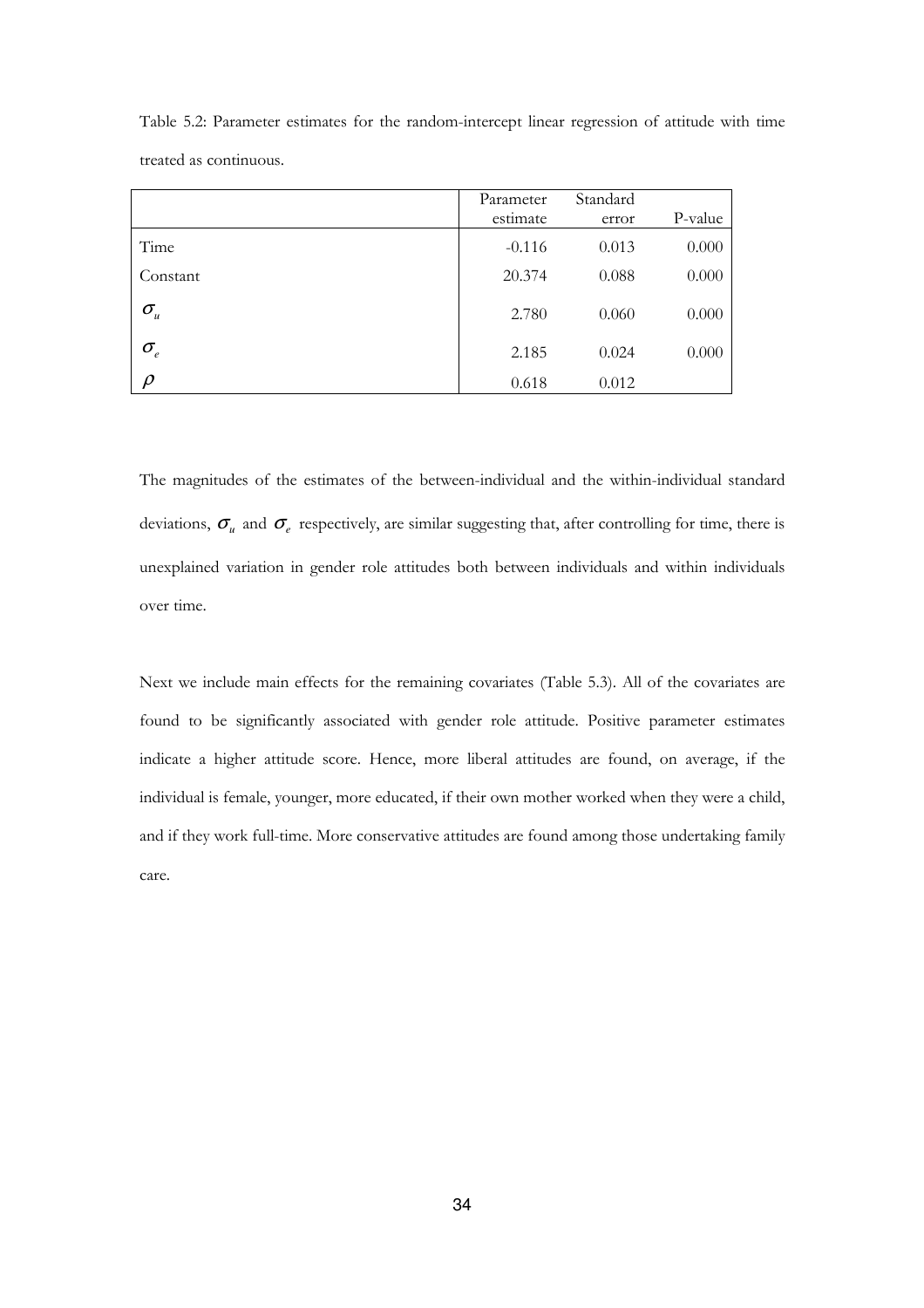|                                                                | Parameter | Standard |         |
|----------------------------------------------------------------|-----------|----------|---------|
|                                                                | estimate  | error    | P-value |
| Time                                                           | $-0.101$  | 0.013    | 0.000   |
| Sex (Ref: Male)                                                | 1.254     | 0.151    | 0.000   |
| Age (Ref: 16-21 years)                                         |           |          |         |
| 22-29                                                          | $-0.579$  | 0.183    | 0.002   |
| $30 - 39$                                                      | $-0.736$  | 0.209    | 0.000   |
| $40 - 59$                                                      | $-1.653$  | 0.292    | 0.000   |
| Education in 1991 (Ref: Less than A level)<br>A level or above | 0.544     | 0.152    | 0.000   |
| Mum worked (Ref: No)<br>Yes                                    | 1.045     | 0.1544   | 0.000   |
| Economic activity (Ref: Full-time)                             |           |          |         |
| Part-time                                                      | $-0.517$  | 0.152    | 0.001   |
| Other                                                          | $-0.303$  | 0.108    | 0.005   |
| Family care                                                    | $-1.883$  | 0.193    | 0.000   |
| Constant                                                       | 18.24     | 0.289    | 0.000   |
| $\sigma_{\rm u}$                                               | 2.566     | 0.057    | 0.000   |
| $\sigma_{\scriptscriptstyle e}$                                | 2.170     | 0.023    | 0.000   |
| $\rho$                                                         | 0.583     | 0.012    |         |

Table 5.3: Parameter estimates for the random-intercept linear regression of attitude with time and the other covariates.

The inclusion of individual-specific characteristics, such as sex age and economic activity, has reduced  $\sigma_u$  from 2.780 to 2.566 and  $\sigma_e$  from 2.185 to 2.170. In other words the covariates in the model are able to explain some of the between-individual differences, and only a little of the within-individual variability over time. We have only included one time-varying covariate: economic activity. We might speculate that the inclusion of more time-varying covariates would result in a greater ability to explain more of the within-individual variability.

By including interactions between each covariate and time we can test whether the impact of any of the covariates on gender role attitude changes over time. Interactions of time with age and economic activity were non-significant (confirmed using likelihood ratio tests) and so were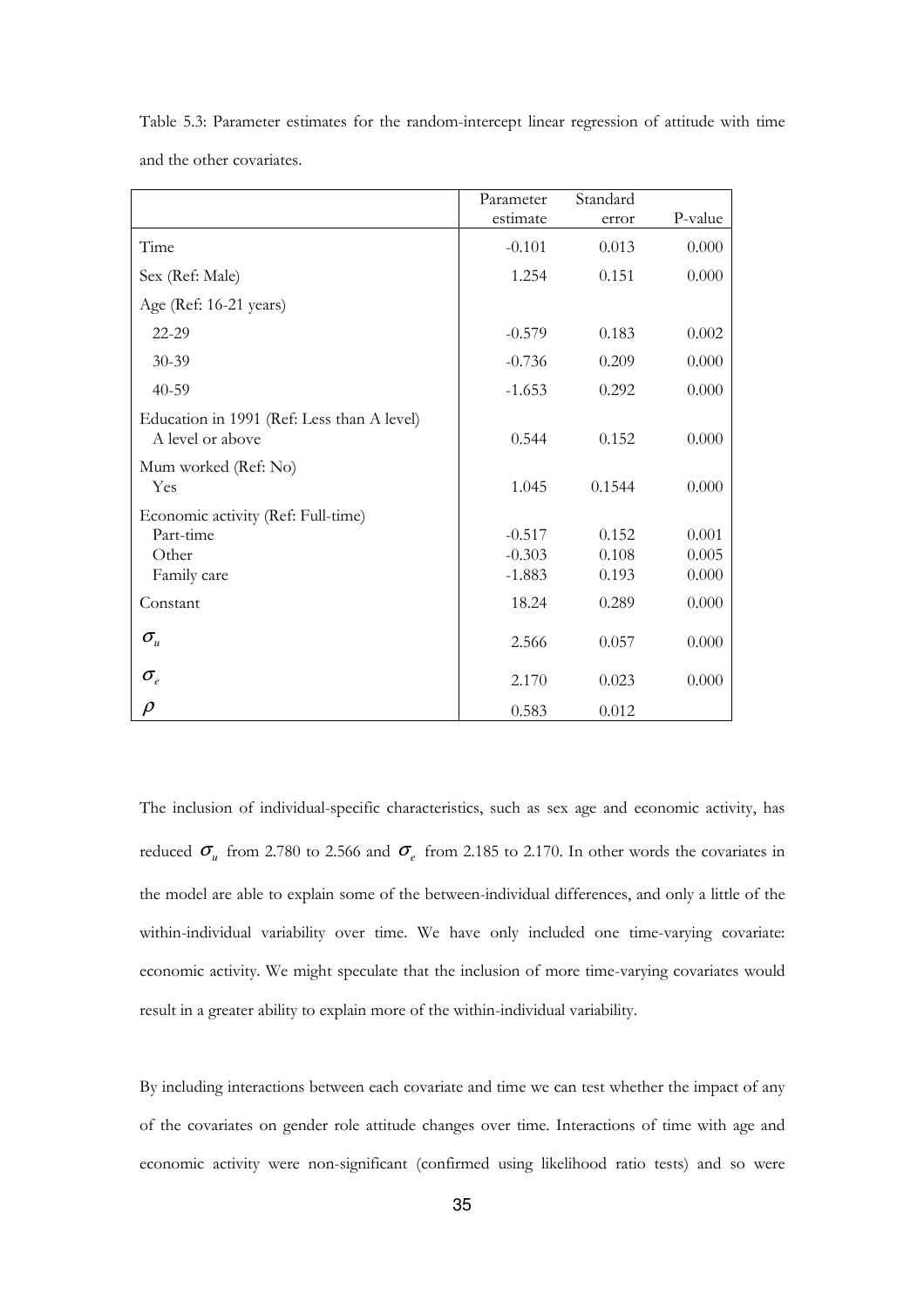removed. The parameter estimates for the resulting final model are shown in Table 5.4. The results suggest that gender role attitudes decrease, in comparison with the baseline men's scores, if the individual is a woman, is more educated, and if their mother worked.

|                                            | Parameter | Standard |         |
|--------------------------------------------|-----------|----------|---------|
|                                            | estimate  | error    | P-value |
| Time                                       | 0.020     | 0.027    | 0.459   |
| Sex (Ref: Male)                            | 1.488     | 0.169    | 0.000   |
| Sex by Time interaction                    | $-0.081$  | 0.026    | 0.002   |
| Age (Ref: 16-21 years)                     |           |          |         |
| 22-29                                      | $-0.579$  | 0.183    | 0.002   |
| 30-39                                      | $-0.736$  | 0.209    | 0.000   |
| $40 - 59$                                  | $-1.653$  | 0.292    | 0.000   |
| Education in 1991 (Ref: Less than A level) |           |          |         |
| A level or above                           | 0.755     | 0.171    | 0.000   |
| Education by Time interaction              | $-0.070$  | 0.026    | 0.007   |
| Mum worked (Ref: No)                       |           |          |         |
| Yes                                        | 1.279     | 0.174    | 0.000   |
| Mum worked by Time interaction             | $-0.078$  | 0.026    | 0.003   |
| Economic activity (Ref: Full-time)         |           |          |         |
| Part-time                                  | $-0.451$  | 0.152    | 0.003   |
| Other                                      | $-0.289$  | 0.108    | 0.008   |
| Family care                                | $-1.807$  | 0.194    | 0.000   |
| Constant                                   | 19.12     | 0.210    | 0.000   |
| $\sigma_{\rm u}$                           | 2.569     | 0.057    | 0.000   |
| $\sigma_{\rm _e}$                          | 2.163     | 0.023    | 0.000   |
| $\rho$                                     | 0.585     | 0.012    |         |

Table 5.4: Parameter estimates for the random-intercept linear regression of attitude with time, the other covariates and significant interactions between time and the other covariates.

We can also include random coefficients or random slopes into our model to allow for betweenindividual heterogeneity in the effects of the covariates. Let us add a random coefficient (slope) for time to the model that includes all of the other main effects and interactions which were found to be significant in the random intercept model (Table 5.5).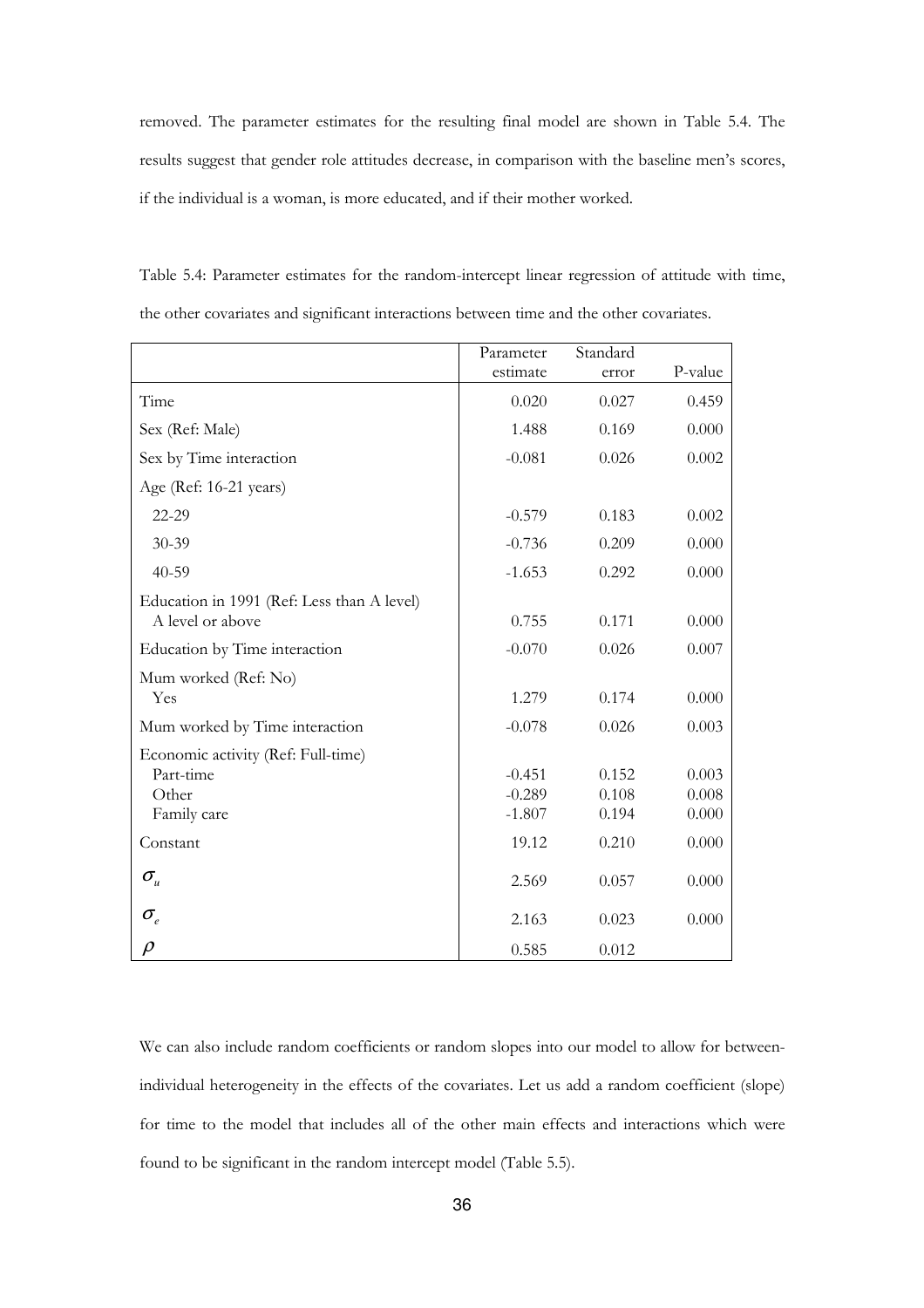|                                            | Parameter | Standard |         |
|--------------------------------------------|-----------|----------|---------|
|                                            | estimate  | error    | P-value |
| Time                                       | 0.020     | 0.031    | 0.512   |
| Sex (Ref: Male)                            | 1.486     | 0.172    | 0.000   |
| Sex by Time interaction                    | $-0.084$  | 0.029    | 0.004   |
| Age (Ref: 16-21 years)                     |           |          |         |
| 22-29                                      | $-0.582$  | 0.183    | 0.002   |
| $30 - 39$                                  | $-0.735$  | 0.210    | 0.000   |
| $40 - 59$                                  | $-1.648$  | 0.292    | 0.000   |
| Education in 1991 (Ref: Less than A level) |           |          |         |
| A level or above                           | 0.758     | 0.174    | 0.000   |
| Education by Time interaction              | $-0.069$  | 0.029    | 0.016   |
| Mum worked (Ref: No)                       |           |          |         |
| Yes                                        | 1.280     | 0.177    | 0.000   |
| Mum worked by Time interaction             | $-0.078$  | 0.030    | 0.003   |
| Economic activity (Ref: Full-time)         |           |          |         |
| Part-time                                  | $-0.421$  | 0.153    | 0.006   |
| Other                                      | $-0.272$  | 0.108    | 0.012   |
| Family care                                | $-1.691$  | 0.195    | 0.000   |
| Constant                                   | 19.12     | 0.213    | 0.000   |
| $\sigma_{\scriptscriptstyle b}$            | 0.311     | 0020     |         |
| $\sigma_{\rm u}$                           | 2.732     | 0.072    |         |
| Correlation between $u_i$ and $b_i$        | $-0.306$  | 0.048    |         |
| $\sigma_{\scriptscriptstyle e}$            | 2.008     | 0.027    |         |

Table 5.5: Parameter estimates for the random-effects linear regression of attitude with time, remaining covariates and significant interactions between time and the remaining covariates.

The random intercept coefficient is of a similar magnitude as before suggesting that there is significant unobserved individual-level variation in the initial attitude score. The random slope coefficient is 0.311 and statistically significant suggesting that there is also significant variation between individuals in the way attitudes change over time. The average slope across men is 0.020. However, this slope varies randomly between individuals with a standard deviation of 0.311. Therefore, a man whose slope is one standard deviation above the average has a slope of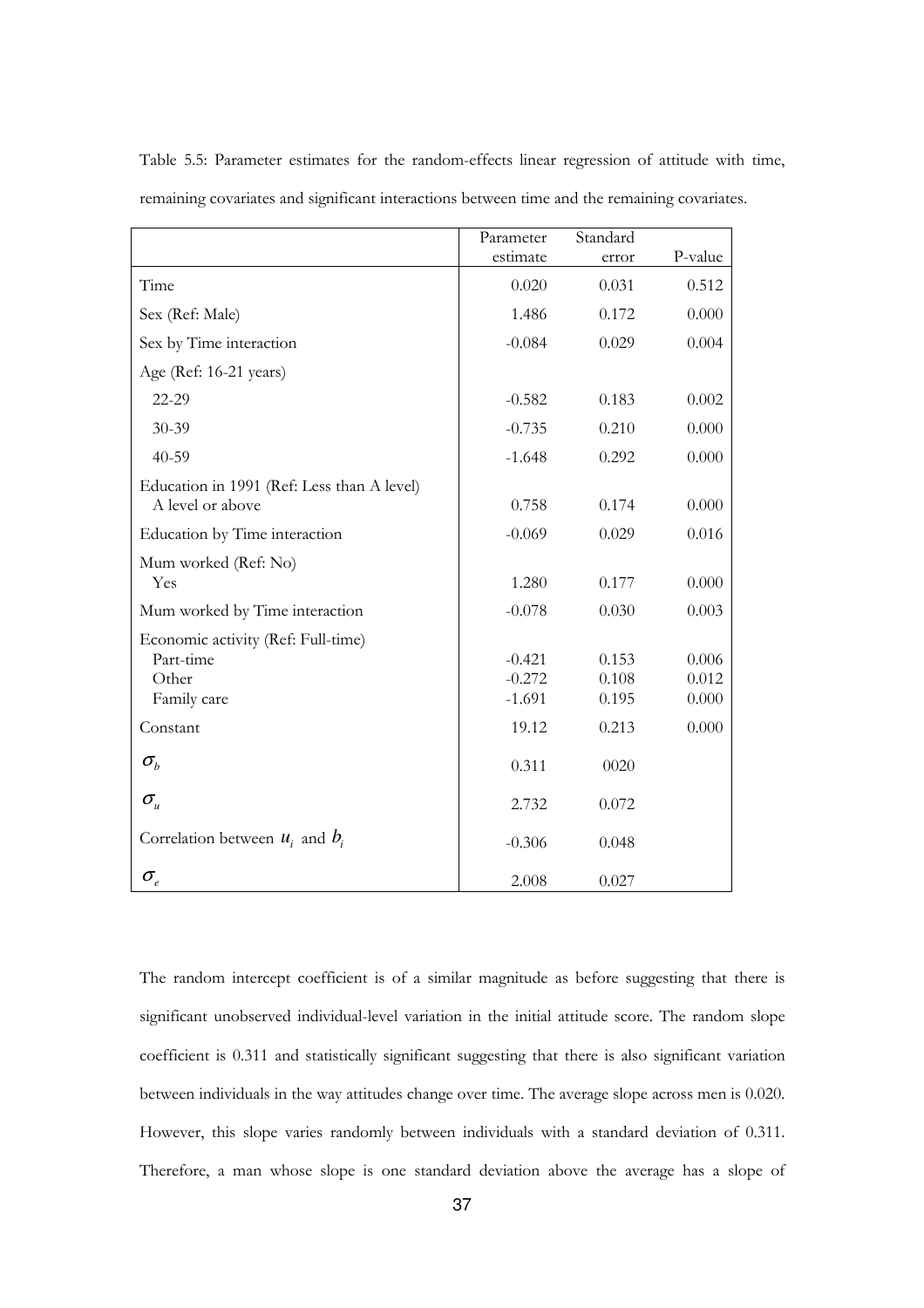$0.020+0.331 = 0.33$ , i.e., he has an increasing gender role score, whereas a man with a random slope one standard deviation below the average will have a slope of -0.291.

The correlation between the random intercept and random slope tells us how change over time is related to the initial score. The correlation is negative, suggesting that those who initially had a higher attitude score are more likely to experience a decrease in attitude score over time, whilst those who initially had a lower score are more likely to experience an increase in their attitude score: this is likely to reflect regression to the mean. The inclusion of the random slope does not alter the size or significance of the covariates, apart from the one time-varying covariate, current economic activity. Now that we have allowed for a random slope, the effect of undertaking family care is slightly reduced (-1.807 reduced to -1.691). In some circumstances it is appropriate to include more random coefficients for other time-varying covariates. These would have a similar interpretation.

Random effects models for repeated measures data have become popular in a number of disciplines ranging from Educational Studies (see, for example, Muthén and Khoo 1998; Goldstein 2003) to Psychology (see, for example, McArdle and Nesselroade 1994). A key assumption of the random effects estimator is that the random effects are uncorrelated with the observed time-constant and time-varying covariates in the model. In practice, this assumption often goes untested and can result in biased parameter estimates, if empirically unwarranted (Halaby 2004). Whether the assumption of zero correlation is justified can be assessed via the Hausman test (Hausman 1978), where significant values of the test should result in rejection of the random effect assumption. In such a case, the fixed effects estimator is to be preferred (Wooldridge 2002). The fixed effects estimator is equivalent to including individual as an explanatory variable with *m* categories. It has the effect of partialling out (controlling for) all observed and unobserved time-constant characteristics of the sample units. This means that it is not possible to model change over time as a function of observed fixed characteristics of sample members, such as date of birth or gender. For this reason, and because it is generally less efficient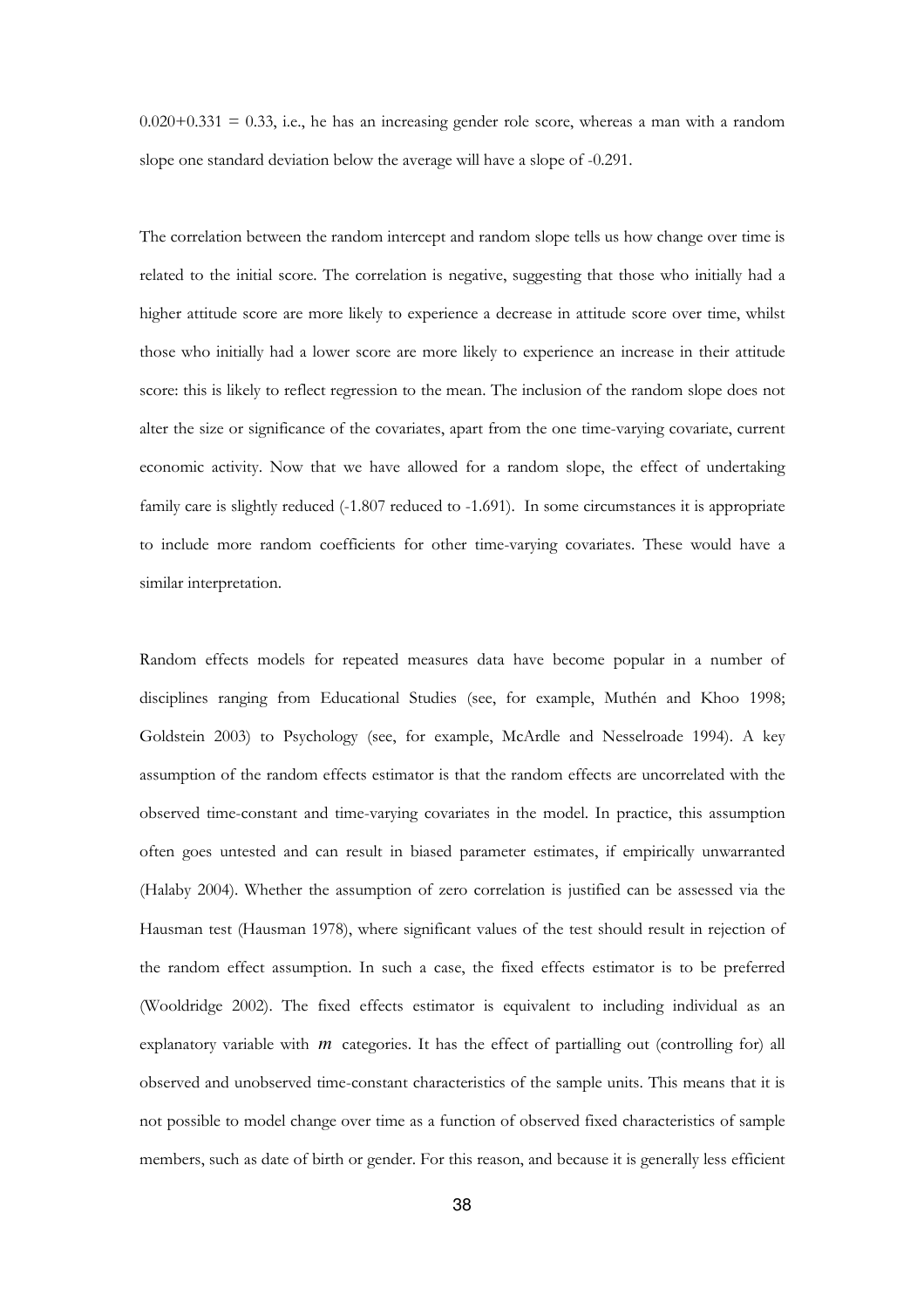than the random effects estimator, many analysts prefer the random to the fixed effects specification. However, as a number of authors have noted, this is unlikely to be a sensible choice if the key assumption of zero correlation between the random effects and the observed covariates is untenable (Allison 2005).

Two-level random intercept models for continuous outcomes can be estimated in most statistical software packages, with some packages allowing for binary and categorical dependent variables and extensions to incorporate random slopes and higher levels of a hierarchy, e.g., repeated observations clustered within an individual, where individuals are clustered within say a household or a school. Recent developments within more specialist multilevel modelling software permit the estimation of simultaneous outcomes (see, for example, Lillard and Waite 1993) and multilevel factor models (see, for example, Goldstein and Browne 2002; Skrondal and Rabe-Hesketh 2004).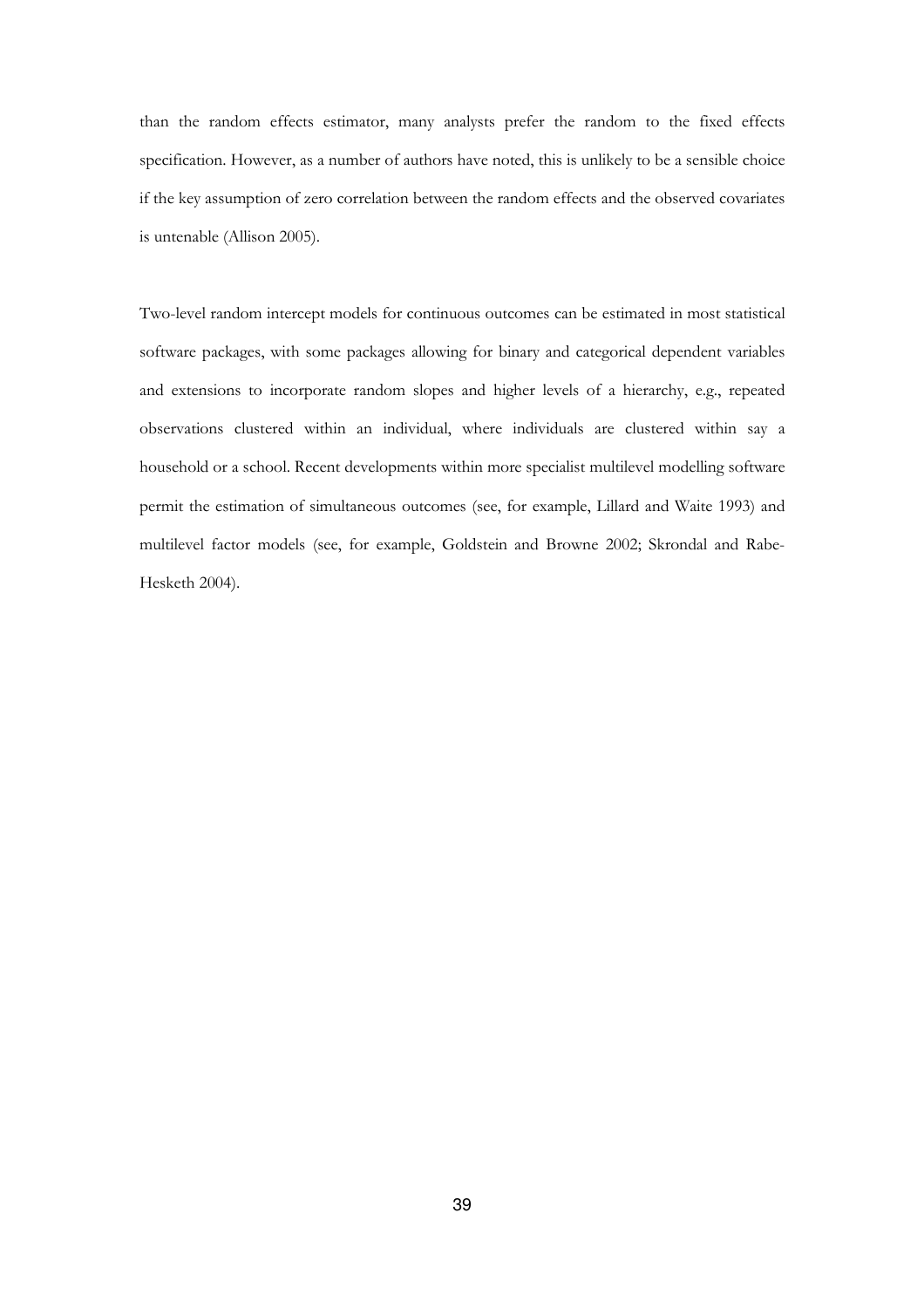#### 6 LATENT GROWTH CURVE MODELLING

Latent Growth Curve (LGC) models (McArdle 1988; Meredith and Tisak 1990; McArdle and Nesselroade 1994; Muthén 2000) are part of the general family of random effects models (Laird and Ware 1982) and are equivalent, under a broad set of conditions, to the random effects models for change that we examined in Section 5. In the extant literature, the use of LGC models is interchangeably referred to as 'latent curve analysis', 'latent trajectory analysis' and 'growth curve analysis'.

Perhaps the primary advantage of the LGC approach, from the perspective of the substantive analyst, is that it is a simple extension of the more general SEM framework (Willett and Sayer 1994). This allows the analyst to take advantage of standard SEM features, such as global tests and assessments of model fit, multiple indicator latent variables (Muthén and Muthén 2003), model based imputation of missing data (Ferrer, Hamagami and McArdle 2004), reciprocal path estimation (Finkel 1995), mediational decomposition (Bollen 1989), and simultaneous modelling of multiple developmental processes, with regressions amongst the latent growth parameters (Curran and Muthén 1999).

We should emphasise that such technical features are not by any means exclusive to the LGC framework. Several are already implemented in non-SEM software and it is likely that, in the future, these will all become fully integrated into the multilevel modelling framework and its associated software. However, such models are already easily implemented in current versions of popular, commercially available SEM packages such as Lisrel, MPlus, EQS and Amos. For this reason analysts may, at present, prefer the LGC framework to estimate models if they wish to incorporate these types of features.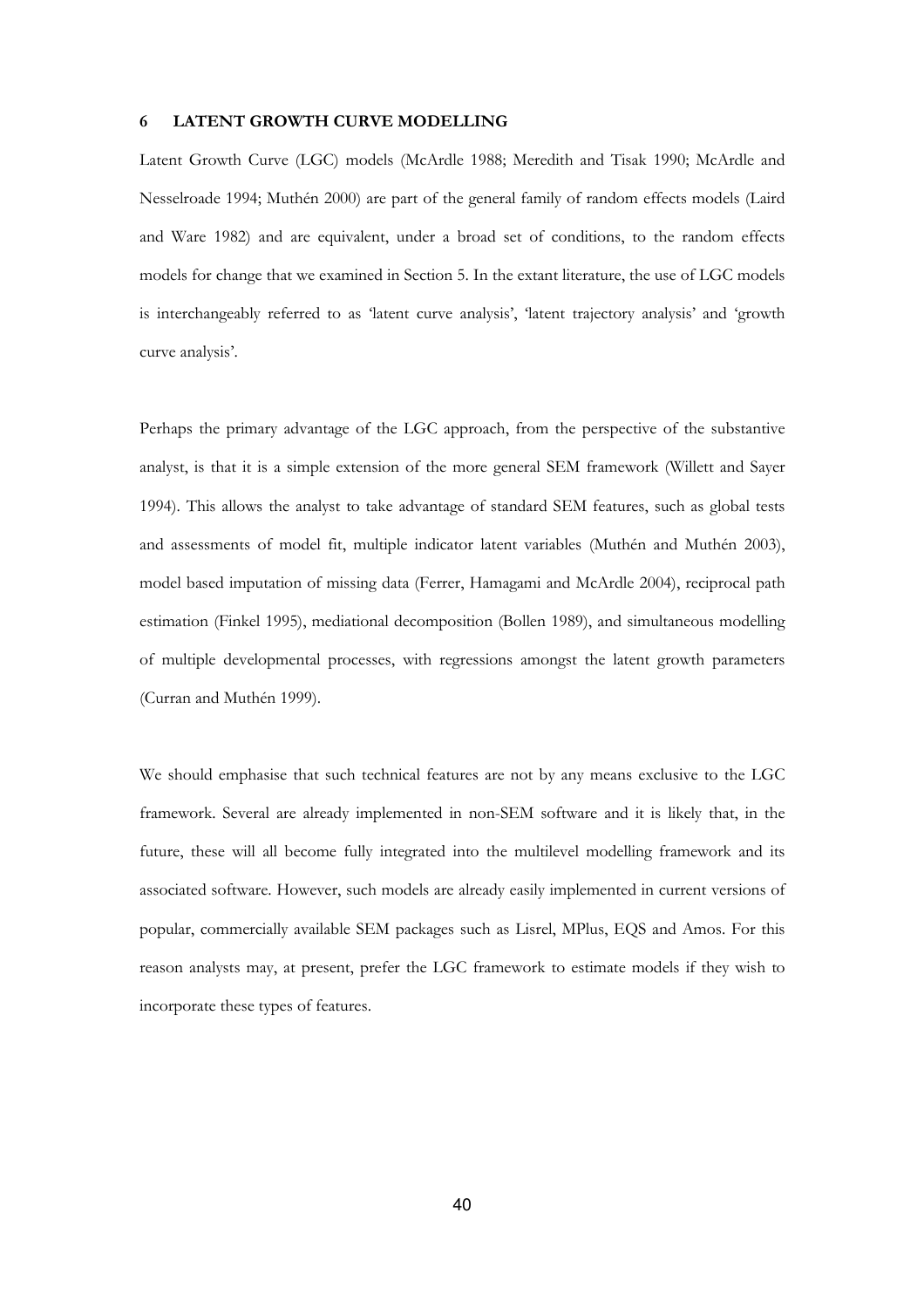#### 6.1 The Linear Growth Curve Model

Linear growth curve models differ most noticeably from random effects models in the way that time is incorporated via constraints applied to the factor loading matrix in a latent variable model, rather than as an exogenous predictor in a random effects regression model (Curran, Bauer, and Willoughby 2004). Thus, in the LGC framework, growth parameters are specified as latent variables, with the shape of the developmental trajectory incorporated as a function of the number of latent variables specified in the model, and constraints applied to their factor loadings. Where the random effects model approaches the modelling of individual growth from a nested data perspective (measurements within individuals), SEM conceives it as latent variables measured by multiple indicators, where the observed indicators are the repeated observations (Curran 2003). Thus, the LGC perspective regards the repeated observations as imperfect measures of an underlying, latent trajectory, the shape of which can be estimated via analysis of the mean and covariance structure of the observed. Generally, LGC models are estimated using maximum likelihood, though a range of alternative estimators are available where data depart from multivariate normality. For models with missing data, the full information maximum likelihood (FIML) estimator is used (Wothke 1998).

The unconditional linear growth model is portrayed in the path diagram in Figure 6.1. LGC models can also be represented using standard SEM matrix notation, but space precludes a consideration of this specification here (see Bollen and Curran 2006, for a detailed treatment).

The model is termed unconditional because no predictors of growth are included in the model. Four repeated measures of  $Y$  ( $Y_1$  to  $Y_4$ ) represent the observed indicators of two latent variables, the intercept and the slope factors of the growth trajectory. In a cross-sectional structural equation model, the factor loadings of latent variables are generally freely estimated and are taken as denoting the reliability of the indicators as measures of the latent construct(s). In Figure 6.1, the loadings of the intercept factor are constrained to 1 and the loadings of the slope factor are constrained to be equal to the rank of the measurement occasion, i.e., the loading for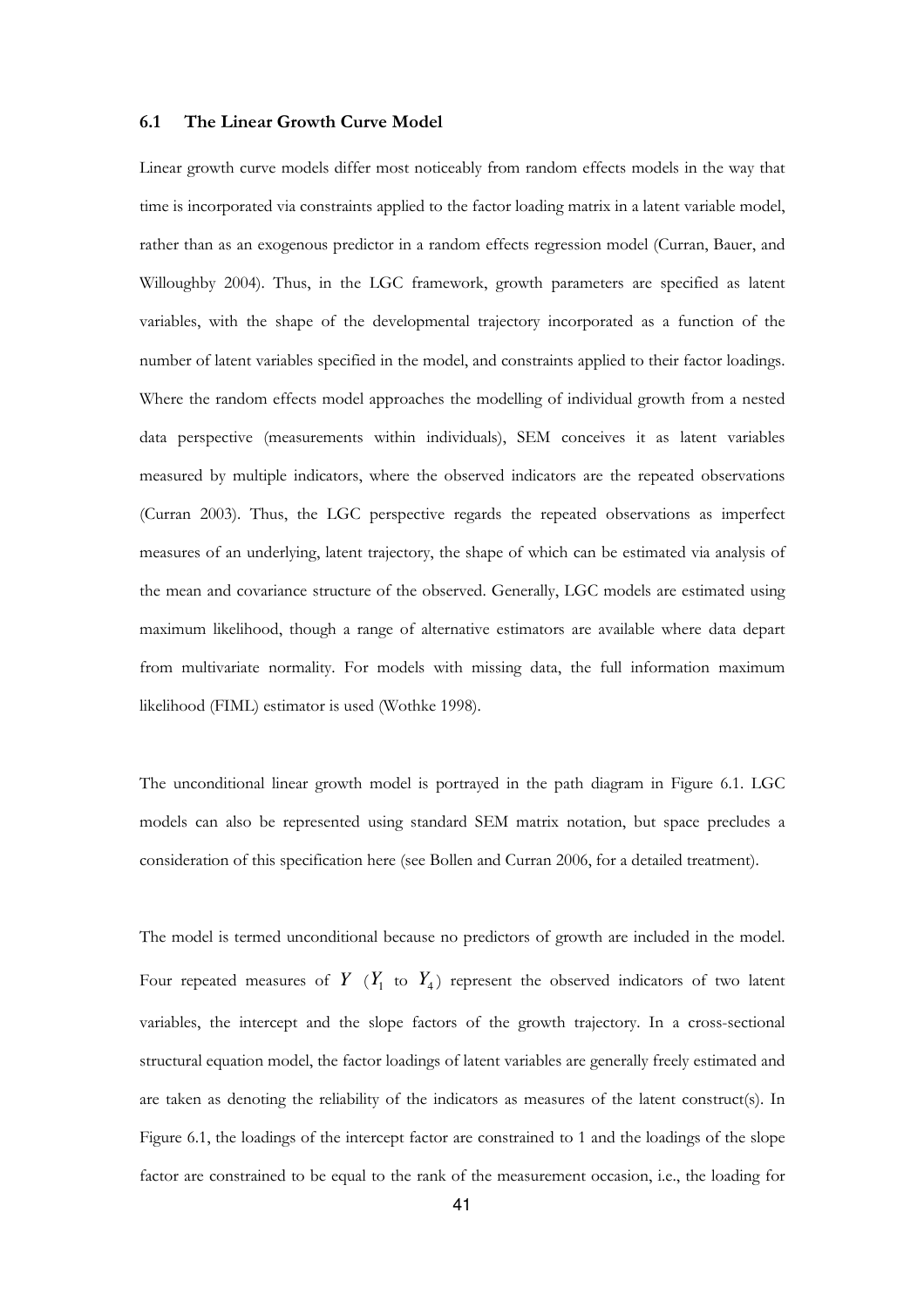$Y_1$  is constrained to 0,  $Y_2$  is constrained to 1,  $Y_3$  is constrained to 2, and  $Y_4$  is constrained to 3. In addition to these constraints on the factor loadings, the intercepts of the observed indicators are also constrained to zero. The means and variances of the intercept and growth factors are freely estimated.

Figure 6.1: Four wave unconditional linear LGC.



The constraints placed on the observed indicators and the factor loadings allow the means of the intercept and slope factors to be interpreted, respectively, as the mean value of  $Y$  at the first wave of measurement, and the mean rate of change in *Y* for each unit increase in time, over the four waves of measurement. The means of the latent intercept and slope are, therefore, equivalent to the fixed intercept and slope parameters in random effects models, the  $\,\beta_{\!0}\,$  and  $\,\beta_{\!1}\,$ in equations (5.2) and (5.3). The variances of the latent intercept and slope variables in Figure 6.1 represent individual heterogeneity around the group means, so-called 'inter-individual difference in intra-individual change'. They are, thus, equivalent to the random effects variances,  $\sigma_u^2$  and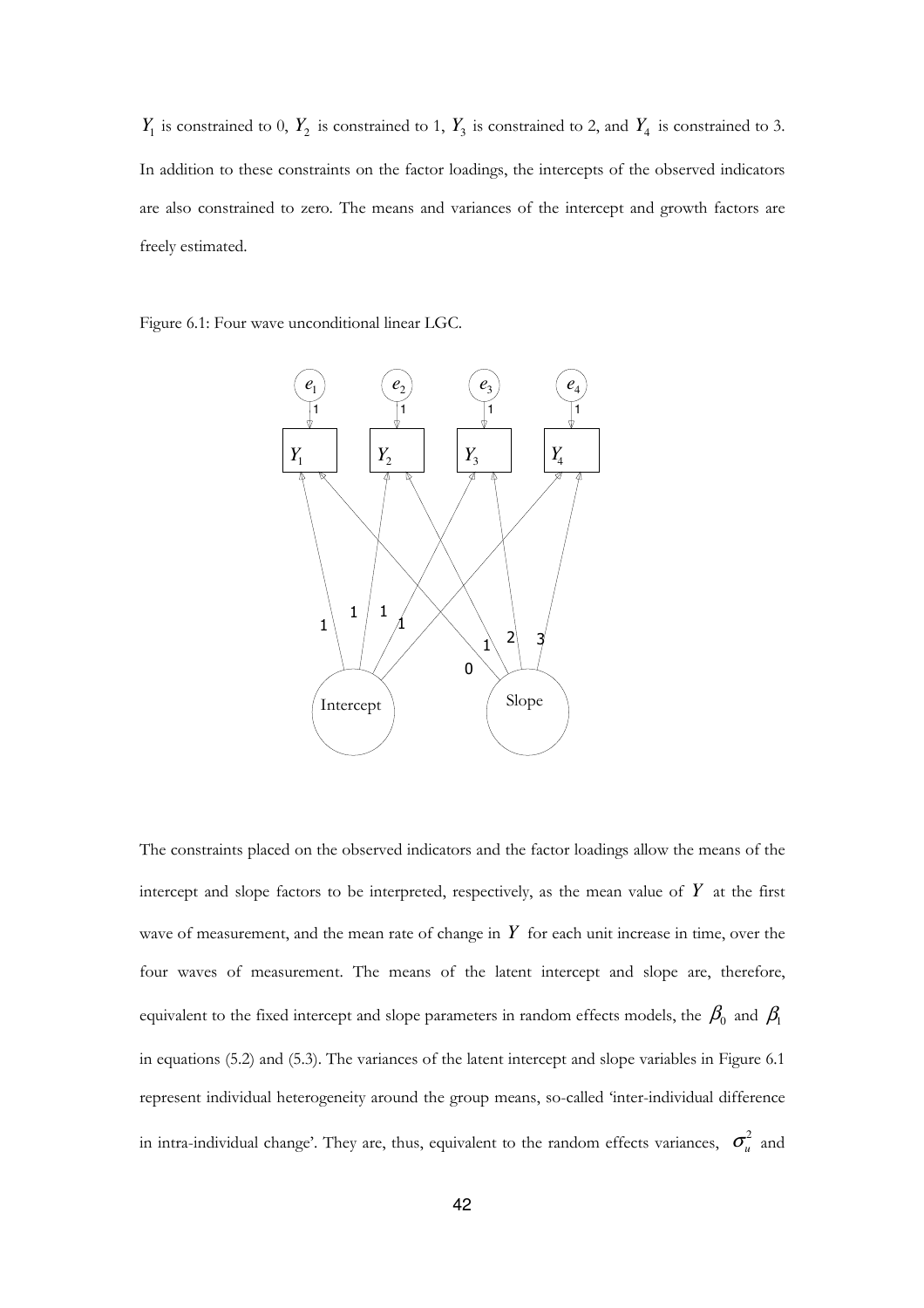$\sigma_b^2$  in model (5.3). The covariance between the intercept and slope latent variables is also estimated and represents the relationship between initial status and rate of change. Generally, this covariance tends to be negative, indicating the 'regression to the mean' effect commonly found in observational studies (Campbell and Kenny 1999). The model in Figure 6.1 shows the repeated measures as simple observed variables. A major advantage of the LGC framework is the ability to specify the repeated observations as latent variables measured by multiple indicators. The use of multiple indicators yields a correction for random and systematic measurement error in the estimation of the concepts of interest, and allows a test of factorial invariance, as discussed in Section 4.3.

#### 6.2 Non-linear Growth Curve Models

The linear growth model can be extended to cover non-linear trajectories by incorporating additional latent variables, with factor loadings constrained to the powers of the linear slope growth parameter. For instance, if we wish to specify a quadratic trajectory, we include a new latent variable whose the factor loadings are constrained to be the square of the corresponding loading of the slope latent variable. Thus, Figure 6.1 would be extended by adding an additional latent variable, with loadings constrained to 0, 1, 4 and 9. The interpretation of the mean of the slope latent variable now becomes the average initial change trajectory (at the first wave of measurement), while the mean of the quadratic latent variable indicates the direction and rate of change in the mean of the slope latent variable, for each unit increase in time. The variances of the growth parameters still denote individual variability around these group means.

Higher order polynomials can be estimated by incorporating additional latent variables, with factor loadings constrained to cubed or higher-powered functions of the linear slope loadings, so long as there are sufficient waves of data to allow to model to be identified. Other ways of modelling non-linear trajectories include estimating the growth trajectory as a series of discrete 'pieces', or allowing some of the factor loadings of the linear slope latent variable to be freely estimated (Bollen and Curran 2006). Where possible, prior theory should guide the analysts'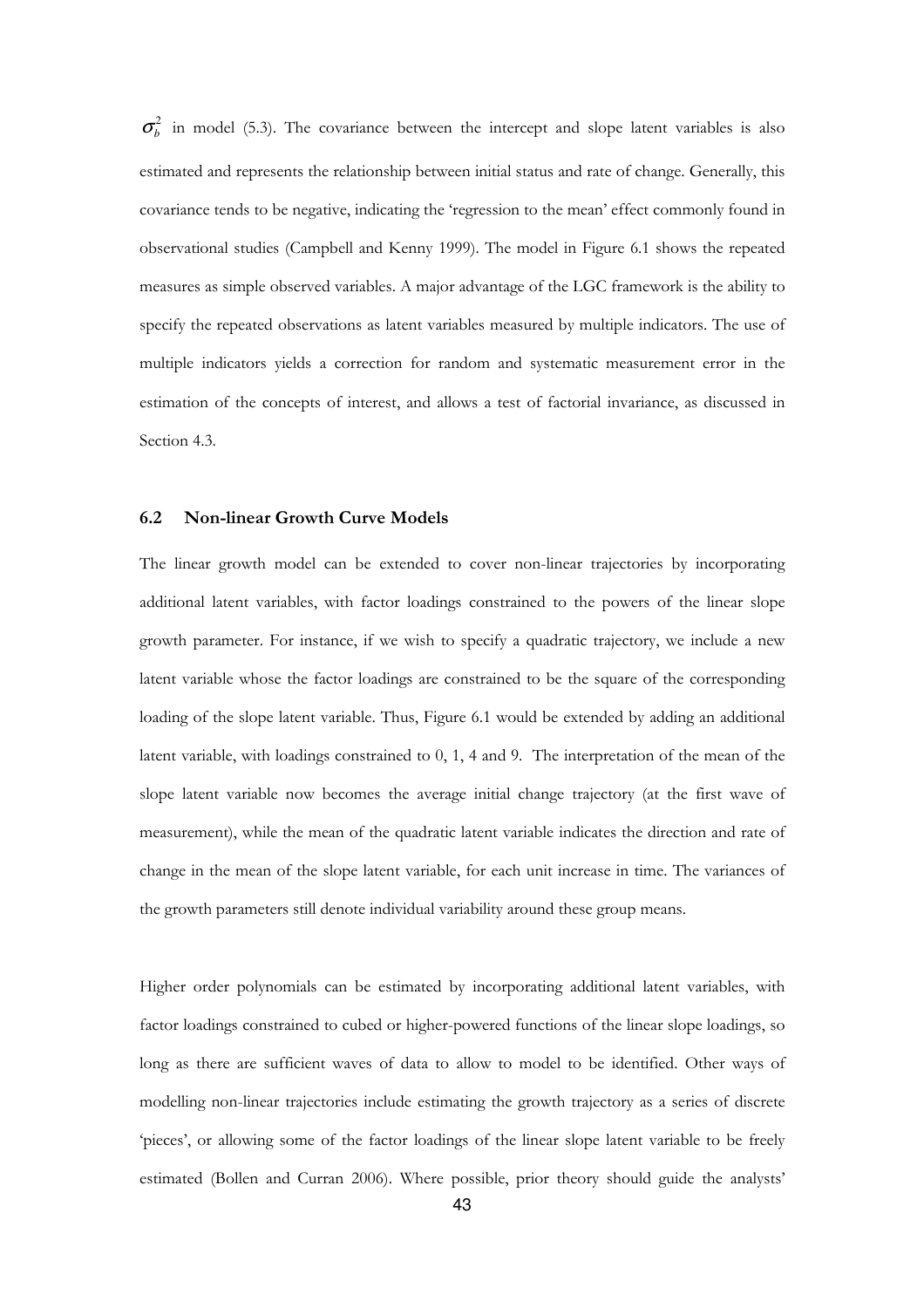decision regarding the appropriate shape of the growth trajectory. Where prior theory is no guide, inspection of the empirical growth record should provide an indication of the appropriate functional form. The analyst may then fit models with a range of linear and non-linear specifications of time, using indices of model fit to determine which provides the best fit to the observed data.

#### 6.3 Conditional Growth Curve Models

Having estimated a model which describes the shape of the population average growth trajectory, and the degree of individual heterogeneity around this group mean, the obvious next step for the substantive analyst is to examine predictors of individual change over time. The way in which predictors of individual change are incorporated depends on whether the predictor is timeconstant or time-varying.

Within the SEM framework, the inclusion of time-constant covariates is straightforward; we simply incorporate the covariates of interest into the model and estimate regression paths running from the exogenous predictors to the latent growth parameters. Figure 6.2 show a path diagram for a conditional growth curve model with a time-constant predictor for the example in Section 6.5, where more details about the variables are given. Because the slope growth parameter is now specified as endogenous to the time-constant covariates, this becomes a conditional growth curve model. A regression path running from the time-constant covariate to the intercept growth parameter denotes the expected change in the mean of the developmental variable at the first wave of measurement, for each unit increase in the fixed covariate. Note that the interpretation of the mean of the intercept growth factor depends on the coding of time for the slope growth parameter. It is standard to constrain the first factor loading of the slope parameter to zero, making the mean of the intercept latent variable equivalent to the mean of the trajectory at the first wave of measurement. A regression path from a time-constant covariate to the slope latent variable is interpreted as the expected change in the mean rate of change, for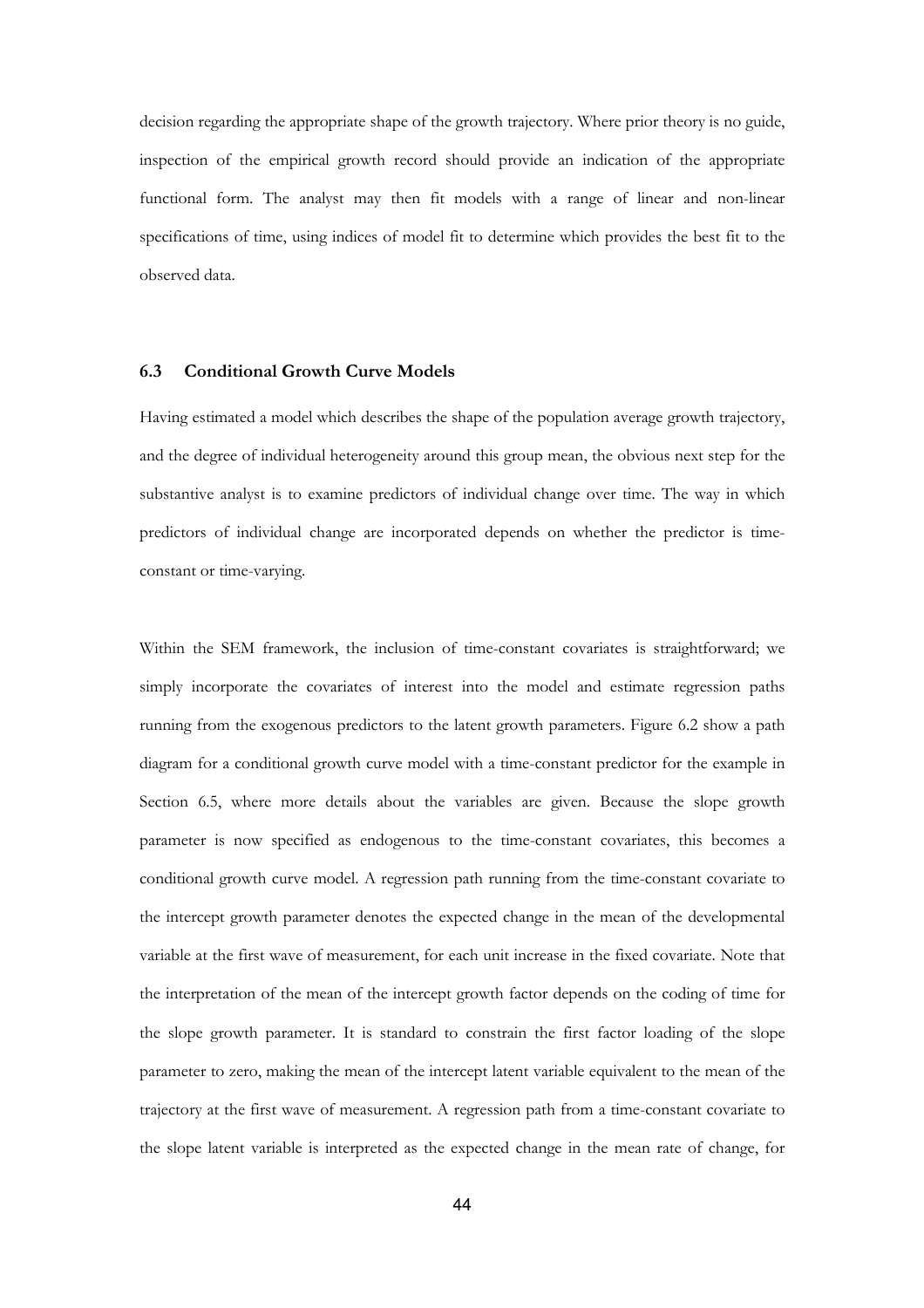each unit increase in the covariate. Time-constant covariates in the LGC framework can be specified as simple observed variables or as latent variables with multiple indicators. Standard ztests can be used to determine the significance of the regression paths, although the likelihood ratio test can also be used by comparing the model with these parameters estimated, to a model in which they are constrained to zero. The full range of standard SEM indices of model fit can be used to assess the empirical adequacy of the full structural model.

Figure 6.2: Predicting change in economic perceptions by 1992 vote choice.



There are two main ways to incorporate a time-varying covariate into the model. The first approach is to regress the repeated measures on the observed time-varying covariate at each time point, as shown in Figure 6.3, where  $Y$  denotes the response variable and  $x$  the time-varying covariate. When the time-varying variables are allowed to covary with the growth parameters, the parameter estimates for the effects of the time-varying variable on the repeated response are equivalent to those from the fixed effects model briefly discussed in Section 5 (Allison, 2005). By using this model specification, we control for unobserved unit heterogeneity but that we cannot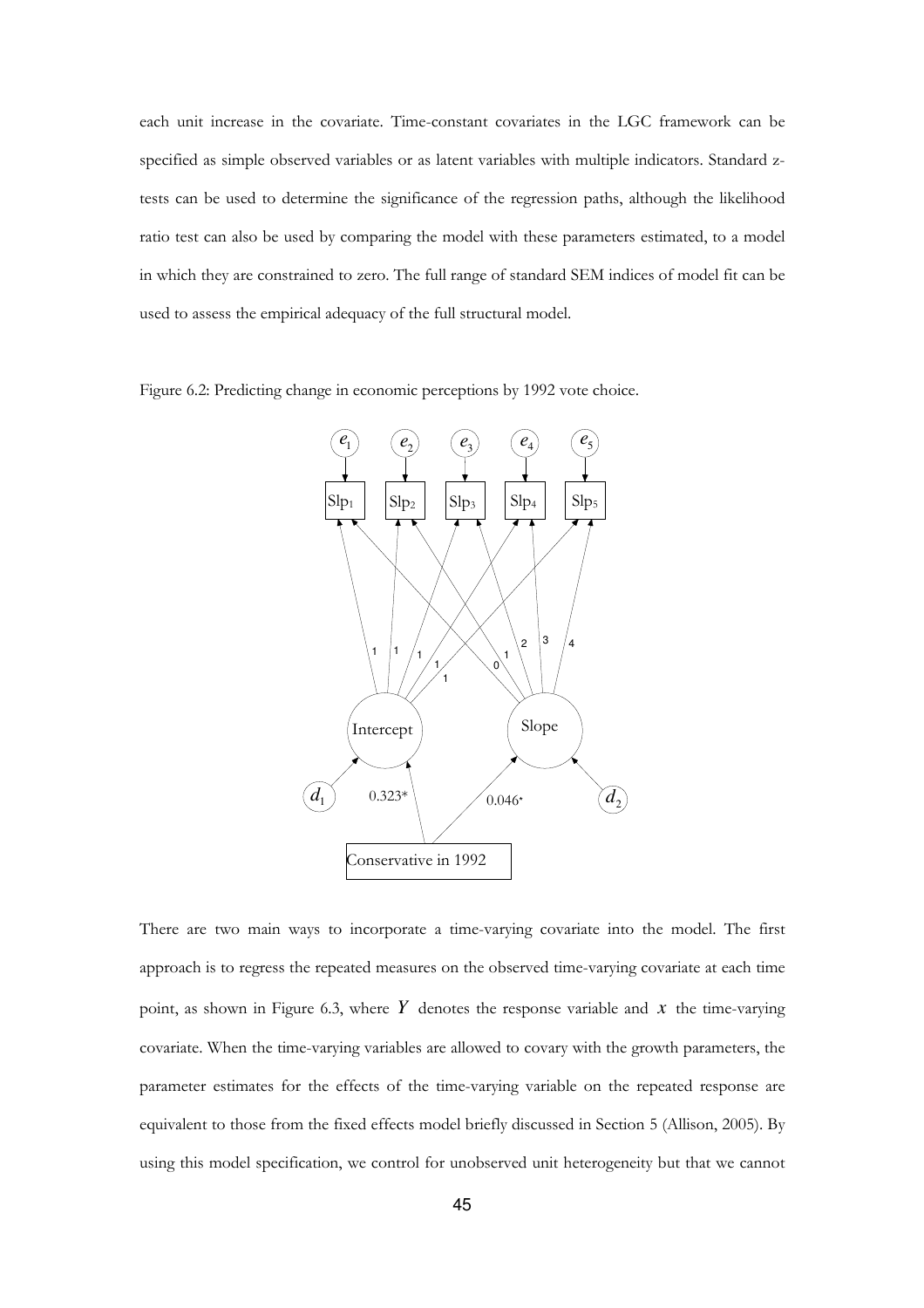use observed time-constant variables to model the repeated measured directly (Halaby 2004). However, as shown in Figure 6.2, the effect of time-constant variables can be estimated indirectly via their effect on the growth parameters. As with time-constant predictors of growth, timevarying predictors can be specified as directly observed single indicators or as multiple indicator latent variables. The basic model specification in Figure 6.3 can easily be extended to incorporate multiple time-varying predictors and to include a combination of time-varying and time-constant predictors of growth.

Figure 6.3: Conditional 4 wave LGC with time a varying covariate.



Constraining the covariance between time-varying covariates and the growth parameters to zero yields the random effects specification, in which time-constant variables can be used to model the repeated measures directly, as opposed to indirectly via their influence on the growth parameters. Whether the fixed or random effects model should be preferred can be evaluated via the likelihood ratio test, as the fixed effects model is nested within the random effects model.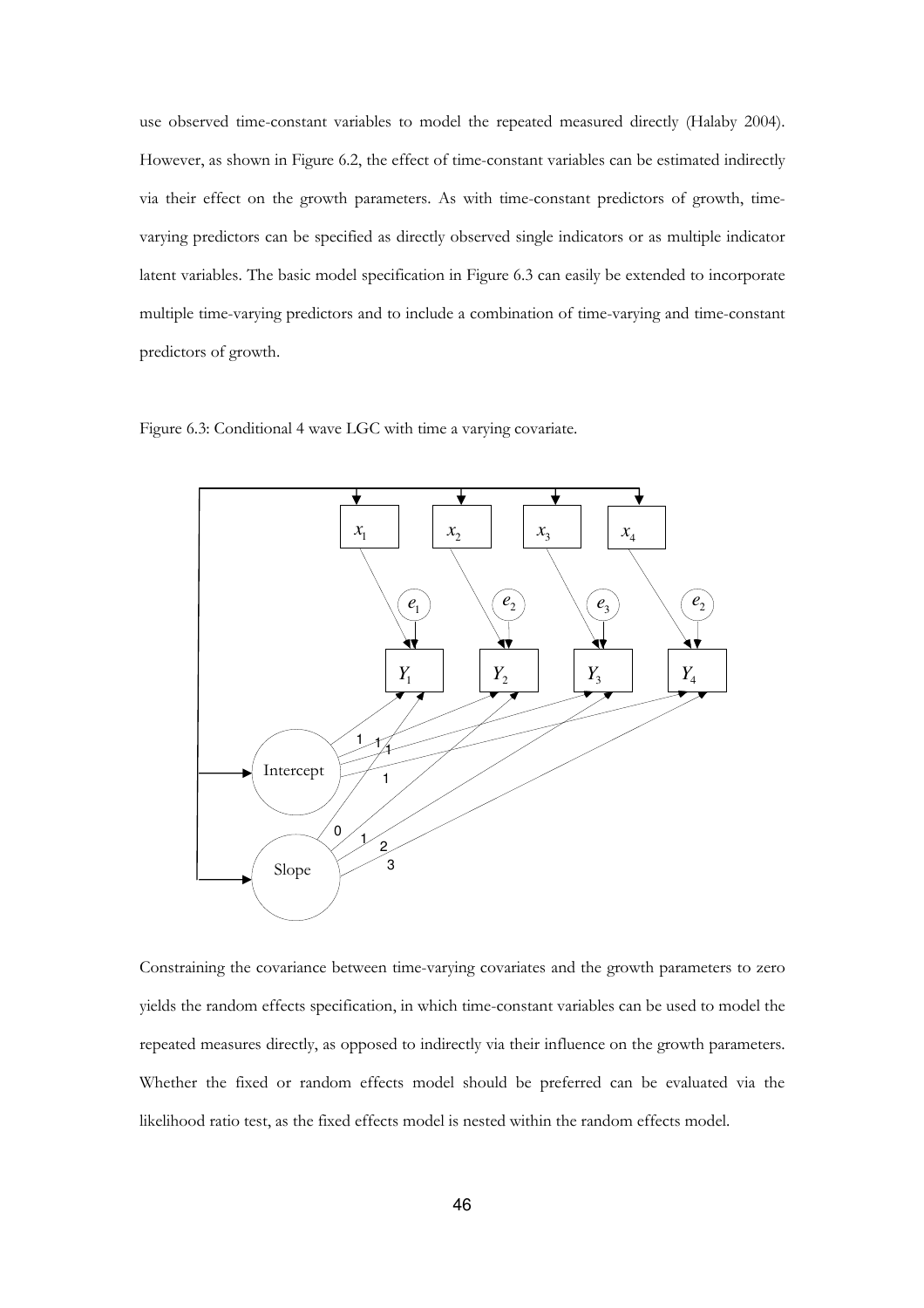A second way of incorporating the effect of time-varying predictors into the model is to simultaneously estimate two or more growth trajectories, the so-called multiple process model. The univariate LGC model may be extended to include the simultaneous estimation of two or more growth trajectories, with correlations and regressions estimated between the slope and intercept growth parameters of each process. For instance, we can estimate the correlation between two slope parameters to examine whether change in one variable is related to change in a second variable over the same time period. Alternatively, we might regress the slope latent variable of one process on to the slope latent variable of a second process. This yields a conditional slope parameter, which can be interpreted in a similar way to the time-varying covariate model in Figure 6.3. Similarly, we might regress the slope factors on to the intercept parameters to test whether rate of change is a function of initial status on the same, or a different variable (Duncan et al. 1999).

Whether the analyst prefers the first or the second of these approaches to modelling time-varying predictors of growth will depend on the specific context of the particular substantive analysis. In general, however, the time-varying covariate approach may be favoured due there being no assumptions required regarding the shape of the trajectory. On the other hand, the multiple process model yields a potentially richer picture of growth on all time-varying variables and allows an assessment of covariance between intra-individual change for these variables.

In this section we have presented a basic overview of some simple LGC models. However, it is important to note that the main benefit of the LGC framework is not to be found in this type of model, for these may generally be equally well estimated within the random effects frameworks. The real benefits of the LGC framework are to be found in the extensions of these basic models to incorporate, inter alia, the use of multiple indicator measurement models with tests of factorial invariance, growth mixture models to examine qualitatively different growth trajectories across population sub-groups (where group membership is unknown), multiple process models with multiple indicators of the repeated observations, modelling distal outcomes with growth parameters, and auto-regressive latent trajectory models which integrate the autoregressive and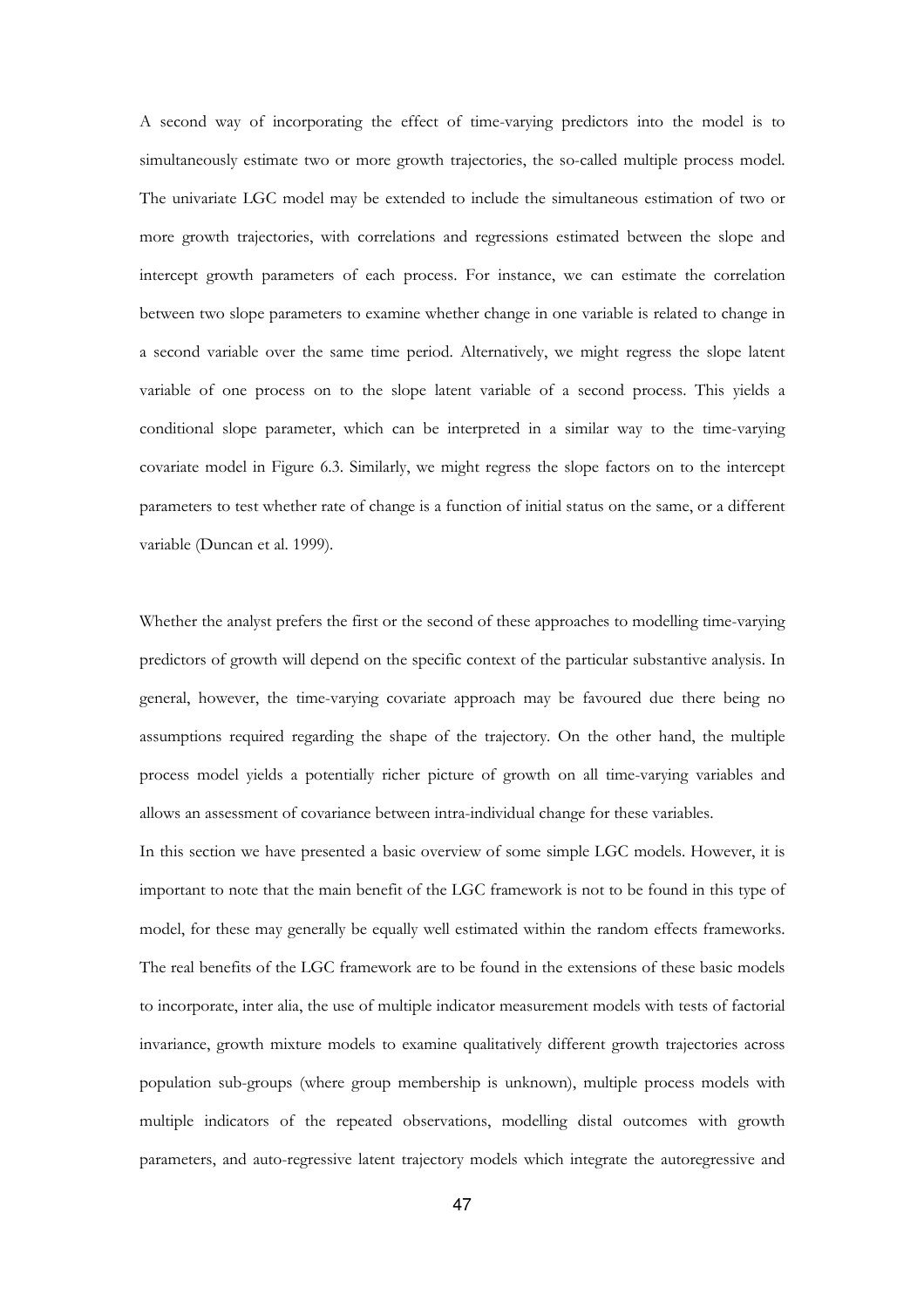LGC approaches into a single framework. Interested readers are directed toward the excellent book by Bollen and Curren (2006) for an introduction to these more advanced techniques.

#### 6.4 Example: Party Support and Economic Perceptions

In this example we fit a conditional LGC model with a time-constant predictor of growth. The data come from the 1993 to 1997 waves of the 1992-1997 British Election Panel Study. A path diagram for the model is set out in Figure 6.2. The repeated observations of standard of living perception (Slp1 to Slp5) are measured by a single indicator which asks respondents whether the general standard of living in Britain has fallen a little (1), fallen a lot (2), stayed the same (3), increased a little (4), or increased a lot (5) since the General Election in 1992. The factor loadings of the intercept factor are all constrained to 1. The factor loadings for the slope latent variable are constrained to numbers which represent the time ordering of the repeated observations, thus specifying linear growth. As the first loading of the slope factor is constrained to be zero, the mean of the intercept latent variable corresponds to the mean standard of living perception at the first wave. The time-constant predictor of growth is a dummy variable, which is coded 1 for respondents who voted Conservative in the 1992 General Election and 0 for respondents who voted for any other party. The sample size for the analysis is 1640.

First we consider the unconditional LGC model, that is one that doe not include the dummy variable for Conservative vote in 1992. The estimated mean of  $\text{Slp}_1$  was 2.25 (with estimated standard error, s.e.  $= 0.020$ ). This increased at an average rate of 0.119 (s.e.  $= 0.006$ ) units for each additional wave of the panel. This means that, on average, perceptions of the general standard of living were increasing over time, a perception which is in general accord with the macro-economic indicators for the period. The estimated variance of the intercept growth factor for the unconditional model was  $0.26$  (s.e.  $= 0.024$ ) and the variance of the slope growth factor was  $0.007$  (s.e.  $= 0.003$ ), indicating that there was significant individual heterogeneity around the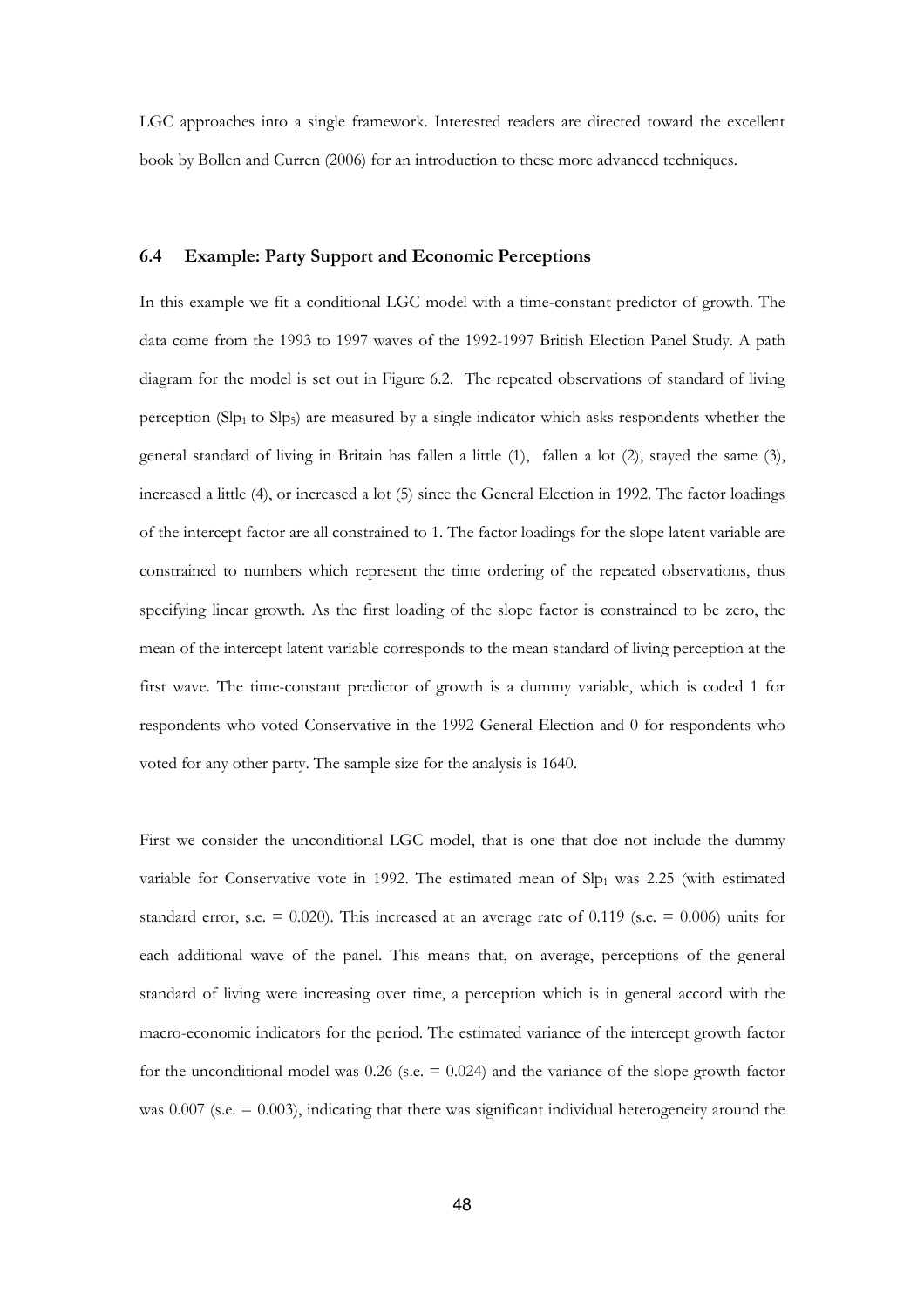group means for both initial status and rate of change. The model fits the data well by conventional standards (CFI =  $0.975$ ; RMSEA =  $0.039$ ).

The significant variances of the growth parameters suggest that it may be worthwhile introducing covariates into the model to explain this heterogeneity. The regression paths running from the dummy variable for Conservative vote in 1992 to the intercept and slope latent variable are both positive and significant, at  $0.323$  (s.e.  $= 0.037$ ) and  $0.046$  (s.e.  $= 0.012$ ) respectively; these are the unstandardized regression coefficients. This indicates that Conservative voters in the 1992 General Election gave more positive evaluations of the general standard of living in 1992 and these perceptions became more favourable between 1993 and 1997 at a faster rate than those who voted for other parties. Again, the model fits the data well by conventional standards (CFI  $=$  $0.978$ ; RMSEA =  $0.036$ ). The results of the model suggest the theory that economic perceptions are conditioned by partisan orientations (Evans and Andersen 2006). That is to say, citizens provide more favourable ratings of economic perceptions if they voted for the incumbent party. An alternative explanation of these results is that Conservative voters had objectively better standards of living in 1993 and increased their objective standard of living at a faster rate than non-Conservatives over the relevant period. Such an alternative hypothesis could be investigated by including a time-varying covariate for income, or some other measure of objective standard of living, in the manner set out in Section 6.3.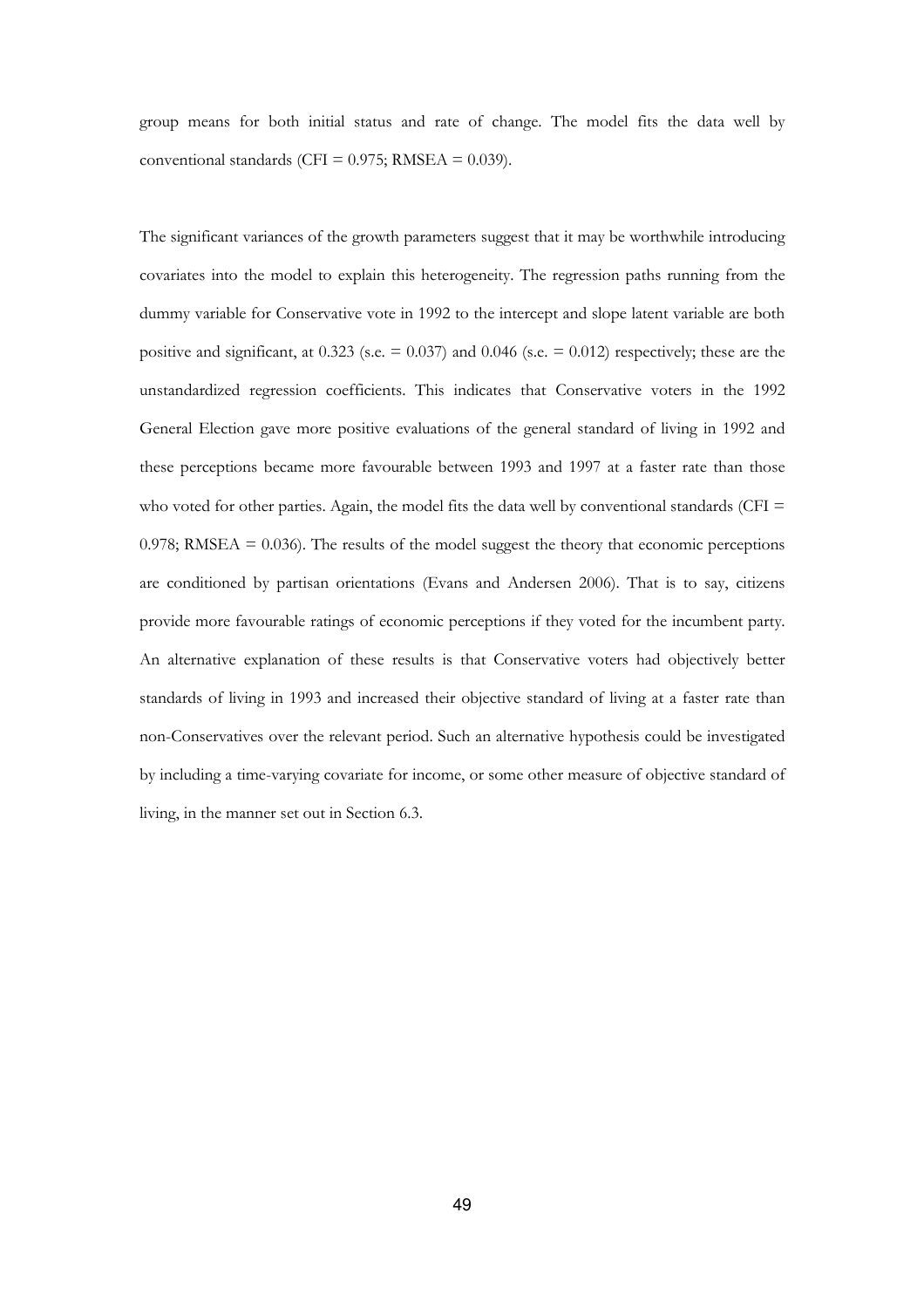#### 7 DISCUSSION

In this paper we have provided an introductory overview of five general approaches to the analysis of repeated measures data: change score models, graphical chain models, cross-lagged panel models, random effects models and latent growth curve models. We stress that none of these models should be considered as generally superior to the others. Rather, the choice of approach will depend upon the substantive question to be addressed and the form of the data available. In several instances, one model is simply a special case of another (e.g., the change score model is a special case of the fixed effects model). If it is important to identify indirect as well as direct relationships between explanatory variables and the outcome of interest, then either graphical chain modelling or cross-lagged SEM is probably the more appropriate approach. On the other hand, if the shape of development over time of a response variable, e.g., an attitude, an achievement score or a psychological measure, then either the random effects modelling or latent curve analysis would be more appropriate.

The choice between graphical chain models or cross-lagged panel models, or between random effects models and latent growth curve models is less clear cut. In practice the choice is likely to depend on the number of variables to be included in the analysis, the type of the response variables (continuous, binary, ordinal, etc.), and the need to address measurement error, complex survey design and weighting issues. Graphical chain models allow the researcher to fit relatively simple models, often already familiar to the social science researcher, for various types of response. By using the Markov properties of the repeated measures we can draw conclusions about conditional independence and dependence structures of subsets of variables, and hence identify direct and indirect pathways through which explanatory variables are related to the outcome of interest. Additionally, graphical chain models offer the practical advantage that standard methods can be used to handle complex survey design and non-response. Disadvantages of graphical chain models include difficulty adjusting for measurement error and the lack of a global likelihood for the model. Since each part of the model system is estimated separately it is not possible to test for equality of effects across time. The cross-lagged SEM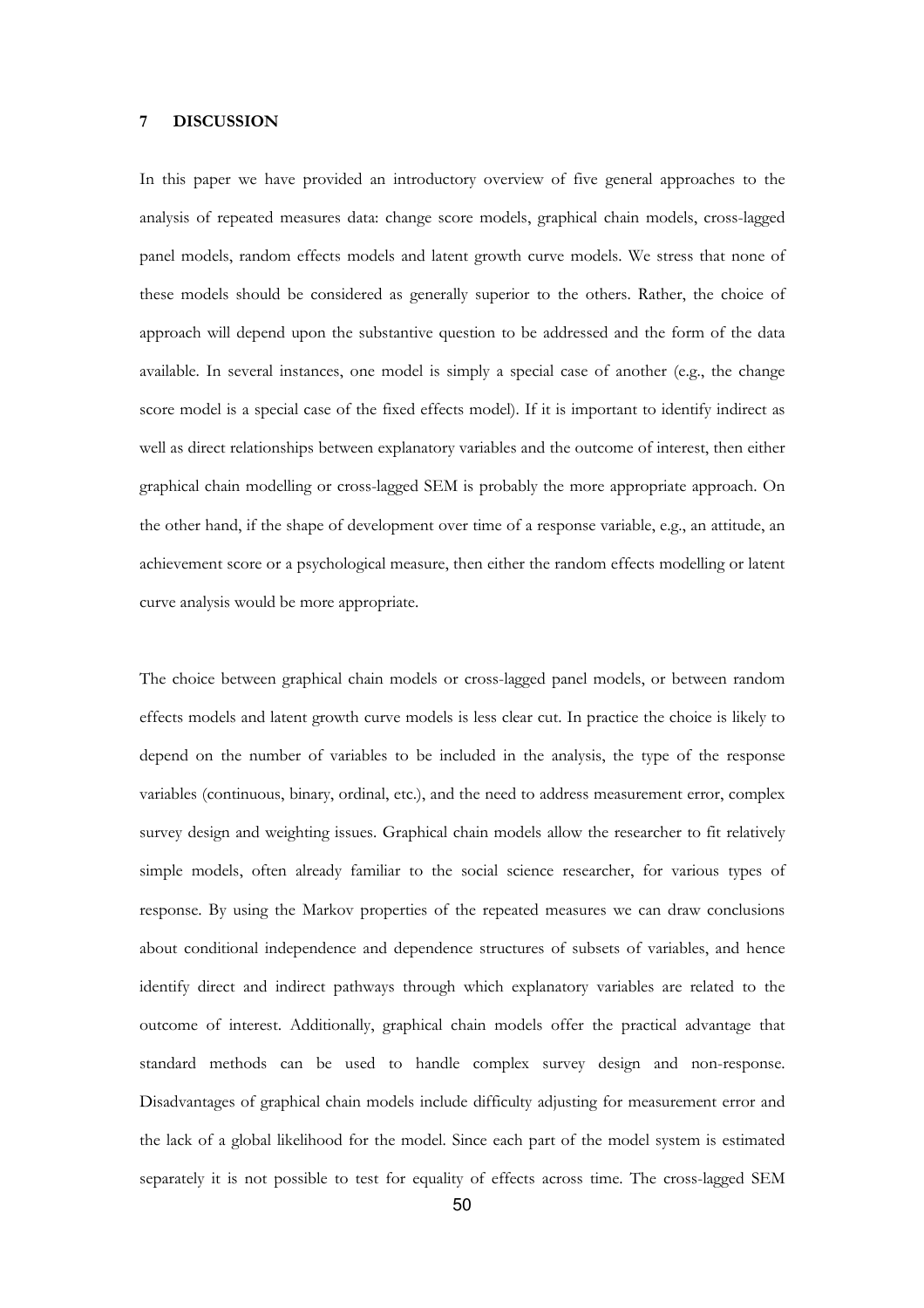approach has the advantage of being able to decompose associations between variables into direct and indirect effects and also permits the inclusion of multiple indicator latent variables, which are useful for identifying and adjusting for measurement error. As the structural equation model is estimated as a set of simultaneous equations, substantively meaningful constraints can be applied to different parameters in the model. For instance, it is straightforward to constrain all stability or cross-lagged parameters to be equal over time, or to apply constraints to the pattern of factor loadings for the same variable over time. On the other hand, the SEM approach requires careful interpretation and becomes increasingly complex with multiple category dependent variables and a large number of observed variables, where misspecification of substantively irrelevant parts of the model can bias the parameters in which we are truly interested. Furthermore, not all SEM packages allow for complex survey designs and the inclusion of weights, though this is an area currently experiencing rapid development.

We have deliberately presented the five types of model considered in this paper as distinct approaches. However, as we said at the outset, there are strong overlaps between all of them. Take, for instance, random effects models and latent growth curve modelling within the SEM framework. Under many conditions these two are completely equivalent and will yield identical parameter estimates (Curran 2003). Furthermore, recent theoretical and software developments mean that distinctions between traditional multilevel models and structural equation models are becoming ever more blurred. Current developments include the incorporation of factor models in multilevel modelling software (Goldstein and Browne 2002) and the extension of SEM to three or more levels (Skrondal and Rabe-Hesketh 2004). Recently a number of more general modelling frameworks have been proposed which can incorporate continuous and categorical latent variables in a number of different ways (see, for example, Muthén and Muthén 2003; Skrondal and Rabe-Hesketh 2004).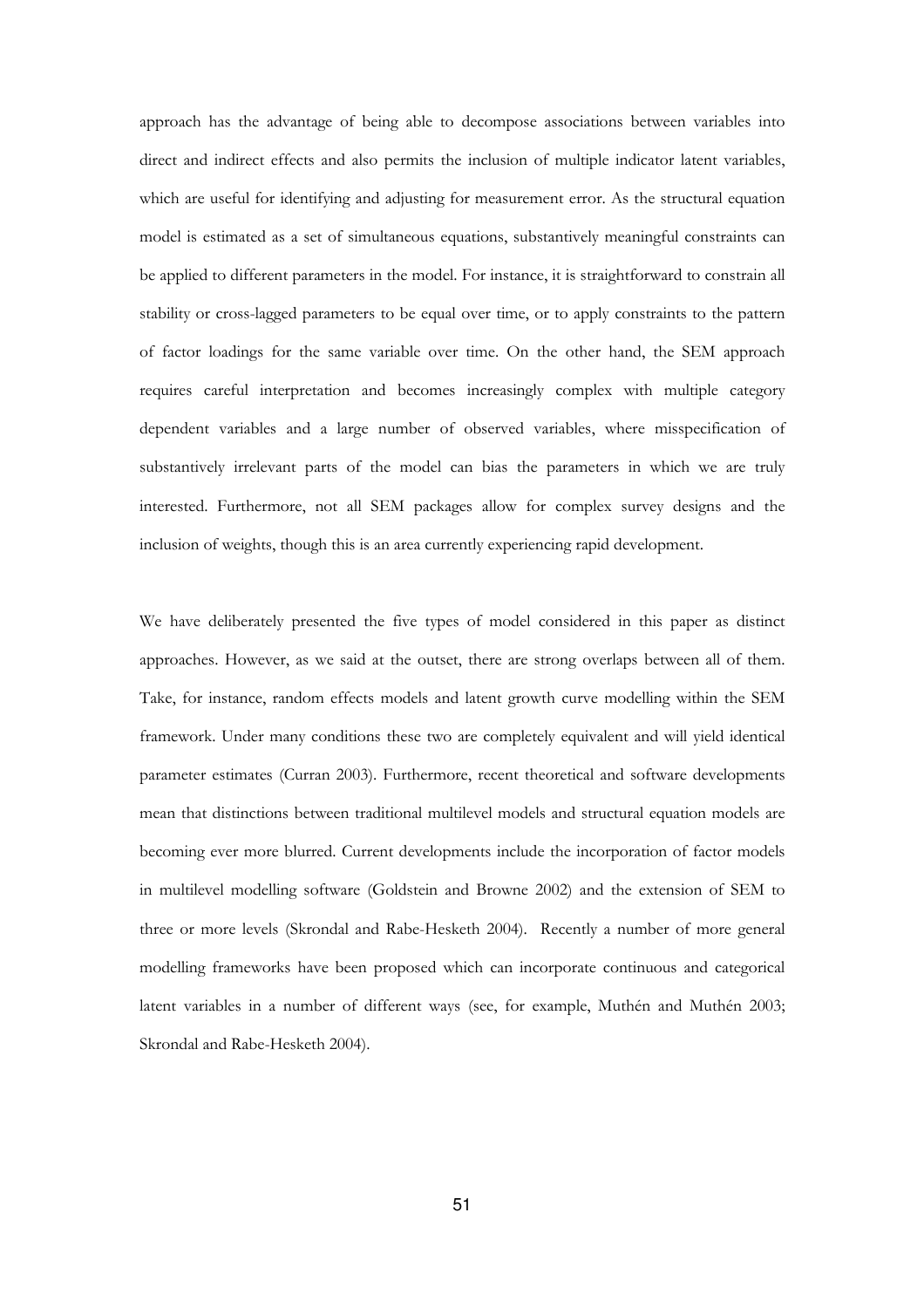#### SUGGESTED FURTHER READING

The reference list contains a comprehensive listing of relevant literature. Here we identify a selection of references that we consider useful starting points for the substantive analyst.

For discussions of the choice of fixed or random effects specification and practical issues in conducting and interpreting these models, Allison (2005), Halaby (2004) and Woodridge (2002) are recommended. These references also cover change score models as special cases of the fixed effects specification. Note that the Allison book focuses on how to implement these models in the software package SAS. Nonetheless, it is a very clear exposition of the underlying issues for applied analysts. The Wooldridge book is advanced but very comprehensive.

An accessible introduction to graphical chain models is given in Wermuth (1993). In the same book, Whittaker (1993) introduces graphical models. He also contrasts path diagrams with independence graphs. For a more detailed and advanced treatment of graphical chain modelling, we recommend the book by Cox and Wermuth (1996).

For structural equation modelling approaches to the analysis of panel data, we recommend Finkel (1995) and Bollen and Curren (2006). The Finkel text is a clear and accessible account of the autoregressive approach. The Bollen and Curran book focuses on the latent growth curve approach, though also has useful material on autoregressive approaches. It provides details of a 'hybrid' model which combines both autoregressive and latent growth curve approaches within a single modeling framework.

For the multilevel approach to panel data we recommend the accessible account by Hox (2002). For those wishing to understand the similarities and differences between the random effects /multilevel approach, Curran (2003) and Willett and Sayer (1994) are clear and informative.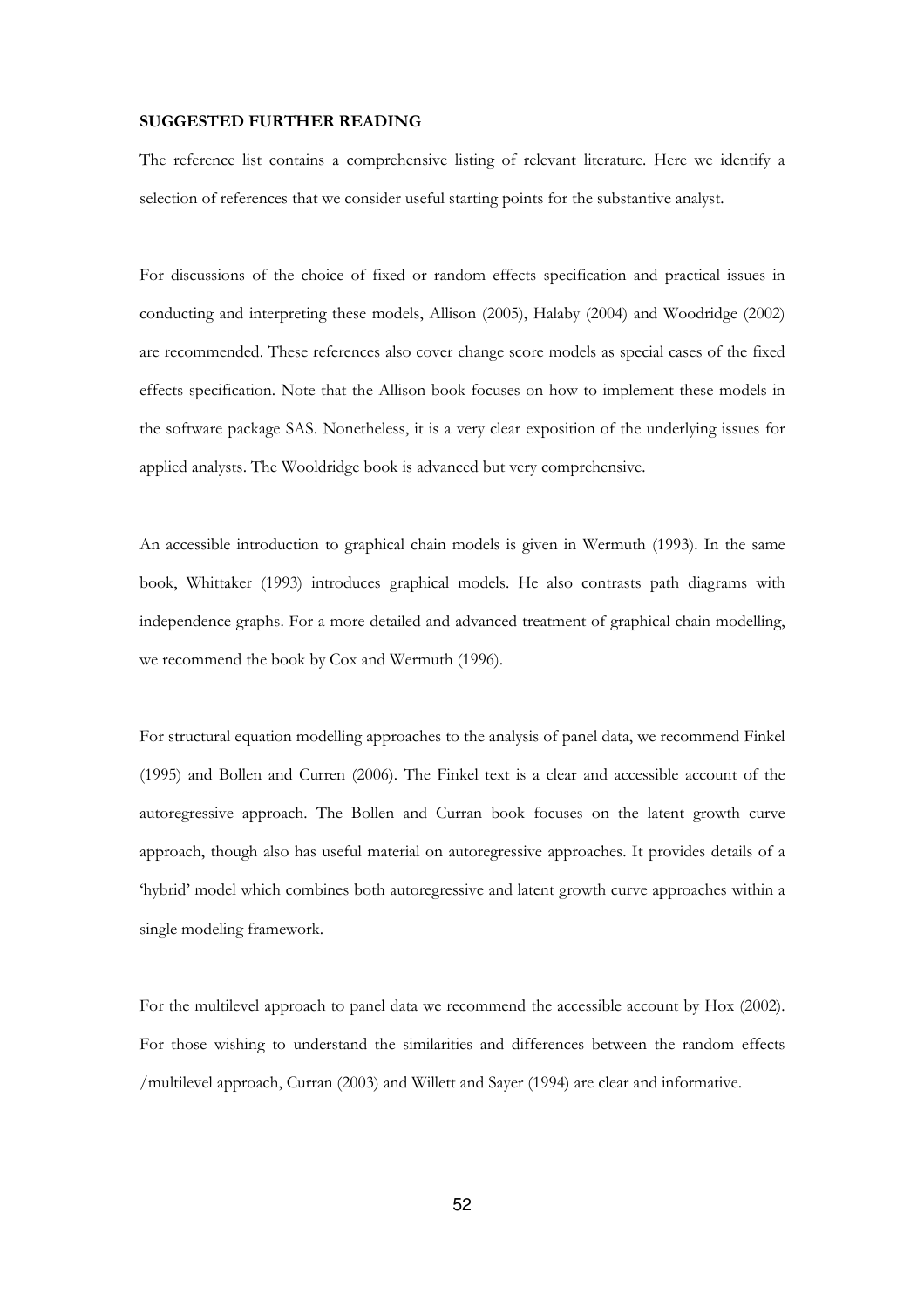#### APPENDIX A

#### A.1 Question Wordings for the Gender Role Attitude Scale

- 1. A pre-school child is likely to suffer if his or her mother works
- 2. All in all, family life suffers when the woman has a full-time job
- 3. A woman and her family would all be happier if she goes out to work
- 4. Both the husband and wife should contribute to the household income
- 5. Having a full-time job is the best way for a woman to be an independent person
- 6. A husband's job is to earn money, a wife's job is to look after the home and family.

Response categories ranged from strongly disagree (1) to strongly agree (5). Items 3, 4 and 5 were reverse coded for the analysis.

## A.2 Question Wordings for Heath et al. (1993) 'Left-Right' Economic Value Scale

- 1. Ordinary people get their fair share of the nation's wealth.
- 2. There is one law for the rich and one for the poor.
- 3. Private enterprise is the best way to solve Britain's economic problems.
- 4. Major public services and industries ought to be in state ownership.
- 5. It is government's responsibility to provide a job for everyone who wants one.
- 6. There is no need for strong trade unions to protect employee's working conditions and wages.

Response categories ranged from strongly disagree (1) to strongly agree (5). Items 1, 3 and 6 were reverse coded for the analysis.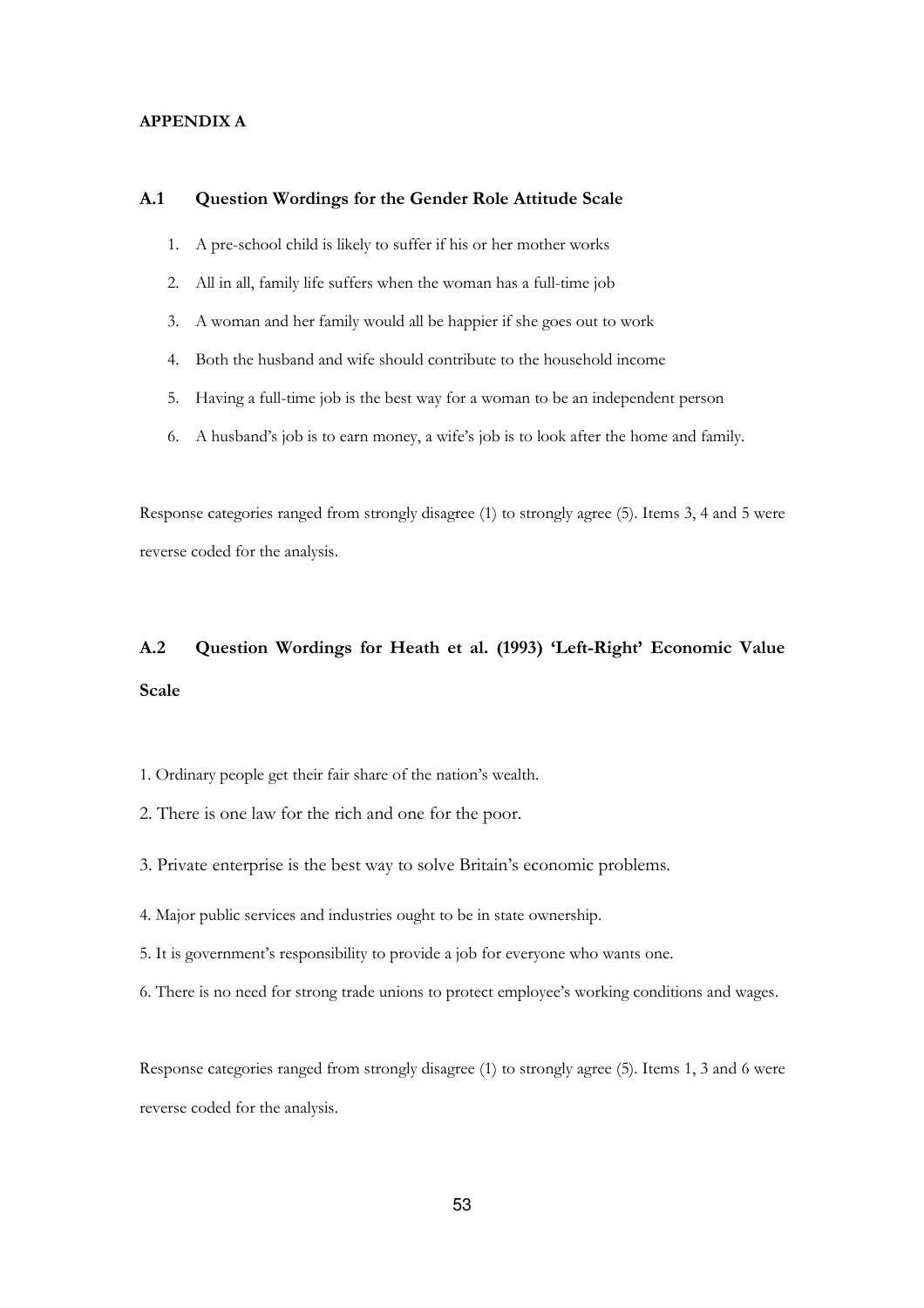#### REFERENCES

- Allison, P. D. (1990). Change scores as dependent variables in regression analysis. Sociological Methodology 20, 93-114.
- Allison, P. D. (2005). Fixed Effects Regression Methods for Longitudinal Data Using SAS. Cary, NC.: SAS Institute Inc.
- Anderson, S. and Williams, L. J. (1992). Assumptions about unmeasured variables with studies of reciprocal relationships: the case of employee attitudes. Journal of Applied Psychology 77, 638-650.
- Berry, W. D. (1984). Nonrecursive Causal Models. London: Sage Publications.
- Bollen, K. (1989). Structural Equations with Latent Variables. New York: Wiley.
- Bollen, K., and Curran, P.J. (2006). Latent Curve Models: A Structural Equation Approach, Wiley Series on Probability and Mathematical Statistics. New Jersey: John Wiley & Sons.
- Borgoni, R., Berrington, A. M. and Smith, P. W. F. (2004). Selecting and fitting graphical chain models to longitudinal data. Southampton Statistical Sciences Research Institute Methodology Working Papers, M04/05.
- Campbell, D. T. and Kenny, D. A. (1999). A Primer on Regression Artifacts. London: Guilford Press.
- Cox, D.R. and Wermuth, N. (1996). Multivariate Dependencies: Models, Analysis and Interpretation. London: Chapman and Hall.
- Curran, P. (2003). Have multilevel models been structural equation models all along? Multivariate Behavioral Research 38, (4), 529-569.
- Curran, P., Bauer, D. and Willoughby, M. (2004). Testing main effects and interactions in latent curve analysis. Psychological Methods 9, (2), 220-237.
- Curran, P. and Muthén, B. O. (1999). The application of latent curve analysis to testing developmental theories in intervention research. American Journal of Community Psychology 27, 567-595.
- Duncan, O. (1972). Unmeasured variables in linear panel models. Sociological Methodology 4, 36-82.
- Duncan, T., Duncan, S., Strycker, L., Fuzhong, L. and Alpert, A. (1999). An Introduction to Latent Variable Growth Curve Modeling: Concepts, Issues and Applications. Mahwah, NJ: Erlbaum.
- Evans, G. and Andersen, R. (2006). The political conditioning of economic perceptions. Journal of Politics 68, (1), 194-207.
- Ferrer, E., Hamagami, F. and McArdle, J. (2004). Modeling latent growth curves with incomplete data using different types of structural equation modeling and Multi-level Software. Structural Equation Modeling 11, (3), 452-483.
- Finkel, S. (1995). Causal Analysis with Panel Data. Edited by L.-B. Michael, Quantitative Applications in Social Science. London: Sage.
- Goldstein, H. (2003). Multilevel Statistical Models. (Third Edition). London: Arnold.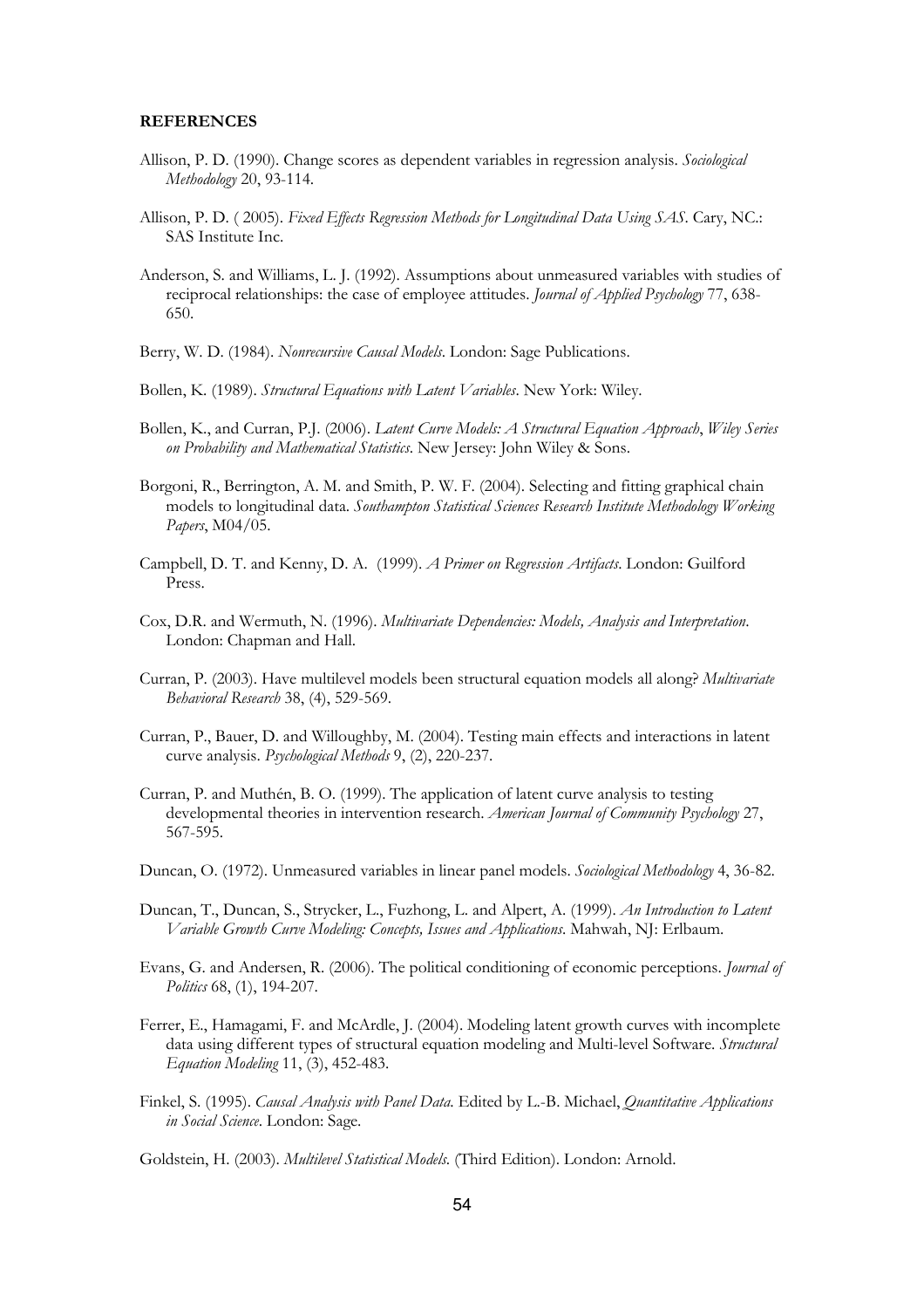- Goldstein, H. and Browne, W. J. (2002). Multilevel factor analysis modelling using Markov chain Monte Carlo (MCMC) estimation. In Latent Variable and Latent Structure Models, edited by G. Marcoulides and I. Moustaki. Englewood Cliffs, NJ: Lawrence Erlbaum.
- Halaby, C. (2004). Panel models in sociological research: theory into practice. Annual Review of Sociology 30, 507-544.
- Hardt, J., Petrak, F., Filipas, D. and Egle, U.T. (2004). Adaptation to life after surgical removal of the bladder - an application of graphical Markov models for analysing longitudinal data. Statistics in Medicine, 23, 649-666.
- Hausman, J. (1978). Specification tests in econometrics. Econometrica 46, 1251-1272.
- Heath, A., Evans, G. and Martin, J. (1993). The measurement of core beliefs and values: the development of balanced socialist/laissez faire and libertarian/authoritarian scales. British Journal of Political Science 24, 115-133.
- Holland, P. (1986). Statistics and causal inference. Journal of the American Statistical Association 81, 945-960.
- Hox, J. (2002). Multilevel Analysis. Techniques and applications. Mahwah, NJ: Lawrence Erlbaum Associates.
- Laird, N. M., and Ware, J.H. (1982). Random-effects models for longitudinal data. Biometrics 38, 963-974.
- Lillard, L. and Waite, L. (1993). A joint model of marital childbearing and marital disruption. Demography, 30, 653-681.
- Magadi, M., Diamond, I., Madise, N. and Smith, P. (2004). Pathways of the determinants of unfavourable birth outcomes in Kenya. Journal of Biosocial Science, 36, 153-176.
- Marsh, H.W., and Yeung, A.S. (1997). Causal effects of academic self-concept on academic achievement - structural equation models of longitudinal data. Journal of Educational Psychology 89, 41-54.
- McArdle, J.J. (1988). Dynamic but structural equation modeling for repeated measures data. In The Handbook of Multivariate Experimental Psychology, edited by J. R. Nesselroade and R. B. Cattell. New York: Plenum.
- McArdle, J.J., and Nesselroade, J.R. (1994). Using multivariate data to structure developmental change. In Life-Span Developmental Psychology: Methodological Contributions, edited by S. H. Cohen and H. W. Reese. Hillsdale, NJ: Lawrence Erlbaum.
- Meredith, W. (1993). Measurement invariance, factor analysis and factorial invariance. Psychometrika 58, 525-543.
- Meredith, W, and Tisak, J. (1990). Latent curve analysis. Psychometrika 5, 107-122.
- Mohamed, W. N., Diamond, I. and Smith, P.W.F. (1998). The determinants of infant mortality in Malaysia: a graphical chain modelling approach. Journal of the Royal Statistical Society Series A, 161, 349-366.
- Muthén, B. O. (2000). Methodological issues in random coefficient growth modeling using a latent variable framework: Applications to the development of heavy drinking. In *Multivariate*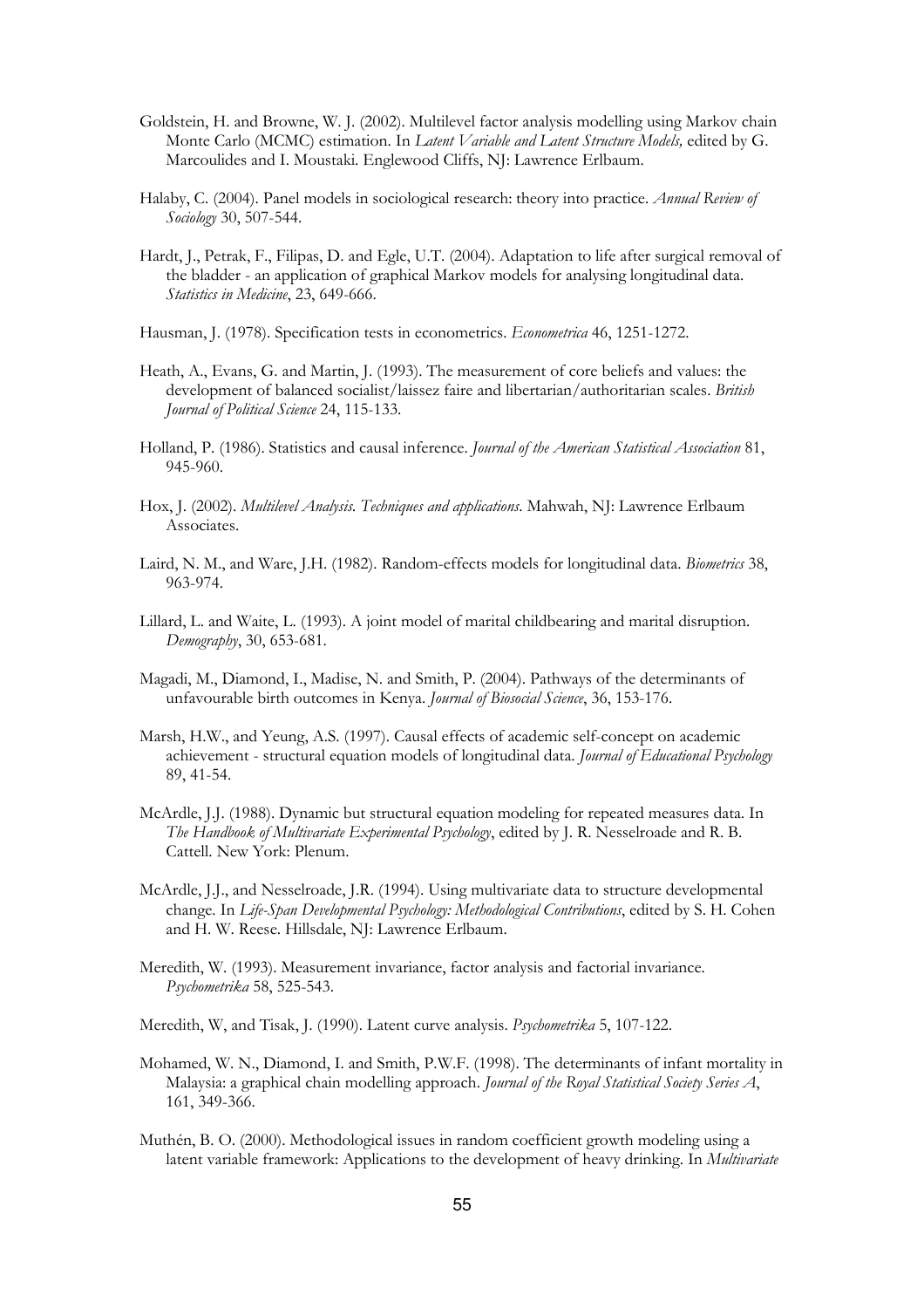Applications in Substance use Research, edited by L. C. J. Rose, C. Presson & J. Sherman. Hillsdale, N.J.: Erlbaum.

- Muthén, B. O, and Khoo, S. (1998). Longitudinal studies of achievement growth using latent variable modeling. Learning and Individual Differences 10, 73-101.
- Muthén, B. O., and Muthén, L. K. (2003). *Mplus User's Guide*. Los Angeles, CA: Muthén and Muthén.
- Pearl, J. (1995). Causal diagrams for empirical research, Biometrika, 82, 669-710.
- Raudenbush, S. (2001). Towards a coherent framework for comparing trajectories of individual change. In New Methods for the Analysis of Change, edited by L. M. Collins and A. Sayer. Washington DC: American Psychological Association
- Rendall, M.S. and Smallwood, S. (2003). Higher qualifications, first birth timing, and further childbearing in England and Wales. Population Trends, 111, 19-26.
- Rigdon, E. E. (1994). Demonstrating the effects of unmodeled random measurement error. Structural Equation Modeling 1, 375-380.
- Ruggeri, M., Bisoffi, G., Lasalvia, A., Amaddeo, F., Bonetto, C. and Biggeri. A. (2004). A longitudinal evaluation of two-year outcome in a community-based mental health service using graphical chain models. International Journal of Methods in Psychiatric Research, 13, 10-23.
- Skrondal, A. and Rabe-Hesketh, S. (2004). Generalized Latent Variable Modeling. Multilevel, Longitudinal and Structural Equation Models. Boca Raton, FL: Chapman & Hall.
- Snijders, T. A. B, and Bosker, R. J. (1999). Multilevel Analysis: An Introduction to Basic and Advanced Multilevel Modelling. London: Sage.
- Twisk, J. W. R. (2003). Applied Longitudinal Data Analysis for Epidemiology. Cambridge: Cambridge University Press.
- Wermuth, N. and Lauritzen, S. L. (1990). On substantive research hypotheses, conditional independence graphs and graphical chain models (with discussion), *Journal of the Royal* Statistical Society, Series B, 52, 21-72.
- Whittaker, J. (1990). Graphical Models in Applied Multivariate Statistics. Chichester: Wiley.
- Whittaker, J. (1993). Graphical interaction models: a new approach for statistical modelling. In Population Health Research Linking Theory and Methods, edited by K. Dean. London: Sage Publications.
- Willett, J.B., and Sayer, A. (1994). Using covariance structure analysis to detect correlates and predictors of individual change over time. Psychological Bulletin 116, 363-381.
- Williams, L. J., and Podsakoff, P.M. (1989). Longitudinal field methods for studying reciprocal relationships in organizational behavior research:t improved causal analysis. In Research in Organizational Behavior, edited by B. Staw and L. Cummings. Greenwich: JAI Press Inc.
- Wooldridge, J.M. (2002). Econometric Analysis of Cross-section and Panel Data. Cambridge: M.I.T. Press.